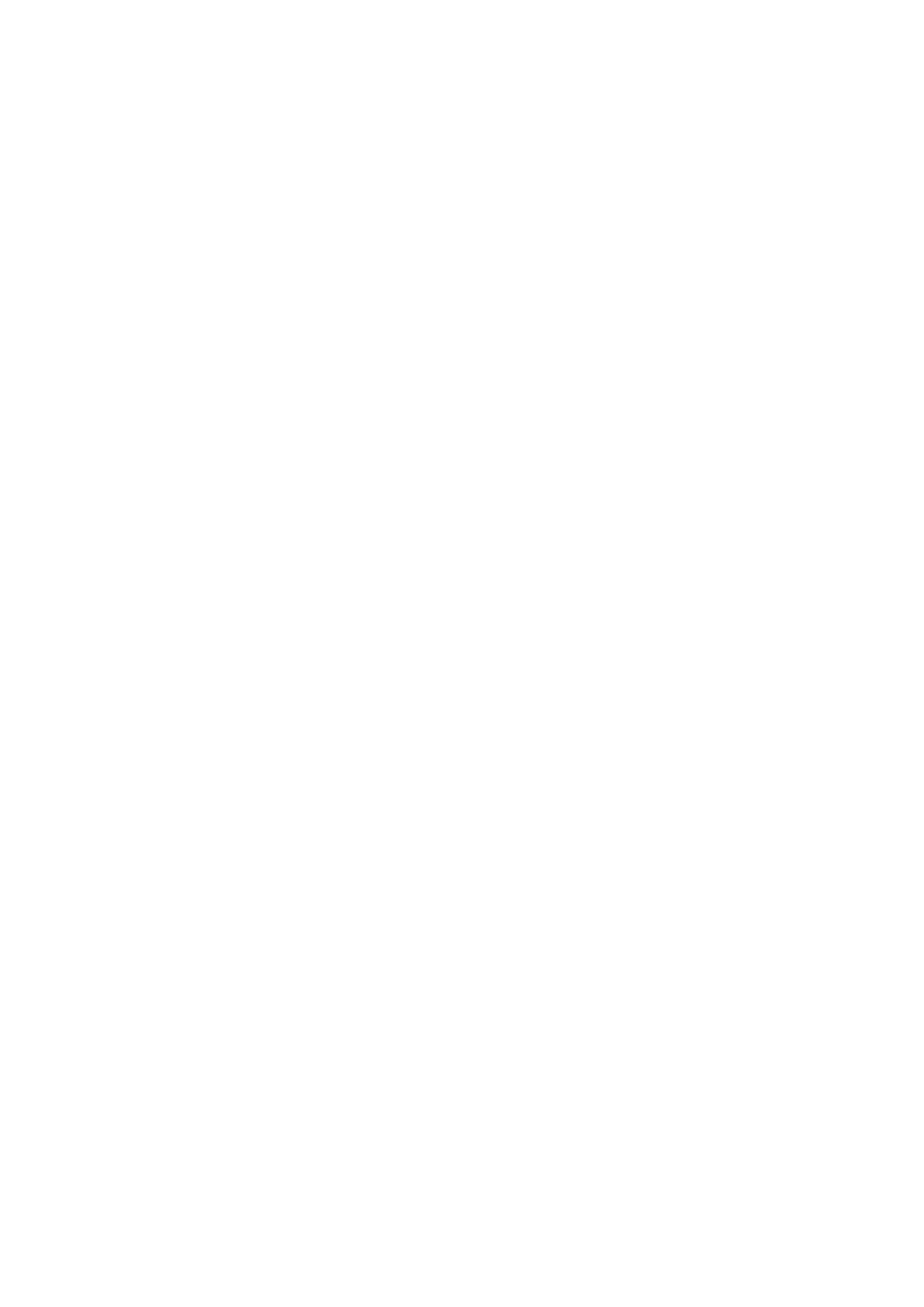Lange Voorhout 14 2514 ED Den Haag T (070) 30 66 800 F (070) 30 66 870 I www.hobeon.nl E info@hobeon.nl

# **ASSESSMENT REPORT**

Extensive programme assessment

# **hbo-bachelor programme Chemical Engineering | Process & Food Technology** fulltime

# **The Hague University of Applied Sciences**

CROHO No. 34275

Hobéon Certificering **Date** 30 April 2019 **Panel** dr. J.W. Wierda, chair dr. G.P.F. van Strijdonck dr. E. Perrin B. van Woudenberg, student member **Secretary** I.A.M. van der Hoorn, MSc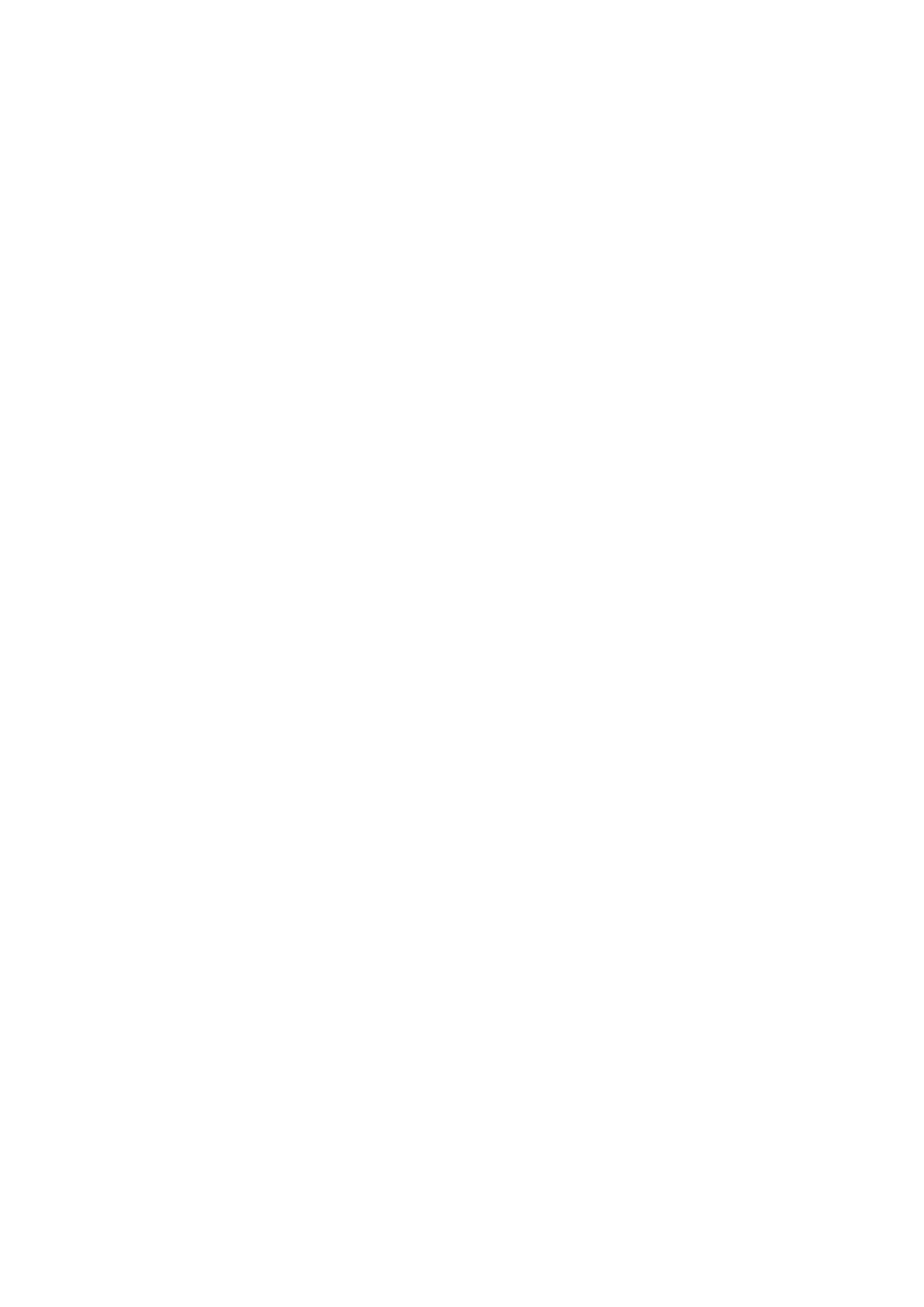# **TABLE OF CONTENTS**

| 1.                                           |                          | <b>GENERAL DATA</b>                                                                                 | 1                    |  |
|----------------------------------------------|--------------------------|-----------------------------------------------------------------------------------------------------|----------------------|--|
| 2.                                           | <b>SUMMARY</b><br>3      |                                                                                                     |                      |  |
| 3.                                           | <b>INTRODUCTION</b><br>7 |                                                                                                     |                      |  |
| 4.                                           |                          | <b>PANEL JUDGEMENTS ON STANDARDS</b>                                                                | 9                    |  |
| 5.                                           |                          | <b>OVERALL JUDGEMENT</b>                                                                            | 33                   |  |
| 6.                                           |                          | <b>RECOMMENDATIONS</b>                                                                              | 35                   |  |
| ANNEX I<br>ANNEX II<br>ANNEX III<br>ANNEX IV |                          | Overview of judgements<br>Programme of site-visit<br>Documents reviewed<br>Composition of the panel | 37<br>39<br>41<br>43 |  |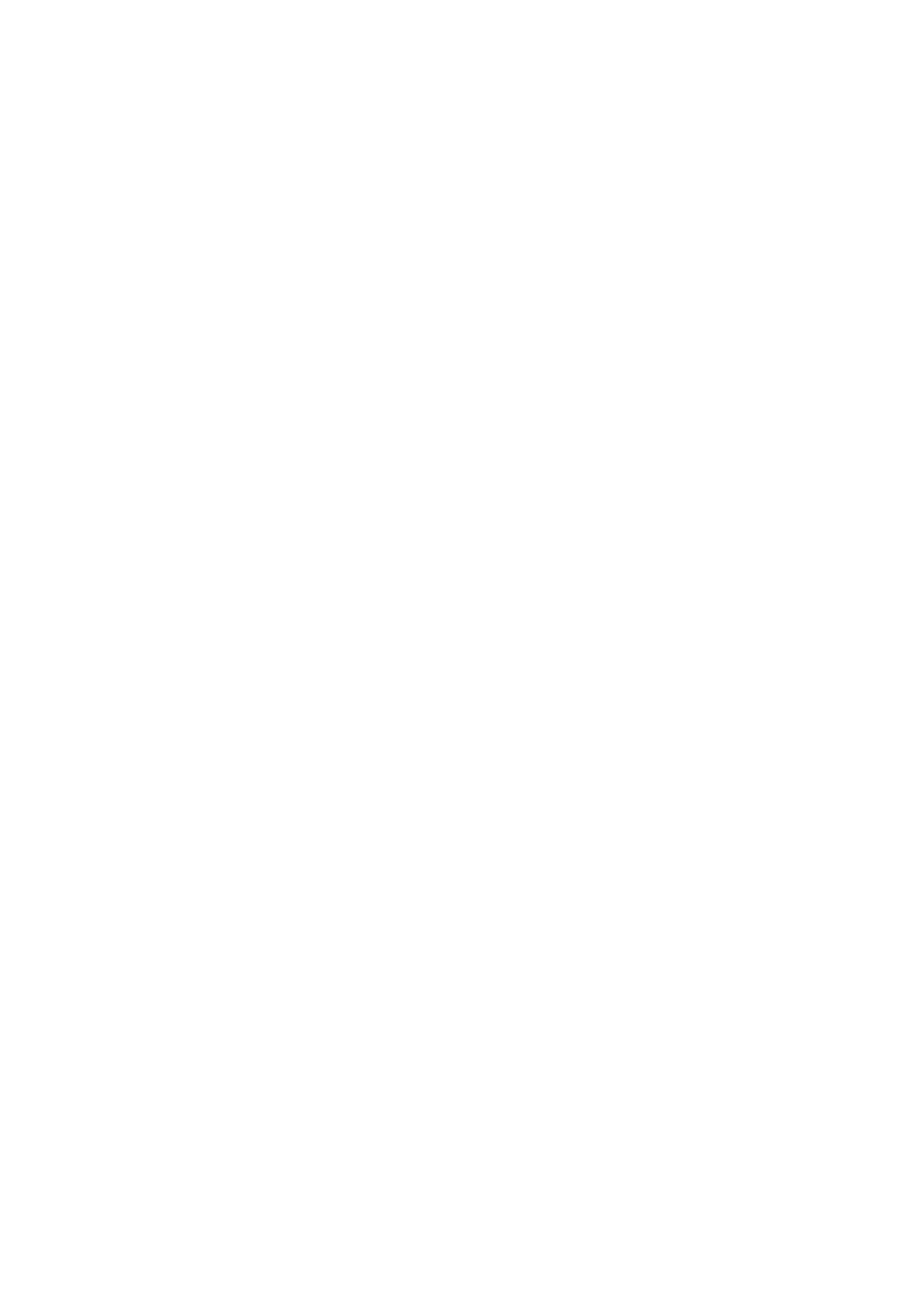# <span id="page-6-0"></span>**1. GENERAL DATA**

| <b>Name of institution</b>                         | The Hague University of Applied Sciences                          |
|----------------------------------------------------|-------------------------------------------------------------------|
| Legal status of institution                        | Funded                                                            |
| Outcomes of Institutional Quality Assessment       | Not applicable                                                    |
| Name of degree programme as it appears<br>in CROHO | Bachelor Chemical Engineering: Process and<br>Food Technology     |
| ISAT-code CROHO                                    | 34275                                                             |
| Domain/sector                                      | Technology                                                        |
| Orientation                                        | Professional (hbo)                                                |
| Level                                              | Bachelor                                                          |
| Degree and title                                   | Bachelor of Science (BSc)                                         |
| Number of credits                                  | 240 EC (or 180 EC)                                                |
| Specialisations (graduation options)               | Chemical Process Technology<br>Food Process Technology            |
| Location                                           | The Hague                                                         |
| Variants                                           | Four-year track (PFT4, 240 EC)<br>Three-year track (PFT3, 180 EC) |
| Joint programme                                    | Not applicable                                                    |
| Language of instruction                            | English                                                           |
| Date of site-visit                                 | 29 November 2018                                                  |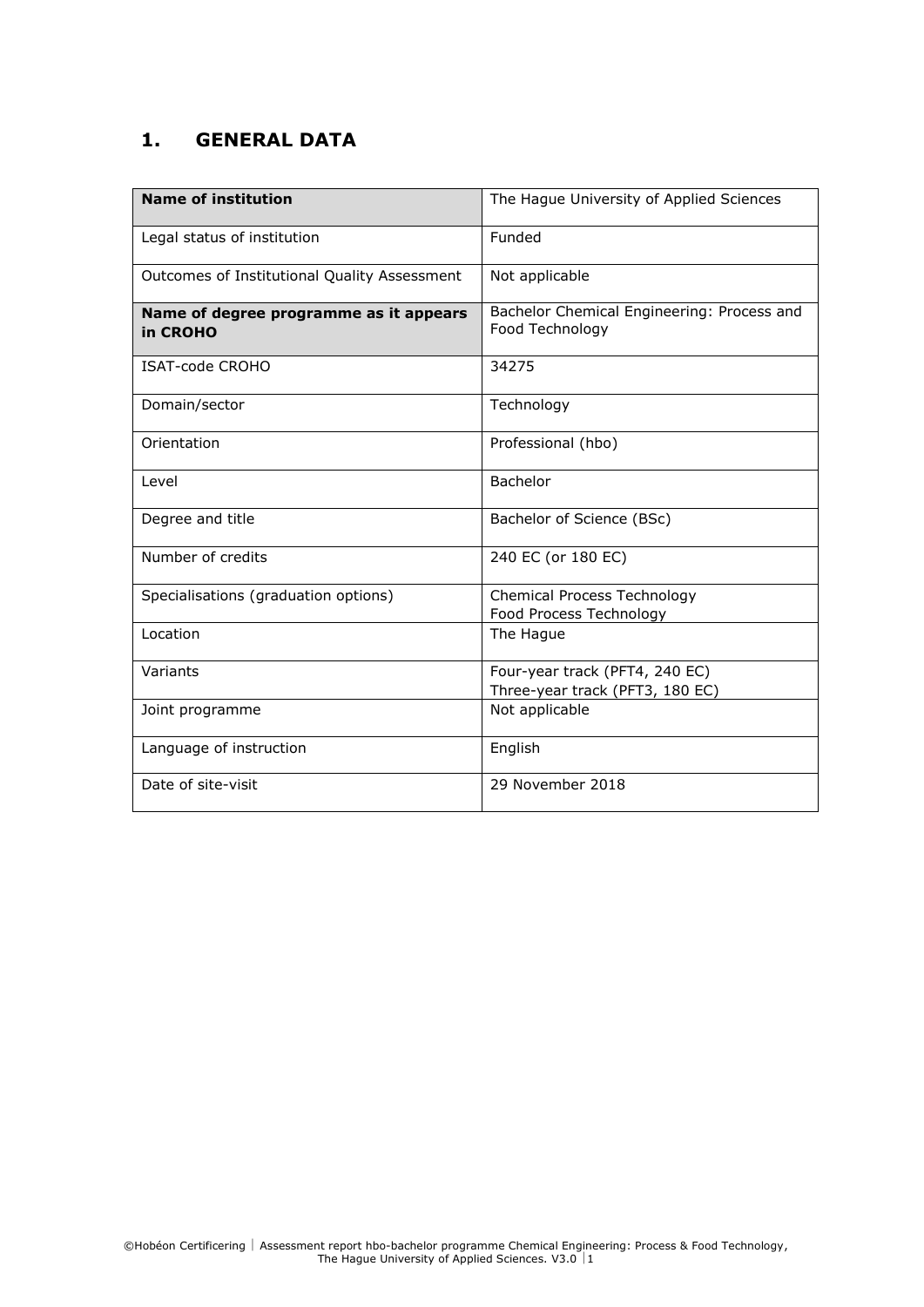©Hobéon Certificering Assessment report hbo-bachelor programme Chemical Engineering: Process & Food Technology, The Hague University of Applied Sciences. V3.0  $|2$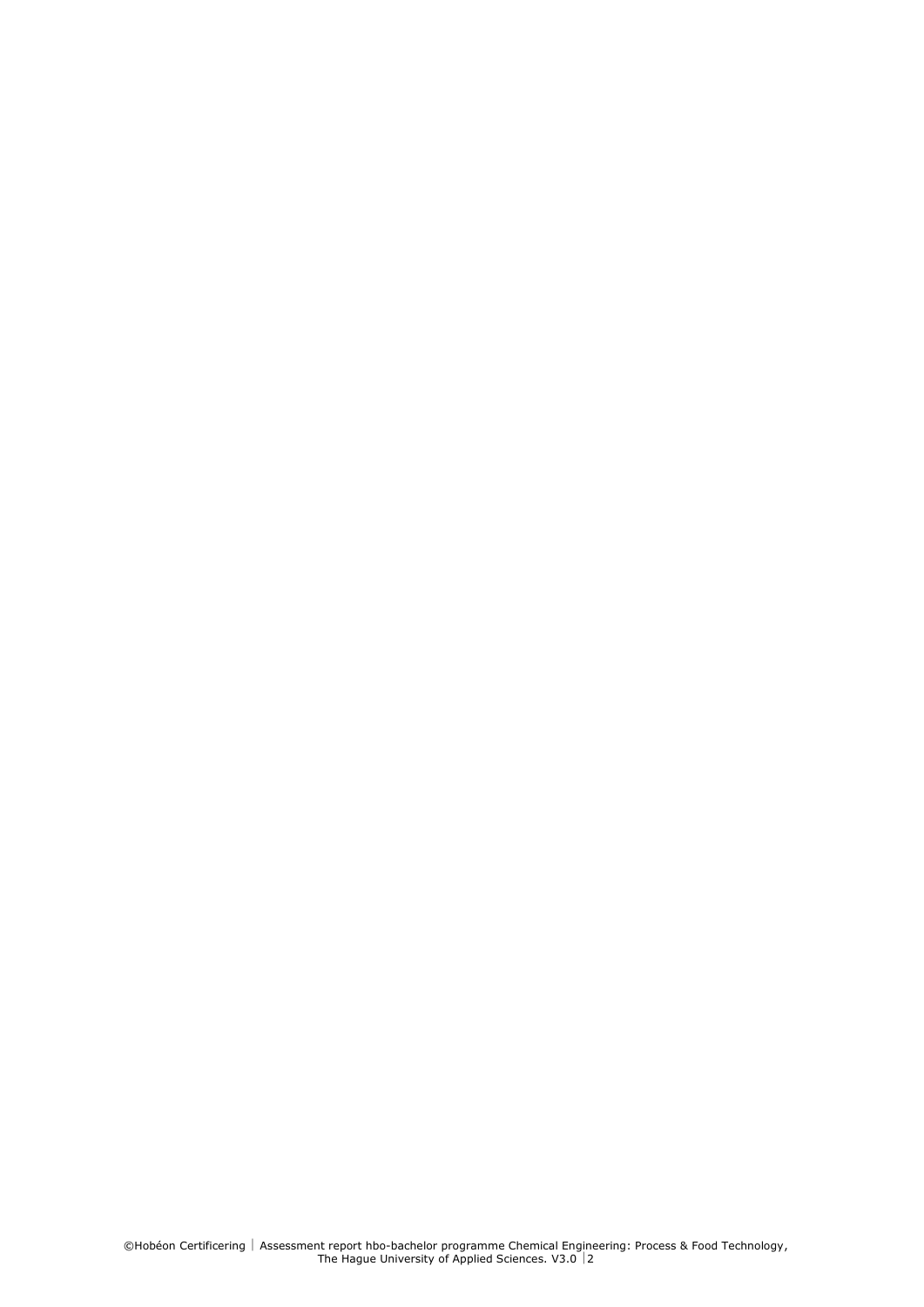# <span id="page-8-0"></span>**2. SUMMARY**

The Bachelor Process & Food Technology is a professional bachelor's programme in the domain of chemical engineering. It is offered by the Faculty of Technology, Innovation and Society (TIS); one of the faculties of The Hague University of Applied Sciences. The Bachelor PFT prepares students for careers in the chemical and food industry as specialists in the field of process technology.

The course typically focusses on process optimisation. It has an international orientation and a practical approach. The student group is relatively small and diverse, representing a wide range of nationalities.

Both a three-year track (180 EC) and a four-year track (240 EC) of the programme PFT are offered. The two variants are almost identical, their difference being that students in the threeyear track have a higher work pace. Because the two variants are identical content wise in nearly all aspects, the panel's findings, judgements and conclusions will concern both. Furthermore, PFT offers two specialisations, scheduled in the last three semesters, named Chemical Process Technology and Food Process Technology.

#### **Theme 1; Intended learning outcomes**

The quality of the intended learning outcomes is appropriate. The deployment of the DAS competences ascertains the applicable (hbo)level, an international reference to the technology domain and the topicality of the intended learning outcomes. Research is well integrated in the competences. The programme's own Advisory Board plays an active role in the evaluation and development of the learning outcomes. Two additional learning outcomes furnish the specific PFT course profile, one focussing on student's international capabilities and the other one featuring student's social responsibility. In terms of content and title, the programme distinguishes itself from other Chemical Engineering programmes by its emphasis on process technology in the food industry. The panel however, established that material sciences is also broadly represented in the programme and the graduation theses. The panel suggests that the programme reflects on its title to determine to what degree it sufficiently and transparently covers the content of the programme.

Based on these findings, the panel rates standard 1 as **'satisfactory'**.

#### **Theme 2; Curriculum**

The panel concludes that the PFT programme offers students sufficient room to develop their professional and research skills, thus accomplishing a generic level of quality for this standard. The panel appreciates how the programme emphatically connects its students with the professional field through projects, workshops, company visits, guest lectures and internships. The curriculum also offers students the opportunity to develop their professional research skills, although the integration of knowledge and skills in research projects could be further enhanced (for example, through a strong connection with a research group).

The panel considers Standard 2 to be **'satisfactory'**.

In weighing up the strong and weak points, the panel concludes that the PFT programme accomplishes generic quality for standard 3. Each of the learning outcomes has been adequately translated into a number of indicators. The content of the curriculum appropriately relates to these competencies and indicators. The panel is positive about the clear and solid knowledge base of the programme and the coherence between the various modules, blocks and years. Content wise, PFT could give more substance to internationalisation. The panel rates Standard 3 as **'satisfactory'**.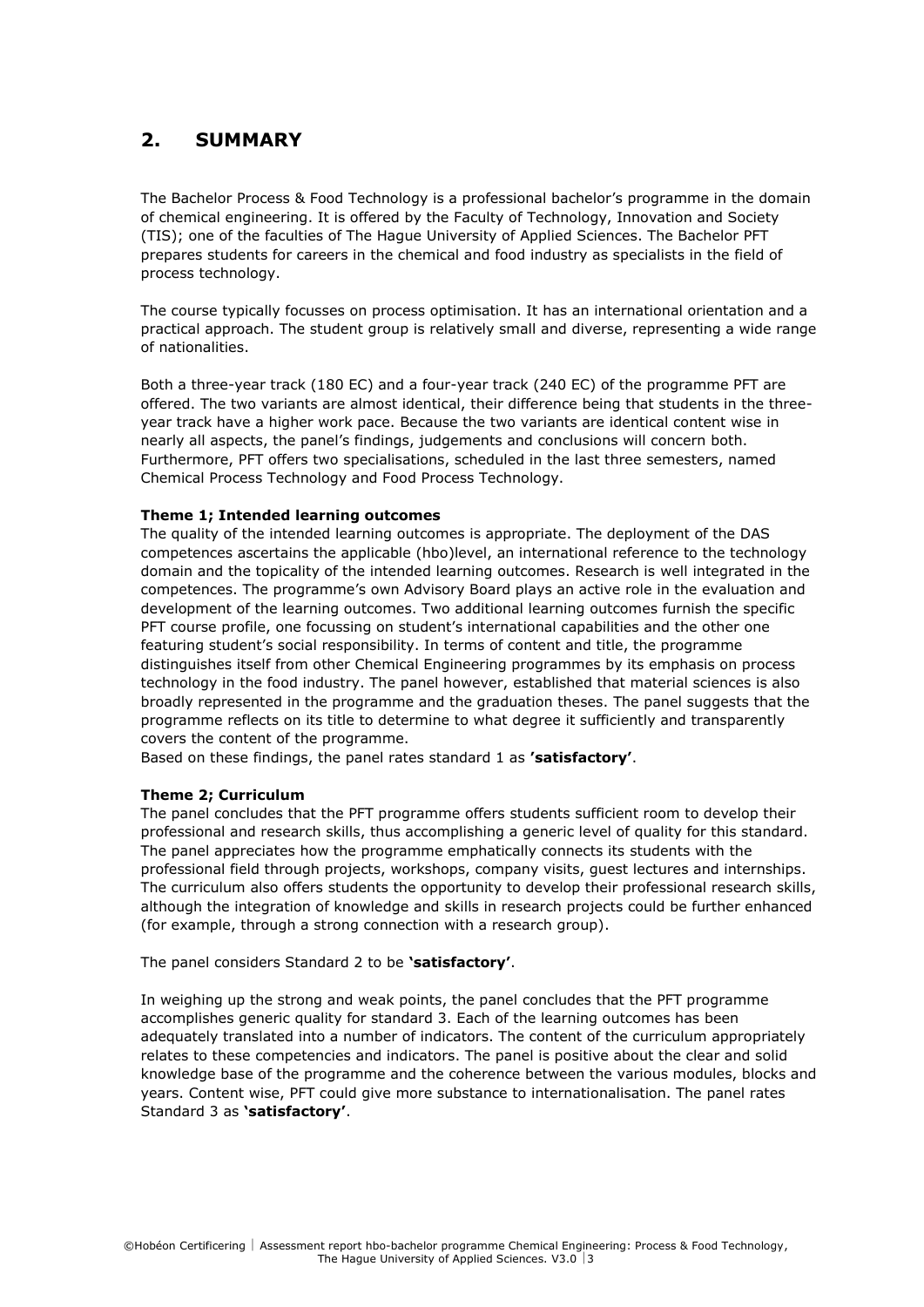The panel is very positive about the deployment of a broad variety of didactic formats, which evidently contribute to achieving the intended learning outcomes. Likewise, the panel is pleased with the opportunities that PFT offers its students to focus on their own interests and ambitions. Furthermore, the panel appreciates the design of the fast track curriculum, the feasibility of it and the coaching of these fast track students. The neat way in which the design of the learning environment chimes with the educational vision of The Hague University of Applied Sciences, is also a strong feature of the programme. Therefore, the panel deems standard 4 to be **'good'**.

The programme has set out clear admission requirements in its Programme and Examination Regulations. These also concern students eligible for the fast track. Students who do not meet the English language requirements can, in some cases, eliminate deficiencies through English Prep-School. In general, the bachelor of PFT ties in with the prior education of the students, although the work field representatives observe quite a difference between students' (entrance) levels. The programme should monitor the entrance levels in relation to the students' study performances/results more thoroughly. Taking all of the above into consideration, the panel deems Standard 5 to be **'satisfactory.**

#### **Theme 3; Staff**

The staff is well equipped and highly educated in terms of domain-specific and research expertise. The panel determined that the international composition of the staff truly contributes to creating an international and multicultural learning environment, which strongly benefits the achievement of the learning outcome on internationalisation. The panel also appreciates the involvement of the staff with their students. It highly values the course professionalisation plan and the faculty's eagerness to stay in tune with new developments. The lecturers are a real team, working and learning together. The panel considers Standard 6 to be **'good'**.

#### **Theme 4; Facilities and tutoring**

The panel has established that the general facilities reflect generic quality. The facilities feature several labs covering most aspects of food design, characterisation and technologies. The panel believes that these laboratories and the available equipment contribute to an adequate execution of the curriculum, that includes quite a number of lab workshops and projects. The panel believes that the set-up of a microbiological lab within THUAS would be a nice asset. In general, the panel agrees with the students that the facilities sufficiently enable students to achieve the learning outcomes of the programme. The panel considers Standard 7 to be **'satisfactory'**.

The panel welcomes the digital environment and the availability and transparency of the block books, although the alignment between competencies and (block) indicators could be improved. Despite PFT's open-door policy is one of its prominent assets ensuring a lot of (informal) contact between teachers and students, the panel thinks it is advisable to tailor the formal mentoring and the supervision during internships to the needs of the student, without creating too large differences in supervision intensity.

The panel appreciates the programme's supportive attitude towards students, but also identified some points for improvement. Therefore, the panel rates Standard 8 as **'satisfactory'**.

#### **Theme 5; Quality assurance**

The panel concludes that the PFT programme has an adequate quality assurance system in place, thus achieving the generic level of quality for standard 9. The panel notes that the programme utilises different evaluation instruments to gain feedback from the various stakeholders. The management takes feedback seriously and discusses issues that come up in evaluations with the team, leading to effective improvement plans. The conclusive step to be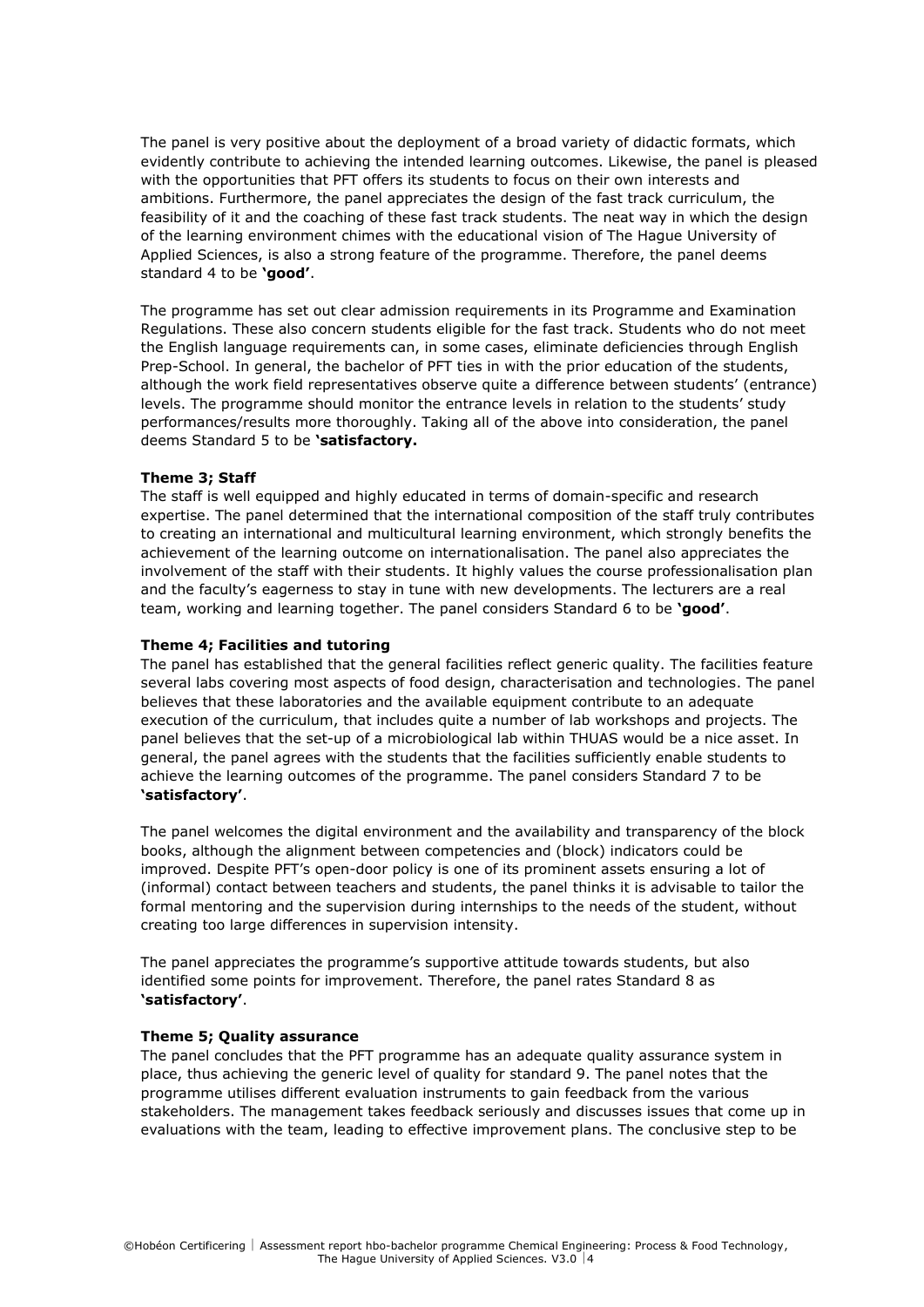taken is to inform stakeholders on intended and executed actions. The panel considers Standard 9 to be **'satisfactory'**.

#### **Theme 6; Student assessment**

The panel is pleased with the assessment system of the course. All assessments include clear instructions and relevant questions related to the context and are challenging to the right degree. PFT's assessment policy contributes to the reliability, transparency and validity of assessments. The panel finds the assessment matrices useful. Still, the Over-All-Tests require attention with regard to the weighing of the substantive topics within these tests.

In general, the panel is satisfied with the performance of the Exam Board. Its members have the adequate qualifications for their tasks. The panel considers it advisable to facilitate the Exam Board to make them more confident about dealing with the Modern Migration Act. The panel considers the graduation process and its assessment procedures adequate.

Taking into consideration the positive observations and the points for improvement, the panel considers Standard 10 to be **'satisfactory'**.

#### **Theme 7; Achieved learning outcomes**

The panel concludes that the overall quality of the achieved learning outcomes is sufficient. The theses from the 2016-2017 cohort were at basic bachelor level, but the most recent theses demonstrated that the implemented improvements with regard to writing skills, the approval of the proposal and coaching had truly payed off and resulted in much better research designs and reports. Furthermore, from the alumni's perspective the programme fits the demands of the labour market, which was confirmed by the professional field representatives in the audit.

Taking into consideration all of the above, the panel considers Standard 11 to be **'satisfactory'**.

#### **General conclusion:**

The Bachelor Process & Food Technology of The Hague University of Applied Sciences is a study programme that is positively valued by its students and alumni. The panel recommends that the programme further aligns the name and the content of the programme and strengthen the integration of knowledge and skills in research projects. Based on the NVAO judgement and assessment rules, the panel arrives at a general judgement of **'satisfactory'** for both specialisations and the regular and fast track of the programme.

The panel advises the NVAO to accredit the Bachelor in Process & Food Technology of The Hague University of Applied Sciences for another six years.

Upon agreement with the panel members the chair in The Hague adopted this report on 30 April 2019.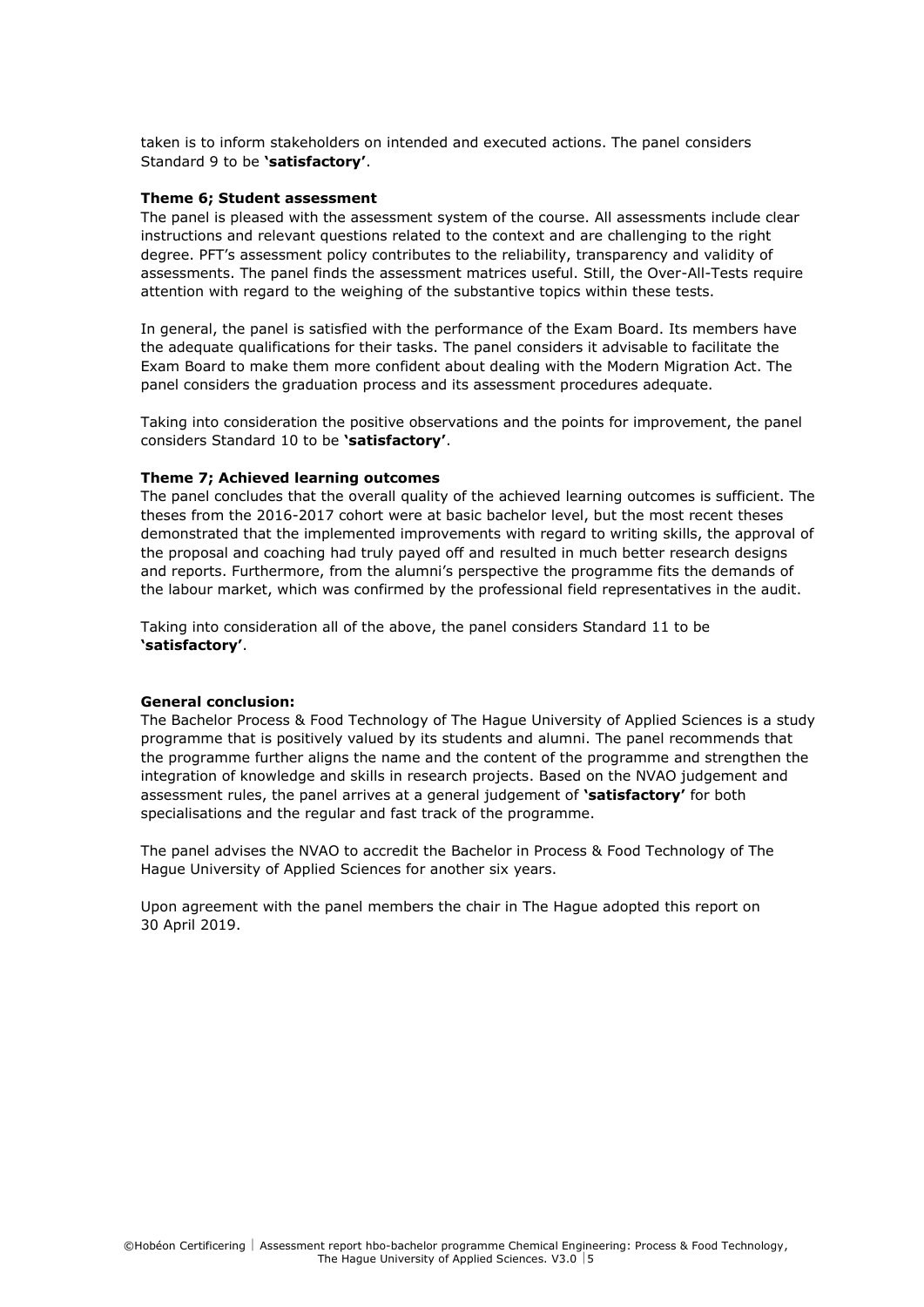©Hobéon Certificering Assessment report hbo-bachelor programme Chemical Engineering: Process & Food Technology, The Hague University of Applied Sciences. V3.0  $\mid$  6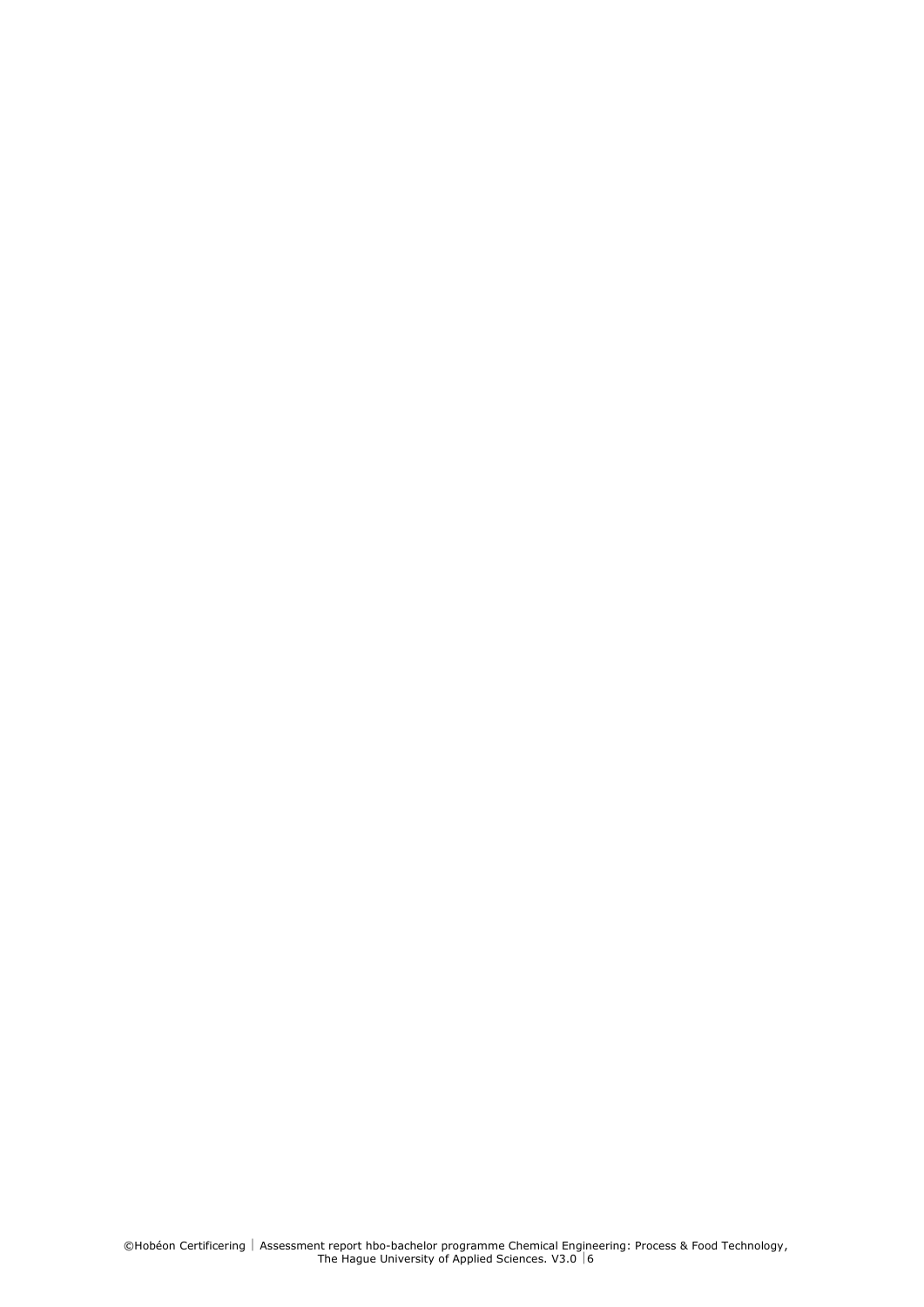# <span id="page-12-0"></span>**3. INTRODUCTION**

The Bachelor Process & Food Technology is a professional Bachelor's programme in the domain of chemical engineering. It is offered by the Faculty of Technology, Innovation and Society (TIS); one of the seven faculties of The Hague University of Applied Sciences. The Bachelor PFT prepares students for careers in the chemical and food industry as specialists in the field of process technology.

The course typically focusses on process optimisation. It has an international orientation and a practical approach. The student group is diverse and relatively small, representing a wide range of nationalities.

Both a three-year track (180 EC) and a four-year track (240 EC) of the programme PFT are offered. The two variants are almost identical, their difference being that students in the threeyear track have a higher entrance level (VWO) when entering the programme and they study in a compressed programme and therefore have a higher work pace. Because the two variants are identical content wise in nearly all aspects, the panel's findings will include both of them. Furthermore, THUAS offers two specialisations, scheduled in the third year, named Chemical Process Technology and Food Process Technology.

The visitation of the Bachelor PFT is part of a series of audits that is carried out among programmes in the visitation cluster 'Life Science & Technology'. The other universities of applied sciences in this cluster are NHL Hogeschool, Hogeschool Utrecht, Hogeschool Inholland and Hogeschool Van Hall Larenstein. The audits of this cluster took place between October 2018 and December 2018. The panel used the Extensive Assessment Framework of the Dutch-Flemish Accreditation Organisation  $NVAO<sup>1</sup>$  as its quideline for the audit.

#### *Previous accreditation and follow-up*

i,

The Bachelor PFT was previously accredited in 2010. Back then the panel was pleased with the quality of the programme. It addressed a few minor issues, namely (1) that more attention should be given to the information services for aspects like scheduling and publication of test and assessment marks, as well as study career counselling, and (2) it recommended to update the quality assurance system.

The panel established that the programme adequately responded to the points of improvement that had arisen from the 2010 audit. The evaluation instruments have been extended and feedback is taken seriously. Also, the digital learning environment has been updated and students are now satisfied with the way information is provided.

<sup>&</sup>lt;sup>1</sup> Assessment Framework for the Higher Education Accreditation System of the Netherlands, 2016.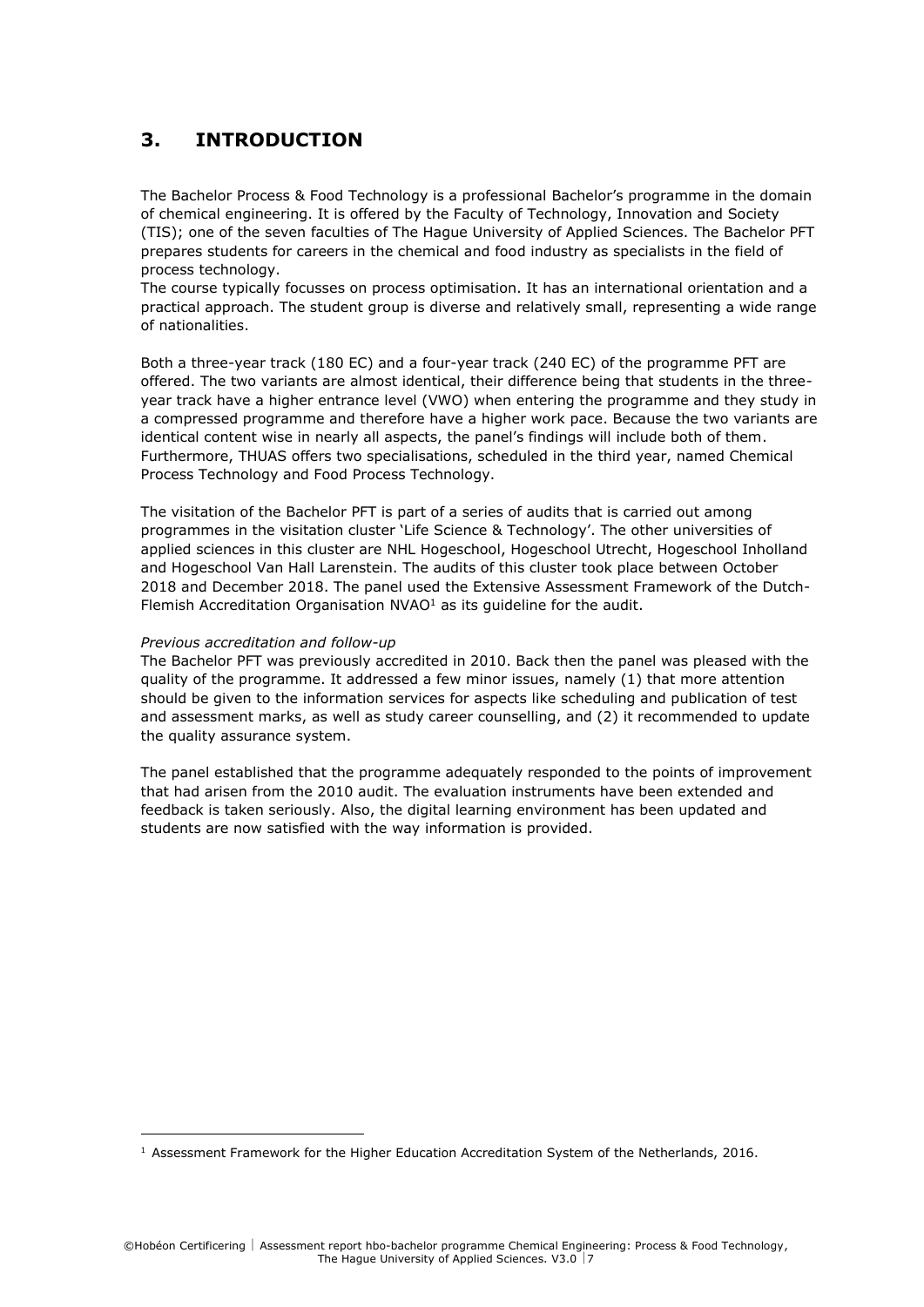©Hobéon Certificering Assessment report hbo-bachelor programme Chemical Engineering: Process & Food Technology, The Hague University of Applied Sciences. V3.0  $|8$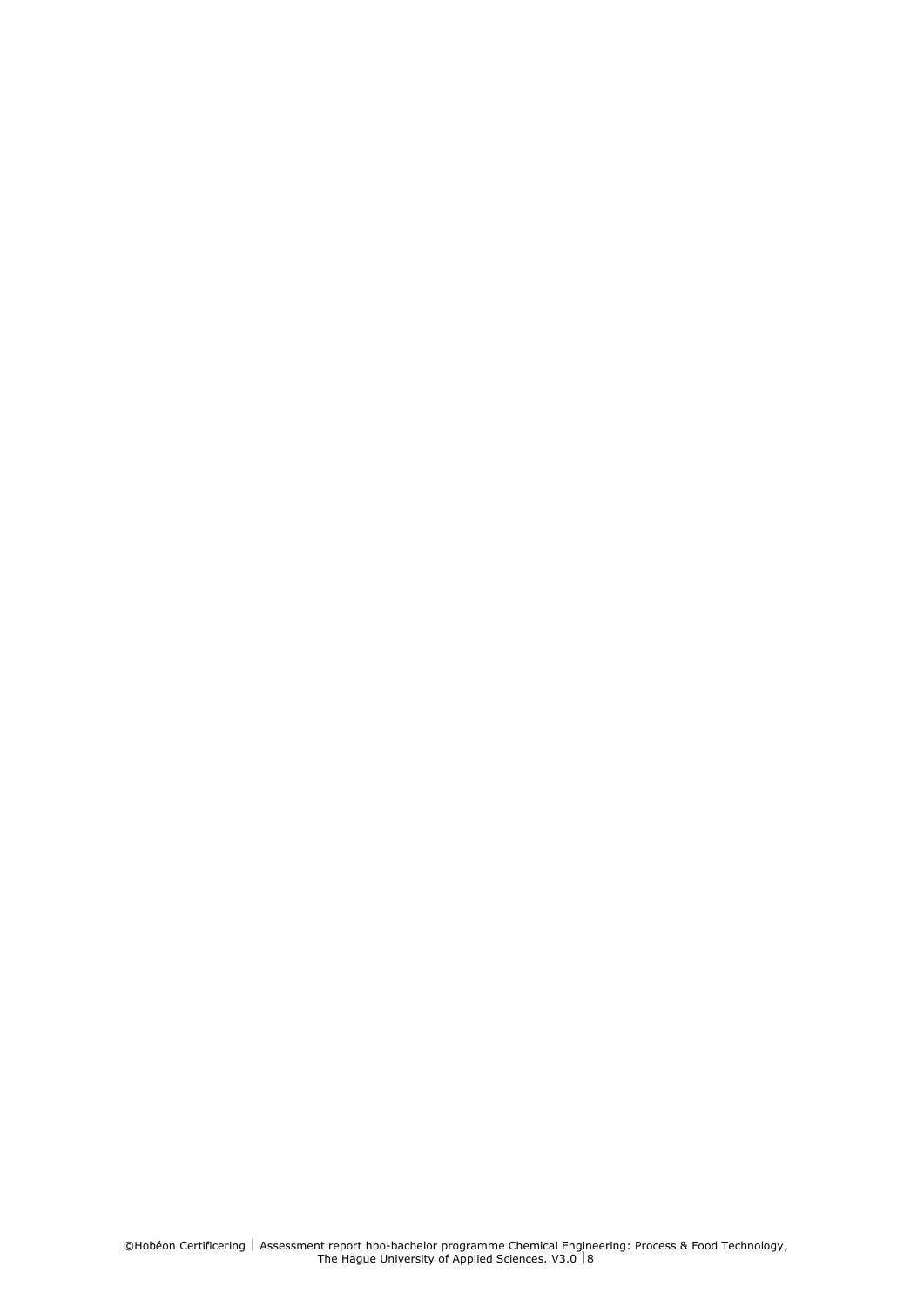# <span id="page-14-0"></span>**4. PANEL JUDGEMENTS ON STANDARDS**

### **4.1. Intended learning outcomes**

#### **Standard 1: The intended learning outcomes tie in with the level and orientation of the programme; they are geared to the expectations of the professional field, the discipline, and international requirements.**

NVAO's explanation: The intended learning outcomes demonstrably describe the level of the programme (Associate Degree, Bachelors, or Masters) as defined in the Dutch qualifications framework, as well as its orientation (professional or academic). In addition, they tie in with the regional, national or international perspective of the requirements currently set by the professional field and the discipline with regard to the contents of the programme. Insofar as is applicable, the intended learning outcomes are in accordance with relevant legislation and regulations. The points of departure for the set-up of the programme chime with the educational philosophy and the profile of the institution. The intended learning outcomes are periodically evaluated.

#### **Findings**

#### *Competences*

The intended learning outcomes of the Bachelor in Process & Food Technology of THUAS are derived from the national competency profile of the DAS<sup>2</sup> . All universities of applied sciences (UAS) offering programmes in the domain of applied science are gathered in the DAS. In the Netherlands for seven out of nine educational programmes within DAS a national competency profile has been drawn up. The intended learning outcomes were developed and are reviewed in consultation with the professional field. National and international developments in the professional field have been incorporated into the profile design and an international benchmark has been executed. The panel also notes that the intended learning outcomes clearly reflect Bachelor's level as indicated by the Dutch Qualifications Framework (NLQF). This national competency profile for Chemical Engineering is at the heart of the PFT programme. The topicality of the intended learning outcomes is regularly reviewed, both in a professional field consultation at the national level as well as by the Advisory Board of PFT.

In addition to the eight nationally agreed competencies, PFT has formulated two additional competences. This concerns 'social responsibility' and 'functioning in an international environment'. The competencies have been further specified on three levels of command. In all, this means that the PFT students must acquire the following competences:

| No. | Origin       | Competency                                  | Level         |
|-----|--------------|---------------------------------------------|---------------|
|     | <b>DAS</b>   | Research                                    | 2 or $3*$     |
|     | <b>DAS</b>   | Experimentation                             | $\mathcal{P}$ |
| 3   | <b>DAS</b>   | Development                                 | 2 or $3*$     |
| 4   | <b>DAS</b>   | Management and coordination                 |               |
| 5   | <b>DAS</b>   | Advice, procurement and sales               |               |
| 6   | <b>DAS</b>   | Instruction and coaching                    |               |
| 7   | <b>DAS</b>   | Leadership                                  |               |
| 8   | <b>DAS</b>   | Self-management                             | 2             |
| 9   | <b>THUAS</b> | Social responsibility                       | 2             |
| 10  | <b>THUAS</b> | Functioning in an international environment |               |

<sup>2</sup> Domain Applied Science

i,

<sup>\*</sup> At least one of these competences must be achieved at level 3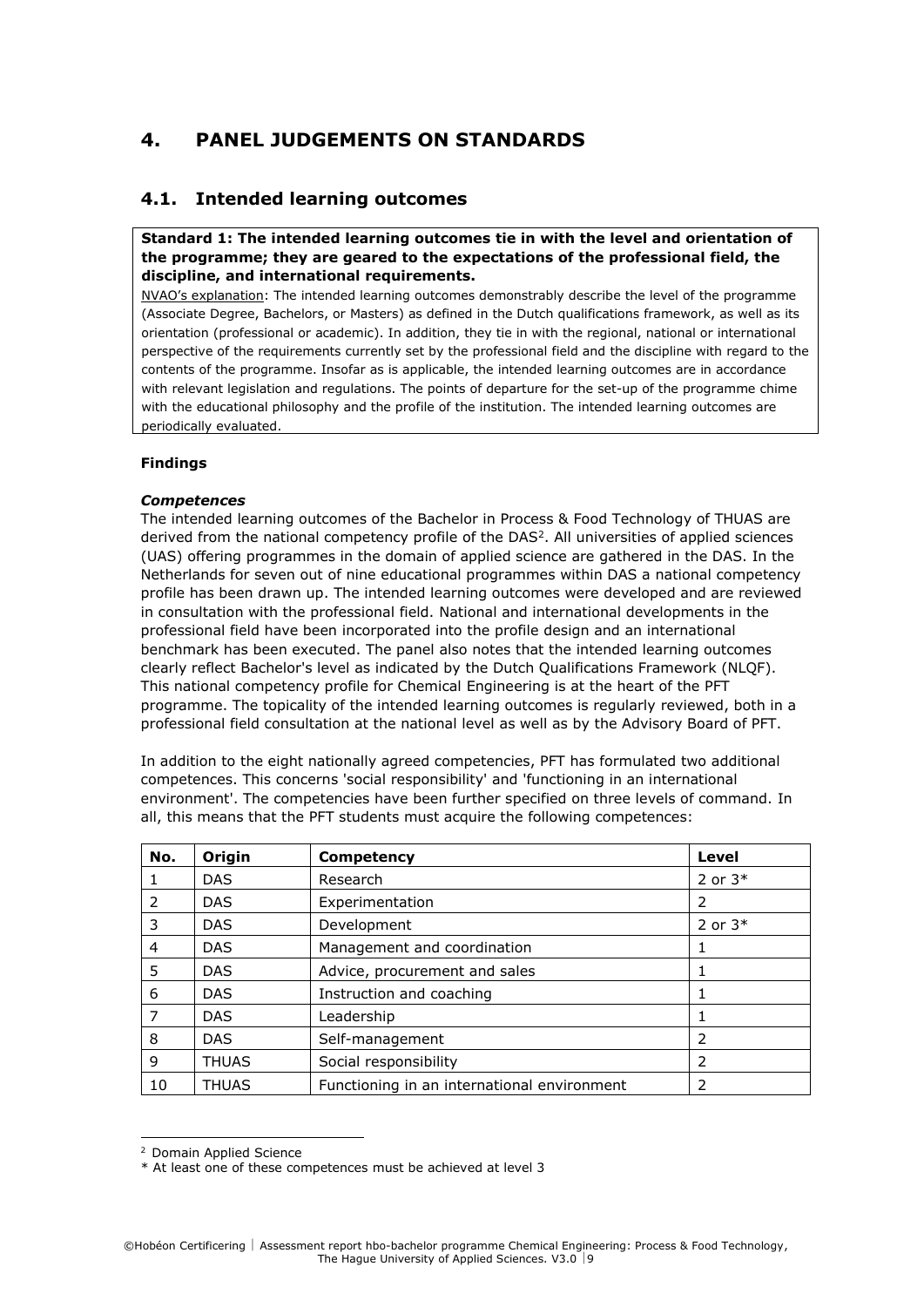This competency profile applies to all tracks and specialisations of the programme. Students can choose for themselves if they want to either achieve the research competency or the development competency at level 3.

#### **Profile**

All (government-funded) Dutch Chemical Engineering programmes use the competences from the national profile. Nevertheless, every university of applied sciences can add its own 'flavour'. To this end, the Hague University of Applied Sciences has added two competences, namely 'social responsibility' and 'functioning in an international environment'. The panel notes that these two competences are in line with the ambition of THUAS to encourage students, lecturers and partners to become world citizens. In particular, the international nature of the training is distinctive: the programme is completely in English, has students from more than 10 countries and 50% of the staff is of foreign origin.

On the other hand, the focus of the curriculum also characterises the programme. All other universities use the name Chemical Engineering as title for their programme, whereas the Hague University of Applied Sciences decided to name it Process & Food Technology, because of its emphasis on both Chemical Process Technology and Food Process Technology, which are two specialisations students can opt for. According to THUAS, the focus on Food Process Technology attracts a broader group of students and, moreover, attracts more women. The panel understands the considerations of THUAS with regard to the name of the programme. On the other hand, the panel established that the graduation reports demonstrate a tendency towards material sciences, which is also an upcoming theme in the professional field. Also, in the curriculum the panel perceived substantial attention for materials and plastics. When studying Process & Food Technology, one would not naturally think of (broad) material sciences. The panel therefore suggests PFT to reconsider the title of the programme, taking into account the broad scope of the theses and the content of the programme, which are suitable for a Chemical Engineering programme, but more diverse than Process & Food Technology.

#### *Research*

Where the international orientation of the programme is covered in the use of the DAS competencies, both competency 1 and 2 feature explicit elements of research. These competencies imply analysis, setting goals, literature search and referencing, understanding methods, being able to use equipment, presenting results, drawing conclusions and giving recommendations.

#### **Considerations and judgement**

The quality of the intended learning outcomes is appropriate. The deployment of the DAS competences ascertains the applicable (hbo)level, an international reference to the technology domain and the topicality of the intended learning outcomes. Research is well integrated in the competences. The programme's own Advisory Board plays an active role in the evaluation and development of the learning outcomes. Two additional learning outcomes furnish the specific PFT course profile, one focussing on student's international capabilities and the other one featuring student's social responsibility. In terms of content and title, the programme distinguishes itself from other Chemical Engineering programmes by its emphasis on process technology in the food industry. The panel however, established that material sciences is also broadly represented in the programme and the graduation theses. The panel suggests that the programme reflects on its title to determine to what degree it sufficiently and transparently covers the content of the programme.

Based on these findings, the panel rates standard 1 as **'satisfactory'**.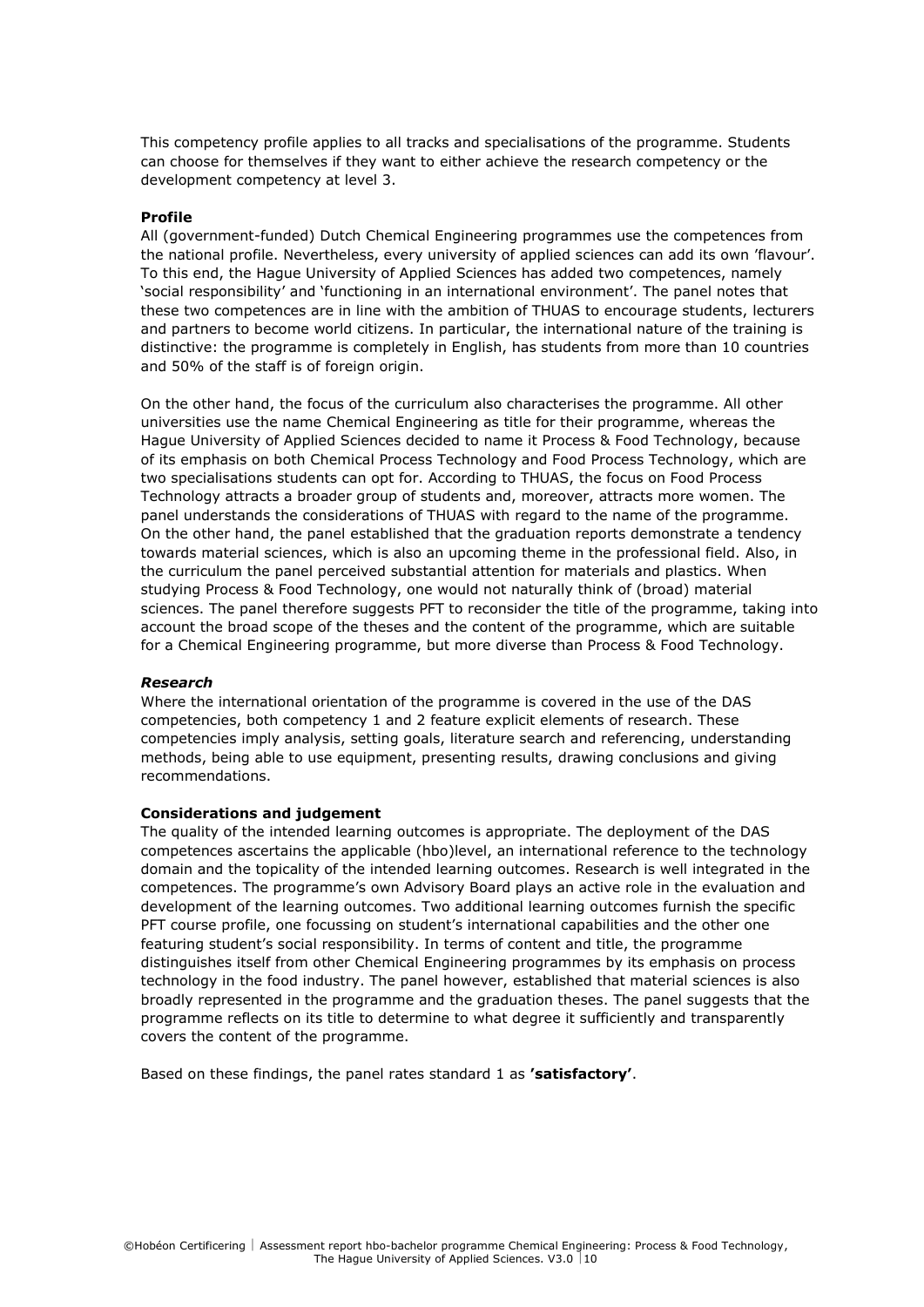# **4.2. Curriculum**

#### **Standard 2 (orientation): The curriculum enables the students to master appropriate (professional or academic) research and professional skills.**

NVAO's explanation: The curriculum ties in with current (international) developments, requirements and expectations in the professional field and the discipline. Academic skills and/or research skills and/or professional competencies are substantiated in a manner befitting the orientation and level of the programme.

#### **Findings**

#### *Professional skills*

The panel perceived that the programme maintains a strong relationship with the professional field. Not only is the professional field involved in the development of the curriculum, it also takes part in the execution and evaluation of the curriculum. Just like other field representatives, the members of the Advisory Board are regularly guest lecturers or clients. In addition, students frequently visit, among others, companies and organisations of members of the Advisory Board.

The panel also spoke with a PFT alumnus, who has established his own beer brewery. As a visiting lecturer he is involved in the first year block (1.4) about organic products, in which students have to produce their own beer. And during the site visit the panel saw the food lab, where a professional cheesemaker was teaching a group of students how to make their own cheese. Excursions are also part of the curriculum. The deployment of guest speakers and company visits ensures that the programme keeps up with new developments in the food and process technology markets, as students argued.

The professional orientation of the programme becomes also visible in the projects. These projects focus on professional practice and often have an external client. For example, Croda is the client in a project about the biogas production from glycerine water (block 2.3). And as a result of an earlier evaluation of the very first block about water treatment, the programme attracted a new client. This new client is a start-up company using a new technique for water purification. The results of the student projects are discussed and evaluated afterwards with representatives from the professional field.

The internship in year 3 and the graduation internship in year 4 also take place in the professional field. In recent years, students have completed their (graduation) internship at well-established companies in the field of FMCG<sup>3</sup>, such as Friesland Campina, TATA Steel, Arla Foods and DuPont.

#### *Research*

-

Through lab work, projects and workshops, PFT enables students to also develop the required skills. For example, starting in the first block, students develop their general laboratory skills, related to the competences research and experimentation.

In the context of this programme, to a larger extent research takes place in the labs. The development of chemical-technological research skills takes place via experimental lab work. The writing of research proposals, the literature search and the preparation of a research report is discussed in flanking communication education.

<sup>&</sup>lt;sup>3</sup> FMCG: Fast moving consumer goods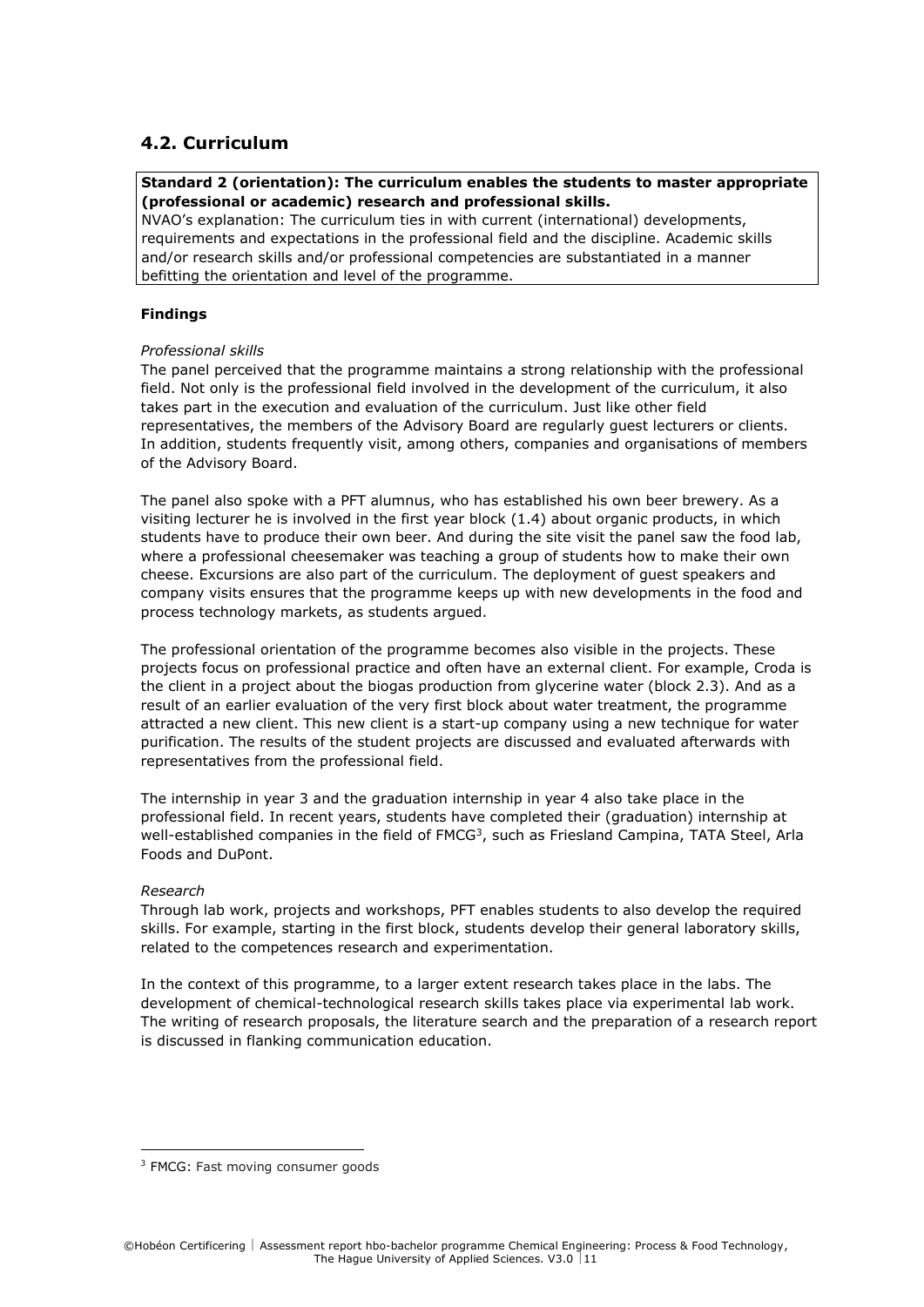From the beginning of the study, according to the panel all projects contain a research component. During projects in minors, internships and specialisations, students work, among others, on assignments in cooperation with research groups from TU Delft, Sensus, Tebodin and Unilever. Groups of students also carry out assignments for the THUAS research groups on Urban Metabolism and Technology for Health. For example, the panel saw a graduation project concerning artificial muscles, a theme that is related to the Technology for Health research group.

The self-evaluation and the interviews bear witness that regional companies from small and medium-sized enterprises regularly come up with research questions. These projects often take place in the specialisation phase. For example, the small brewery Crooked Spider invited students to come up with new ideas for the application of brewers spent grain.

In addition, students can choose to follow a premaster at a university as a minor (15 EC), to orient themselves on or prepare themselves for a master's programme at a university.

The panel took notice of some very interesting research projects. At the same time the panel believes that students' learning about research and methodology and the (real life) projects in which they have to apply their research knowledge and skills, could be more structurally integrated. As research and experimentation are important competencies of PFT, it would be of great value for the PFT to have a research group that is structurally and intensively linked to the programme. Although the panel realises that it is not possible to 'just' set up a research group, it would advise PFT – that is currently working on a redesign of its curriculum – to pay extra attention to the integration of research knowledge and skills into through real life research projects. The panel would suggest to conduct these research projects under the guidance of a research group.

#### **Considerations and judgement**

The panel concludes that the PFT programme offers students sufficient room to develop their professional and research skills, thus accomplishing a generic level of quality for this standard. The panel appreciates how the programme emphatically connects its students with the professional field through projects, workshops, company visits, guest lectures and internships. The curriculum also offers students the opportunity to develop their professional research skills, although the integration of knowledge and skills in research projects could be further enhanced, for example, through a strong and structural connection with a research group.

Weighing up all of the above, the panel considers Standard 2 to be **'satisfactory'**.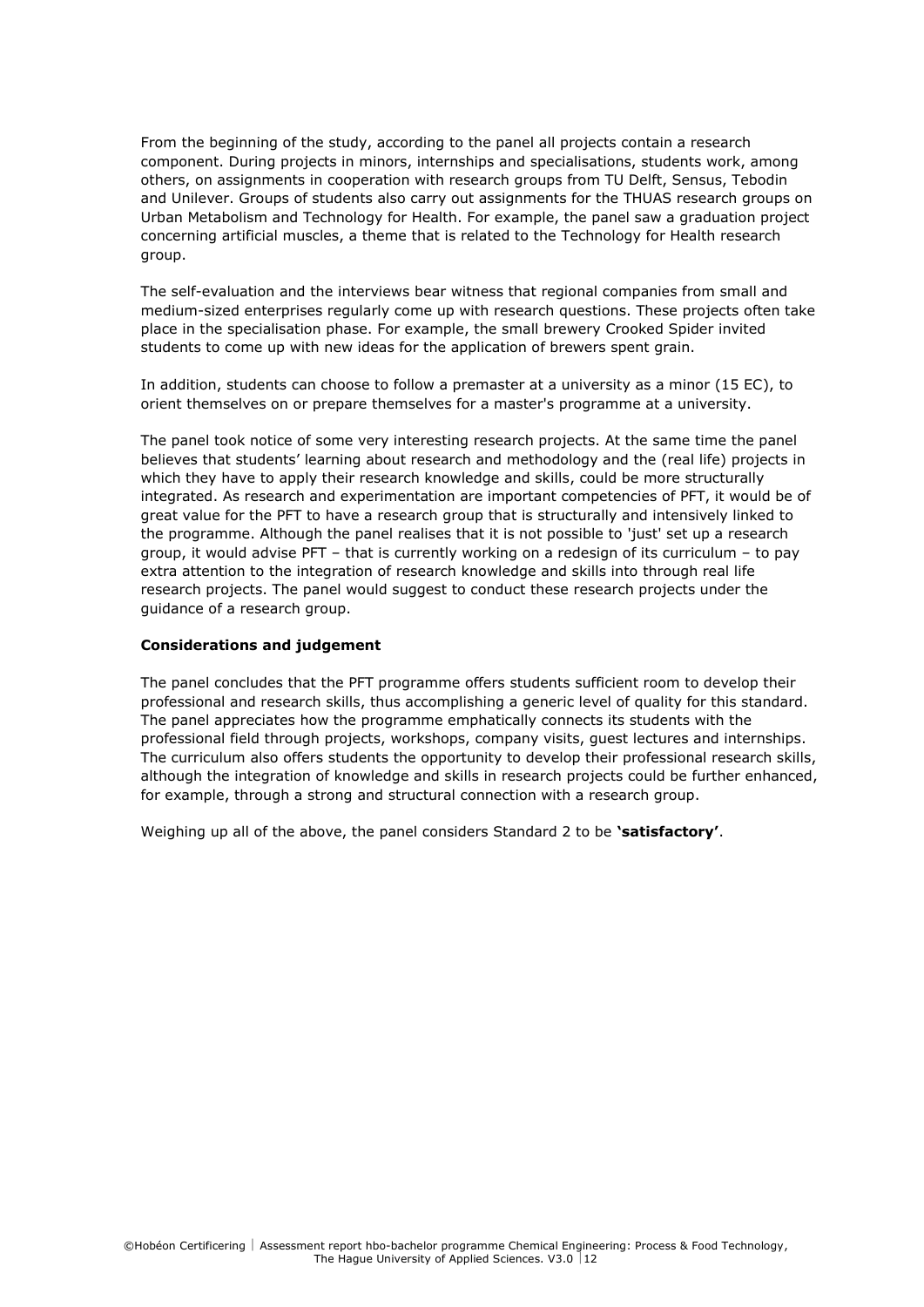#### **Standard 3 (content): The contents of the curriculum enable students to achieve the intended learning outcomes.**

NVAO's explanation: The learning outcomes have been adequately translated into educational objectives of (components of) the curriculum.

#### **Findings**

#### *Degree to which proposed learning outcomes are covered*

A number of indicators for each of the ten programme competencies was drawn up to give direction to the curriculum and assessments. For example, nine indicators are linked to the 'Experimentation' competency, including the understanding of various experimental methods, the ability to handle equipment, accurate and safe working and measurements. The programme has presented to the panel an overview that shows which indicators / competences are addressed in which module, and at what level.

A review of the curriculum taught the panel that the course contents relate appropriately to the competencies and indicators that were drawn up. The Safety indicator, for example, is featured in the Food Products section of block 1.2, which deals among other things with food safety. It returns during block 2.1, which is about Risk Management, and during the course Responsible Operations (block 2.3) and, again, in block 4.1 about Health & Safety.

The panel compared the Body of Knowledge and Skills, as established in the DAS context, with the curriculum of the Process Food & Technology course and it concluded that the knowledge and skills from the BOKS are reflected in the curriculum. For example, knowledge on materials science is dealt with in block 1.3 and 2.2 and knowledge about physical transport phenomena is discussed in blocks 1.1, 1.3, 1.4, 2.2, 2.3, 3.4 and also in the specialisations.

#### *Cohesion*

In the Self-Evaluation Report, PFT explains various ways in which it ensures the coherence of the curriculum. First of all, the programme is made up of different phases (propaedeutic phase, main phase, specialisation phase), and over the years, students have to demonstrate to master the competences at an ever-increasing level of complexity as can be gathered from the consecutive courses over the years.

Another way in which the course ensures coherence is through block themes. Each block has a central project that is related to the block theme. The theoretical courses, the practical courses and the company visits are supportive for the execution of the project. The block themes also show a logical sequence, illustrated in a block about food products in year 1 and a block about food processing in year 2. Or a block about risk management at the start of year 2 and a block about 'Responsible operations' further on that year. The blocks and projects also alternate between food technology and chemical technology processes. As a result, the students are sufficiently prepared to make a choice for one of these specialisations in year three or four.

Additionally, the students with whom the panel conversed agreed that the programme is cohesive, that it meets their expectations and that they are generally satisfied. Students indicated that the difficulty of the projects continues to increase. And the theory about polymers, for example, is being built up over the years. The same applies to Reaction Kinetics & Engineering that is discussed in a block every year and has an increasing complexity. The panel agrees that, in broad lines, the programme is coherent, yet it would recommend seeking even more integration between theory and projects (see Standard 2). The management said that they were already working on this, in the context of the curriculum renewal.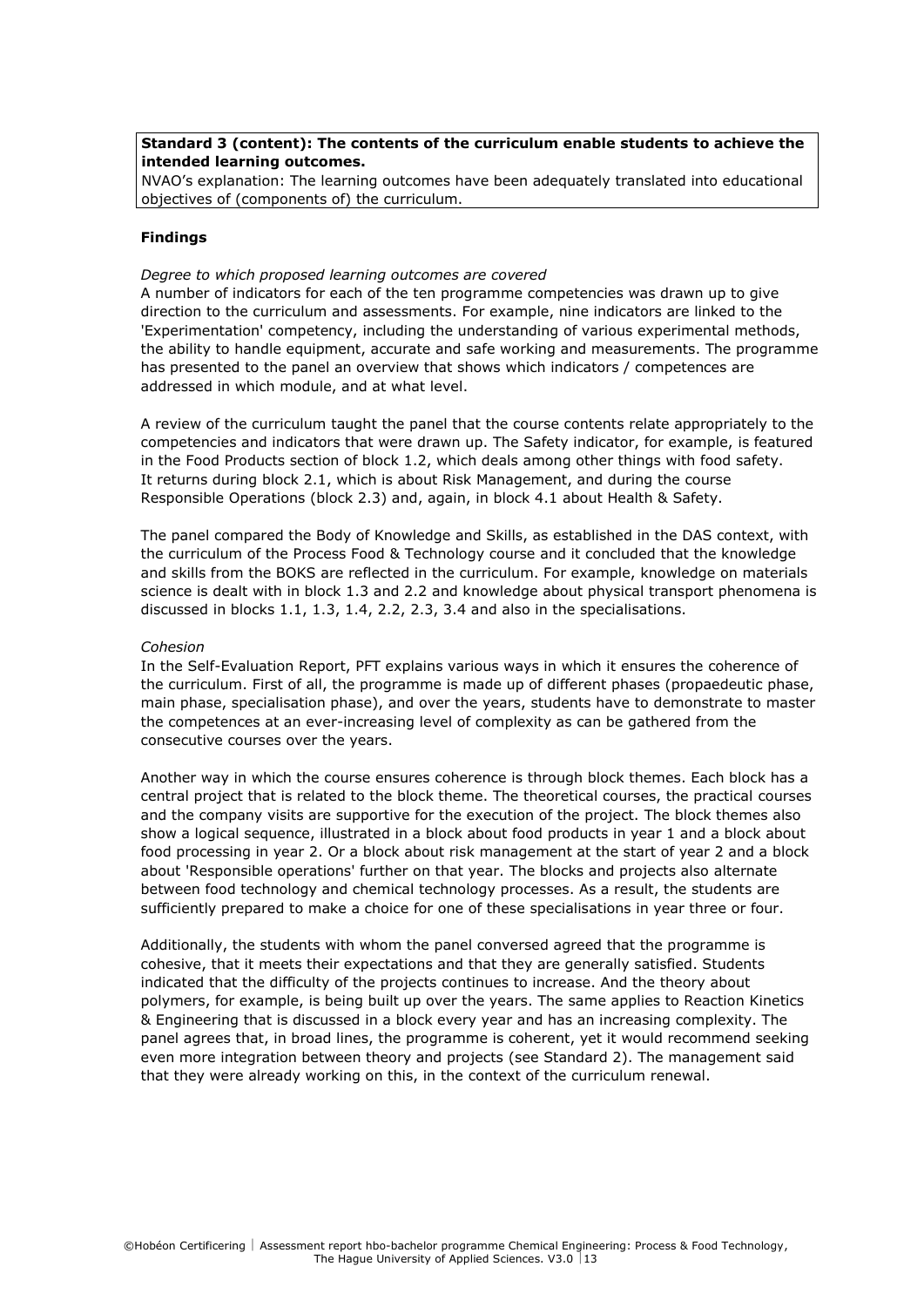#### *Elements of internationalisation*

The panel observed that the international student body offers a rich international learning environment and a great benefit to the course. PFT, among others, currently has students from Brazil, South Korea, Switzerland, Indonesia, Latvia, Spain and China. Already in block 1 there is the start of 'the international classroom'. Bringing together different nationalities in a project group means that students (unconsciously) work on their intercultural communication skills. The panel is convinced that this explicitly contributes to the competence 'functioning in an international environment'. Because many companies in chemical engineering operate internationally and / or have an international workforce, the students get well prepared for work in an international environment. Moreover, the students in the second year follow the course 'Communication Across Cultures', in which they explicitly learn to deal with cultural differences. Students also receive English classes in the first year and foreign students can opt for Dutch classes (elective).

PFT also ensures that students can gain international experience through foreign (graduation) internships. Although it is not compulsory, the programme encourages Dutch students to do their internships abroad or at least at an international company. The programme also advises foreign students not to do their internship in their home countries, in order to meet the intercultural challenges and to enhance their competencies in this area. PFT has a substantial international network. This is confirmed by the students with whom the panel spoke. For example, a Chinese student has recently done an internship in Ghana and a Latvian student has been to Ethiopia for her studies.

THUAS has appointed a number of focus countries/areas. These are Brazil, China, Indonesia and Europe. That is why in these countries, agents of THUAS are located to recruit students for THUAS's programmes and to uphold cooperation with educational and professional partners in these countries.

The panel observed that within the course the element of internationalisation appears to be a matter of course, particularly fuelled by an international body of students and lecturers, but to a lesser extent supported by the content of the curriculum. Therefore, the panel sees opportunities to further improve (and distinguish) the programme when it comes to internationalisation. The panel believes that cultural aspects, such as doing business abroad, laws and legislation, etc. could be enhanced within the curriculum so as to further reinforce PFT's international profile.

#### **Considerations and judgement**

In weighing up the strong and weak points, the panel concludes that the PFT programme accomplishes generic quality for standard 3. Each of the learning outcomes has been adequately translated into a number of indicators. The content of the curriculum appropriately relates to these competencies and indicators. The panel is positive about the clear and solid knowledge base of the programme and the coherence between the various modules, blocks and years. Content wise, PFT could give more body to content part of the programme concerning internationalisation.

Taking into consideration all of the above, the panel considers Standard 3 to be **'satisfactory'**.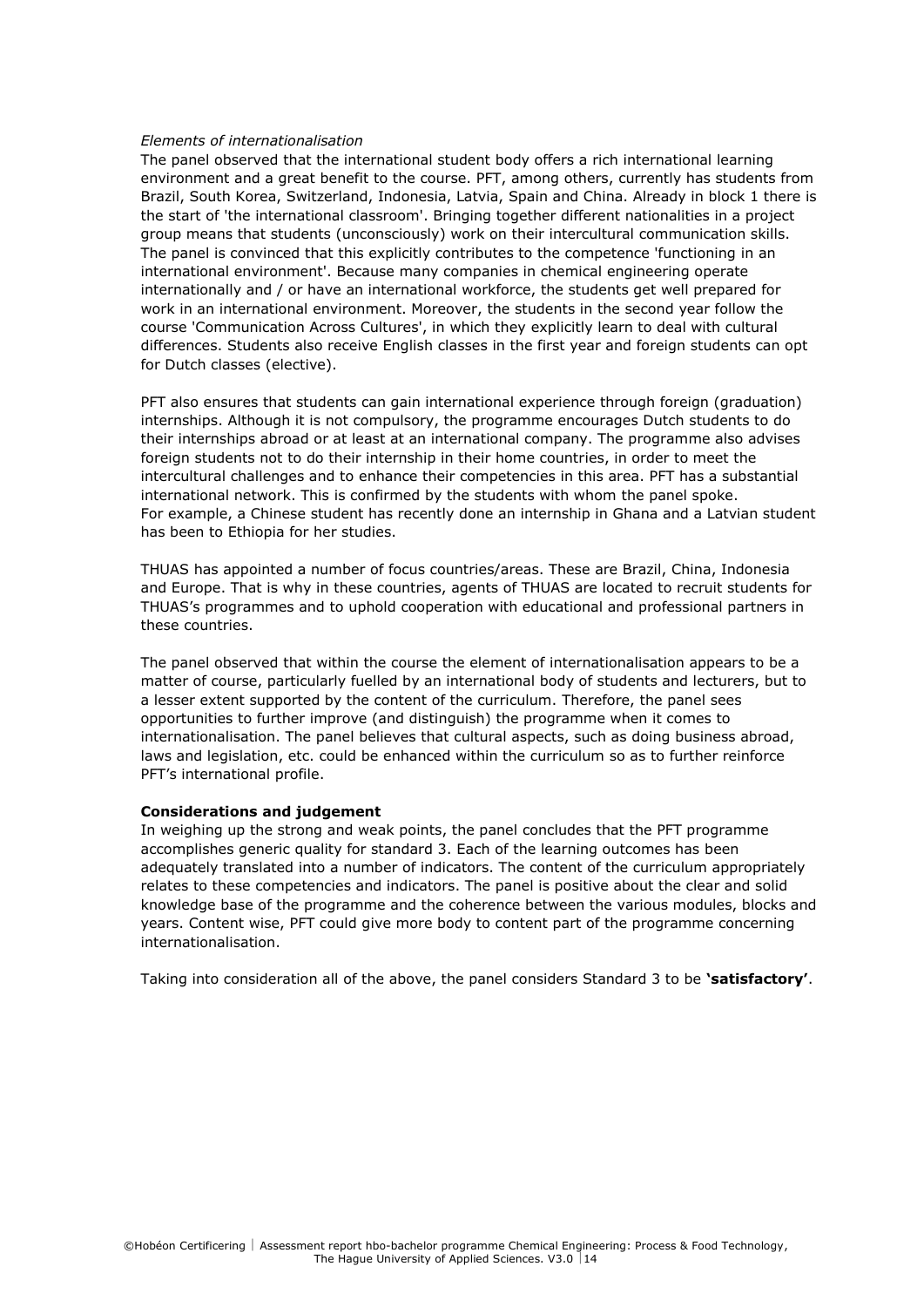#### **Standard 4 (learning environment): The structure of the curriculum encourages study and enables students to achieve the intended learning outcomes.**

NVAO's explanation: The curriculum is designed in a manner conducive to the achievement of the intended learning outcomes. The teaching-learning environment encourages students to play an active role in the design of their own learning process (student centred approach). The design of the learning environment chimes with the educational philosophy of the institution.

#### **Findings**

In its Self-Evaluation Report PFT indicates five educational starting points for the design and didactics of the programme:

- 1. Students develop competencies by working with a multi-disciplinary approach on professional tasks; knowledge & skills are applied in this process. There is a strong connection between knowledge development and competency growth, with a focus on think and act methodically.
- 2. Student centred approach where students are active in solving problems, doing research and experimenting, can work in their own pace, and can choose for some part their own curriculum and literature to align with their personal interests and ambitions.
- 3. Students meet the professional practice right from the start when working on professional tasks with professionals from companies and organizations.
- 4. Students function in an international and multicultural environment.
- 5. Students learn how to increase the degree of self-guidance.

*Source: Self-Evaluation Report, Process & Food Technology, THUAS 2018, p.12*

The discussions on-site and the study of further documentation, made it clear that the basic principles are indeed reflected in the design of the programme. The programme is set up in a competence-based way.

The curriculum consists of four quarters (blocks) per year. In the first two years of the regular study programme, a theme is linked to each block. To this end, in every block the programme works with a practical project assignment, which is supported by knowledge-based lectures, skills-oriented practical courses, workshops and individual assignments. The panel assessed that the program works in an integral manner on competence development. Project groups always consist of students of different nationalities. This reflects the international character of the professional field and stimulates the development of intercultural communication skills.

In the first two years students have to choose several electives for 1 credit each. For example, students with high scores for the English assessment test are allowed to enrol for the elective Cambridge Advanced English. International students have the opportunity to study Dutch as an elective. Students can also choose an elective in the field of biology, physics or technology. At the beginning of the third year, students follow an in-depth or broadening minor. PFT itself offers four minors. This concerns Biotechnology (developed in cooperation with DSM and TU Delft), Food Product Design (developed in cooperation with Nutrition & Dietetics and Industrial Design Engineering), Development Cooperation and Micro Technology (in collaboration with Applied Physics, starts spring 2019). Besides these minors, students can also choose another minor or a minor at another institution. It is also possible to follow (a part of) a premaster programme at a (research) university.

Students have to do an internship during the second and third block of the third year. They can choose between an internship of 20 weeks or two internships of 10 weeks. The students can choose their own internship company, provided it meets the requirements of the programme. PFT itself also has a network that students can use in their search for an internship. From the last block of the third year, students follow a specialisation, which is continued in the fourth year. They can choose between the specialisations Food Process Technology and Chemical Process Technology.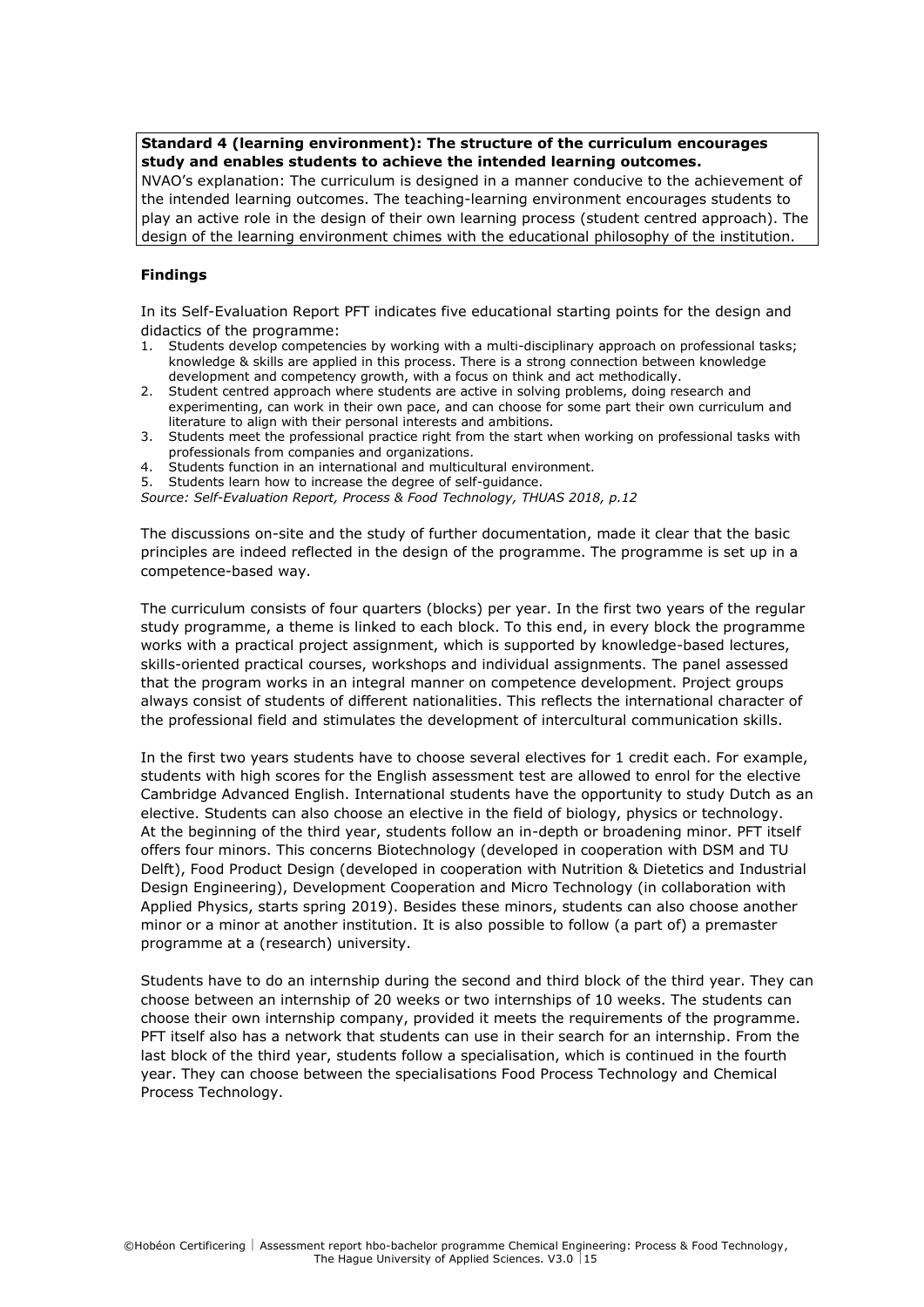| Year | <b>Block</b> | 1                                      | ŋ                                      | 3                                       |                                          |
|------|--------------|----------------------------------------|----------------------------------------|-----------------------------------------|------------------------------------------|
|      |              | <b>Water</b><br>treatment              | <b>Food products</b>                   | Inorganic products                      | <b>Organic</b><br>products               |
|      |              | Water treatment & Food<br>products     | Food processing                        | Inorganic products & Polymer<br>science | Organic products & Polymer<br>technology |
|      |              | <b>Risk management</b>                 | <b>Food processing</b>                 | Responsible<br>operations               | <b>Polymer Science &amp; technology</b>  |
|      |              | <b>Minor</b>                           | Internship                             | <b>Responsible operations</b>           | <b>Specialisation</b>                    |
|      |              | <b>Minor</b>                           | Internship                             | Internship                              | <b>Specialisation</b>                    |
|      |              | <b>Specialisation &amp; Lint-minor</b> | <b>Specialisation &amp; Lint-minor</b> | Graduation                              | <b>Graduation</b>                        |
|      |              | <b>Specialisation &amp; Lint-minor</b> | <b>Specialisation &amp; Lint-minor</b> | <b>Graduation</b>                       | <b>Graduation</b>                        |

*Figure 1. PFT programme outline PFT3 and PFT4 (Source: Self Evaluation Report PFT)*

The students are very pleased with the options the programme offers them. One of the students told the panel that she wanted to enrol in this study because of her ambition to eventually start her own chocolate factory. At the end of the second year she was able to design her own project and so she opted for a project that focused on chocolate production. This illustrates the scope that the programme - outside the electives, minors, specialisation and internships - offers to students to make their own choices, suiting their interests and ambitions, but still in tune with the intended learning outcomes.

The students also say the programme is doable. This goes for the fast track students as well, although they said that proper time management skills are a prerequisite. Students who meet the requirements to embark on the fast track, already follow some blocks from the second year in their first year (see figure 1). This allows them to finish their study in three years instead of four. The panel spoke with some students who were following the accelerated programme. The fast track class consists of fewer students than the regular classes. Therefore, students get more individual attention, allowing them to digest the study material more quickly. Also, it is beneficial for them that their entrance level is higher (VWO).

The panel thinks that the way in which the course has been designed didactically, is very appropriate for the realisation of the intended learning outcomes and is in line with the educational vision of The Hague University of Applied Sciences, which aims to ensure that programmes provide (i) stimulating, challenging and feasible education, (ii) strive for inclusiveness and (iii) educate students to become world citizens.

#### *Study progress*

According to the panel, the performance figures for the PFT programme do not differ from those of comparable programmes in the Netherlands. The mentor plays an important role in monitoring student progress and supporting the student if problems arise. From the first day on every student has a mentor with whom he meets twice a year to discuss his study progress. However, the student comes into contact with his mentor much more often, because (s)he is in many cases also a lecturer and project supervisor. The student can always consult his mentor if he has questions regarding his studies or otherwise. This does not only apply to the mentor, but to all teachers, the students confirm. During the course Study Career Coaching, which is positioned in the first two years of the programme, students develop their time management and study skills.

#### *Students with special needs*

Chapter 8.1 of the Programme and Examination Regulations provides information on 'facilities for students with a disability'. It explains that students with a disability who wish to exercise their right for adapted facilities need to submit a request to the Exam Board. If accepted, the facilities will be adapted within 15 working days.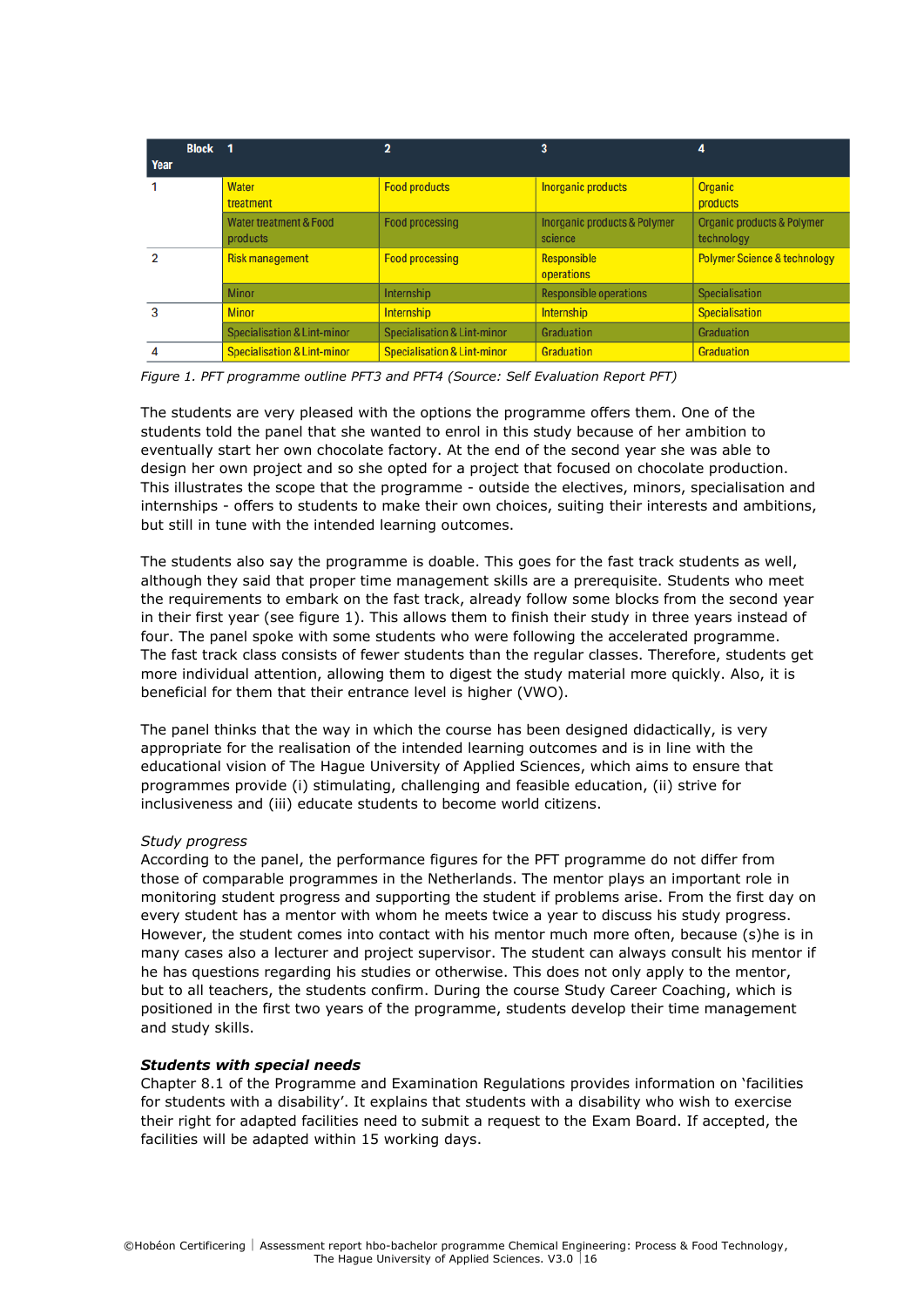Adaptations to facilities may for instance be related to (a) the access to buildings, (b) the educational programme, including work placements, (c) study timetables, (d) the teaching and supervision methods, (e) educational materials, and (f) tests. Students with dyslexia may also apply for special facilities.

#### **Considerations and judgement**

The panel is very positive about the deployment of a broad variety of didactic formats, which evidently contribute to achieving the intended learning outcomes. Likewise, the panel is pleased with the opportunities that PFT offers its students to focus on their own interest and ambitions. Furthermore, the panel appreciates the design of the fast track curriculum, the feasibility of it and the coaching of these fast track students. The neat way in which the design of the learning environment chimes with the educational vision of The Hague University of Applied Sciences, is also a strong feature of the programme. Therefore, the panel deems standard 4 to be **'good'**.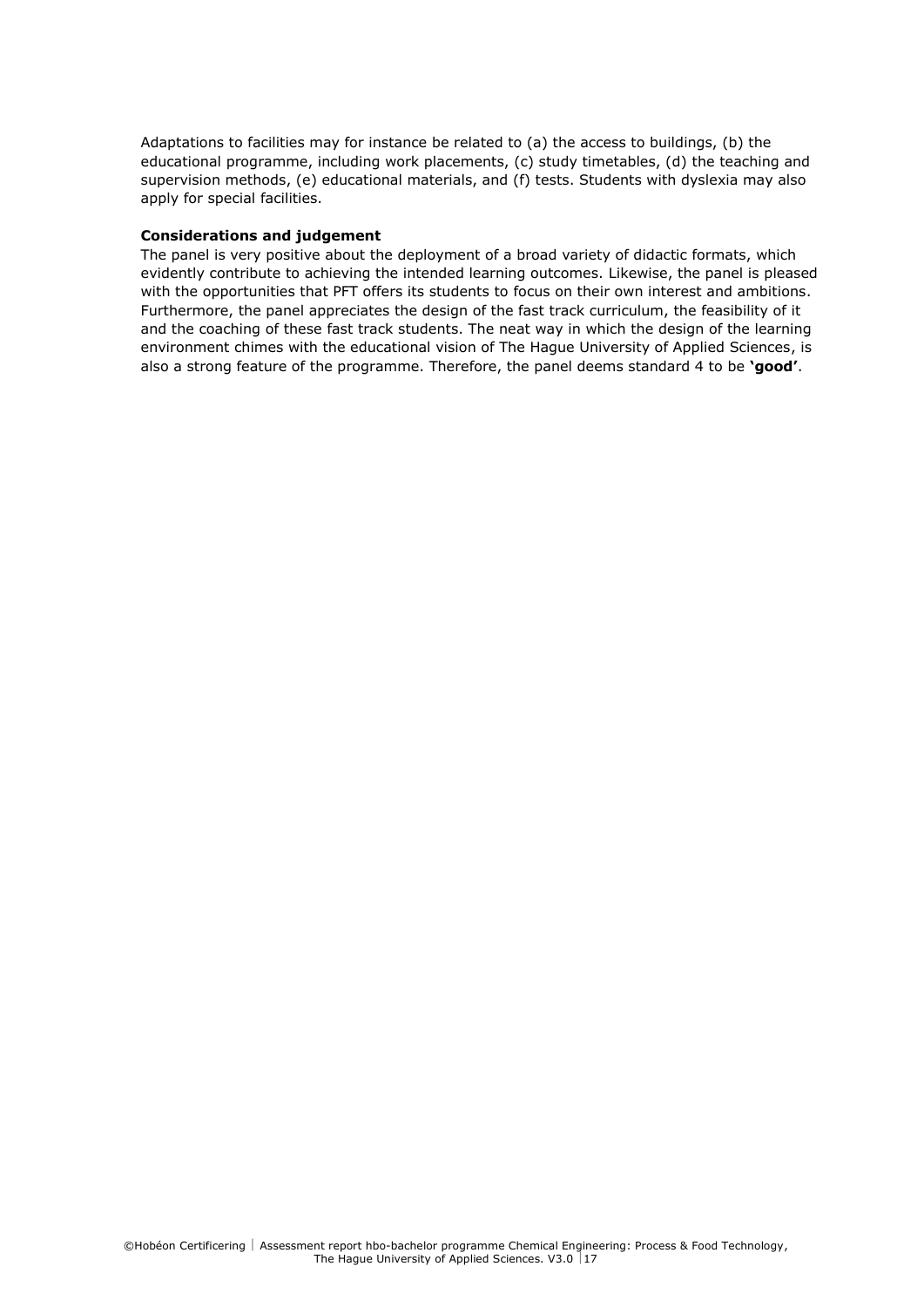#### **Standard 5 (intake): The curriculum ties in with the qualifications of the incoming students.**

NVAO's explanation: The admission requirements in place are realistic with a view to the intended learning outcomes.

#### **Findings**

As mentioned in the Programme and Examination Regulations of PFT, Dutch students who want to study PFT must have a HAVO or VWO diploma with NT or NG profile or a relevant MBO4 certificate. Students with a VWO diploma are eligible for the accelerated PFT3 programme of 180 EC. As the course is taught in English, it also allows foreign students to enrol. Their diplomas need to be officially recognised in the Netherlands as equivalent to a relevant Dutch degree. This is done by Nuffic.

Most foreign students have to take an English language proficiency test (IELTS 6.0/TOEFL 80). The panel spoke with students from, among others, China and Indonesia, who were obliged to take the IELTS test prior to admission. Students that do not meet the required language proficiency can be enrolled after having successfully completed remedial training at the THUAS English Prep-School. This English Prep School course will take six months to a year.

From the meetings with students and the assignments and reports the panel reviewed, it became clear that students' command of English varies. Some students master the English language perfectly. Some other students seem to have difficulty speaking and writing in wellstructured English. Although the minimum entrance scores for English are set nationally, the panel would suggest the programme to intensify the English language course for deficient students. The same would apply for students who have passed the TOEFL or IELTS assessment, but still have difficulties with the English language.

On the basis of the documentation and the discussions with students and teachers the panel concludes that there are no major differences in educational backgrounds of students (based on the admission by Nuffic). The professional field representatives, however, told the panel they observe quite a difference in (entrance) level between the various students. The panel advises the management to discuss these observations with the work field representatives/the Advisory Board. Monitoring the performance of (Dutch and foreign) students, and relating this to their prior education, may reveal correlations. The panel could imagine this to lead to adaptation of the admission requirements or expansion of the supply/necessity of prep-courses (remedial teaching).

#### *Recruitment*

In 2015 there was one excessive intake. In general the intake is between 60 and 70 students per year for the four-year programme and around 15 for the three-year programme.

In general, Dutch students contact the PFT programme through information sessions at secondary schools and open days. International students learn about the programme, among other things, through a search on the internet. In a number of countries - including Brazil, China and Indonesia - the Hague University of Applied Sciences also has agents that play an important role in the recruitment of students. A number of students told the panel that it was indeed an agent who drew the attention to PFT of THUAS. Alumni are also asked to give presentations in their own country or to attend an international student fair. The programme intends to increase recruitment abroad, especially in the focus countries of THUAS.

#### *Exemptions*

As mentioned in the PER 2018-2019, students may apply for exemptions based on prior acquired competencies. However, the chairman of the Exam Board told the panel that virtually no exemptions are being requested by PFT students.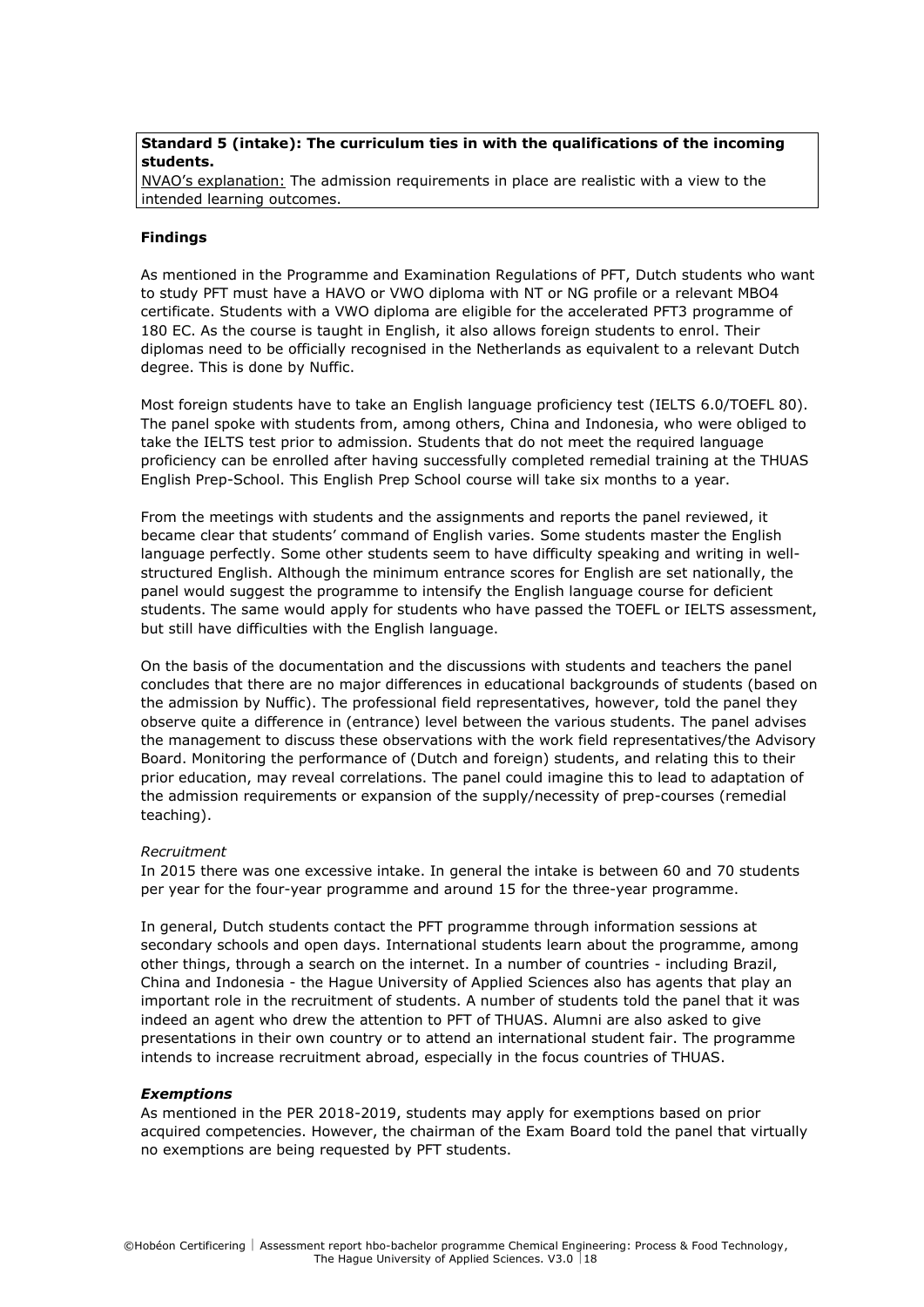Moreover, the policy is that no exemptions are granted for projects because these are strongly related to the development and testing of competencies. However, exemptions are granted for the minor courses. In the case of a request for an exemption, the Exam Board always first asks input from the team leader about the level and content of a module. The Exam Board then checks whether the obtained competencies are correct as indicated by the programme. The Exam Board itself is of the opinion that the exemption policy is not always clear. Consequently, the Exam Board considers the clarification and review of the exemption policy as one of its top priorities.

The requirements for admission to the fast track are very clear to Dutch students (VWO). The eligibility for admission to the fast track of foreign students depends on the advice of Nuffic and the THUAS Admission Board.

#### **Considerations and judgement**

The programme has clear admission regulations set out in its Programme and Examination Regulations. This also applies to students eligible for the fast track. Students who do not meet the English language requirements can, in some cases, eliminate deficiencies through English Prep-School. In general, the bachelor of PFT ties in with the prior education of the students, although the work field representatives observe quite a difference between students' (entrance) levels. The programme should monitor the entrance levels in relation to the students' study performances/results more thoroughly.

Taking all of the above into consideration, the panel deems Standard 5 to be **'satisfactory'**.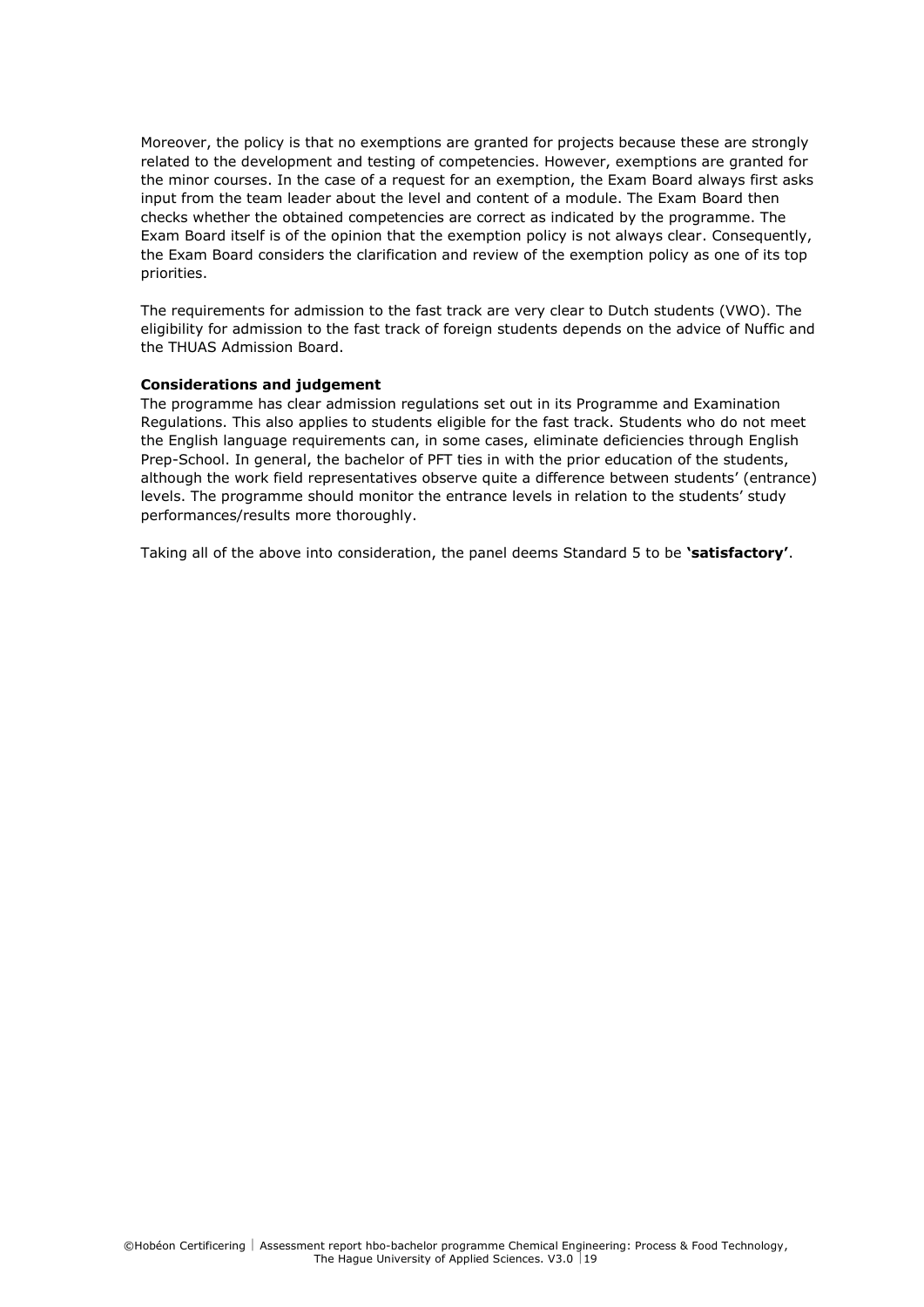### **4.3. Staff**

#### **Standard 6: The staff team is qualified for the realisation of the curriculum in terms of content and educational expertise. The team size is sufficient.**

NVAO's explanation: The teachers have sufficient expertise in terms of both subject matter and teaching methods to teach the programme. The staff policy is conducive in this respect. Sufficient staff is available to teach the programme and tutor the students.

#### **Findings**

#### *Qualifications*

Based on the lecturers' CVs and the discussions with lecturers in the site visit, the panel is convinced that PFT faculty is very well equipped in terms of their domain-specific and research expertise. As is commonly the case in the domain of applied science, the staff is highly qualified. Eight of the seventeen lecturers (47%) have a PhD degree in a relevant field of study. The team features a range of specialisms, including chemical engineering, material physics, molecular sciences, biomedical sciences and analytical chemistry. In addition, the team also includes specialists in (intercultural) communication, management and circular economy.

Three teachers are involved in a research group. Two of them are active for the Urban Metabolism research group and one lecturer works for the Technology for Health research group. This ensures a link between research and education, because the teachers who do research integrate their knowledge and their experiences in their lectures and coaching.

The teaching staff represents six nationalities (Dutch, Portuguese, Russian, French, Chinese, Singaporean). This links with the PFT profile, which focuses – among other things – on the ability to work in an international environment. The presence of teachers of Asian descent is of added value to the Asian students.

The teachers were recently tested on their English language skills. The average score of the team was high (C1). The panel learned from the students that they too are satisfied with the English language proficiency of their teachers. Some teachers speak English fluently, but others have an accent which is difficult to follow at first. "You have to get used to it, but once you recognise the accent and the patterns in it, it's easy to follow," one of the students stated.

In many ways, students are truly positive about their teachers as is confirmed by the NSS scores in this respect (between 3.5 and 4.1). From the interviews that the panel conducted with students and teachers, it became clear that the lecturers are engaged, competent, student oriented, eager to learn, as well as socially coherent and thus a true team. The team represents inclusiveness, which is a good example for the students. 90% of the teachers have a BDB or PDV certificate. All new teachers have to follow a didactic course to obtain the BDB certificate. Nevertheless, students stated that the didactic skills of a few teachers can still be further developed (to get beyond the use of PowerPoint).

Recently the team as a whole has followed working sessions on internationalisation to help them define more clearly the international competencies regarding knowledge, skills and behaviour in the curriculum. These sessions were organised together with the international office of THUAS. In addition, four team members followed a course on Intercultural Communication, organised by HCTL. A large group of teachers attended a course conducted by an international assessment professional on the latest developments regarding assessments.

The management explicitly focuses on professionalisation. This is not only evident from the professionalisation plan for the teaching staff, but also from the discussions with the lecturers and the management.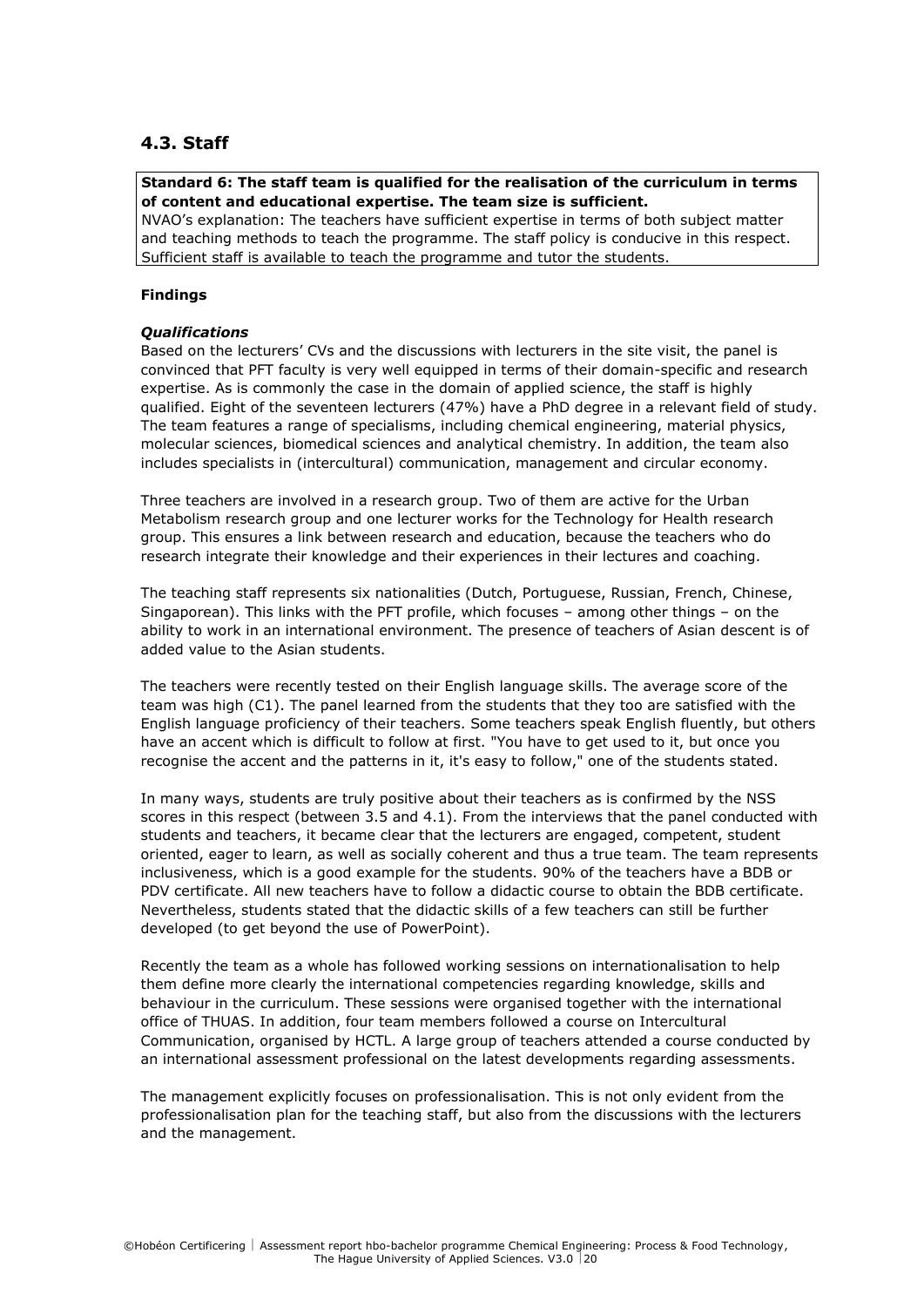Every teacher has a personal development plan which is reviewed in the performance interviews with the team leader three times a year. PFT offers lecturers a broad scope of professionalisation activities. A request for participation in (international) meetings such as the Institute for Sustainable Process Technology is always honoured, according to the lecturers.

The faculty itself has a clear view on developments in the field and the training required to stay connected with current events in the domain. For example, one of the lecturers enrolled on a training about data science, with the aim of embedding this more strongly into the curriculum.

#### **Considerations and judgement**

The staff is well-equipped and highly educated in terms of domain-specific and research expertise. The panel determined that the international composition of the team of lecturers truly contributes to creating an international and multicultural learning environment, which strongly benefits the achievement of the learning outcome on internationalisation. The panel also appreciates the involvement of the staff with their students. The course professionalisation plan is very much appreciated and the faculty's eagerness to stay in tune with new developments. The lecturers are a real team, working and learning together.

Weighing up all of the above, the panel considers Standard 6 to be **'good'**.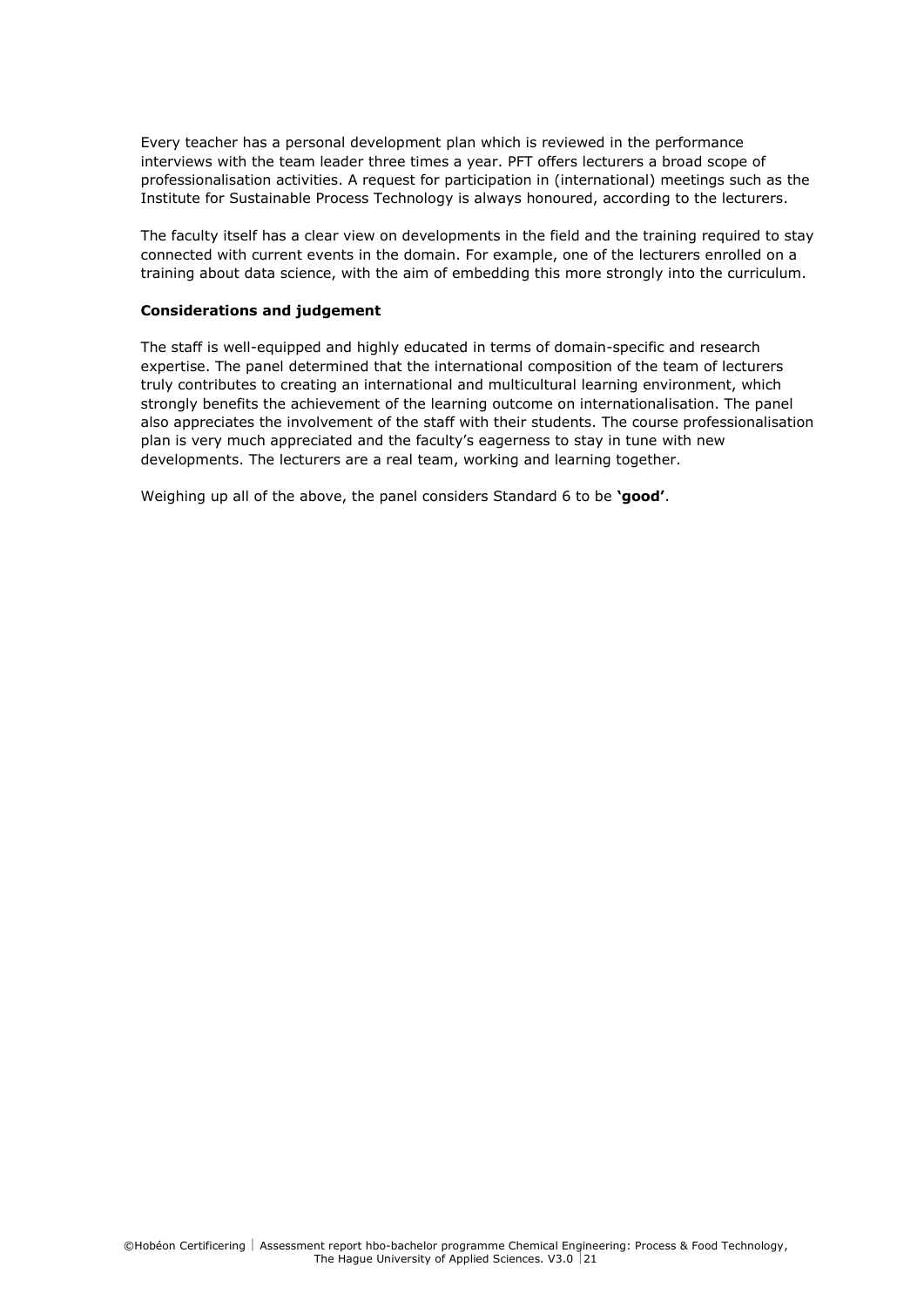# **4.4. Facilities**

#### **Standard 7: The accommodation and material facilities (infrastructure) are sufficient for the realisation of the curriculum.**

NVAO's explanation: The accommodation of the programme and the facilities are in keeping with the intended learning outcomes and the teaching-learning environment.

#### **Findings**

#### *Facilities specifically for the Bachelor PFT*

The panel considers the teaching and student areas designated to the Bachelor PFT sufficient and appropriate. The programme is situated in the main building of THUAS in The Hague. The panel went on a guided tour on the premises and reviewed the facilities specifically available to the students of the Bachelor in Process & Food Technology. The panel believes the equipment sufficiently facilitates the execution of the programme.

The panel was shown around various labs. There are (in)organic chemistry labs with fume hoods and instruments for chemical analysis. The instrumental analytical labs have analytical equipment like GC, HPLC, DSC and also 3D printers. Furthermore, there is a kinetics lab and a technology hall. The process labs contain unit operations equipment such as pumps and distillation columns. The process labs are quite standard and more chemical process equipment would be preferable. Additionally, PFT shares a cooking lab and a food lab with another programme. All the labs are well maintained and neat. Some of the equipment is slightly outdated, so the panel appreciates PFT's efforts to get new equipment. For the PFT minor Biotechnology, conducted in cooperation with DSM and TU Delft, laboratory facilities of TU Delft are available for students in this minor. To keep up with the developments in food technology, the panel would recommend offering students some equipment to enable the microbiological examination of food at THUAS.

#### *General facilities from The Hague University of Applied Sciences*

Students and teachers of PFT have access to the complete infrastructure of The Hague University of Applied Sciences. In practice, this means that they may use the service of the International Office, the study rooms, the Wi-Fi-connection, walk-in computer labs, the library, and via remote laptop get access to the digital library, etc. Both the students and the lectures told the panel that they are satisfied with the facilities, which is emphasised by the NSS outcomes.

#### **Considerations and judgement**

The panel has established that the general facilities reflect generic quality. The panel appreciates the presence of several labs covering most aspects of food design, characterisation and technologies. These laboratories and the available equipment contribute to an adequate execution of the curriculum, that features quite a number of lab workshops and projects. The panel believes that the set-up of a microbiological lab within THUAS would be a nice asset. In general, the panel agrees with the students that the facilities suffice.

The panel considers Standard 7 to be **'satisfactory'**.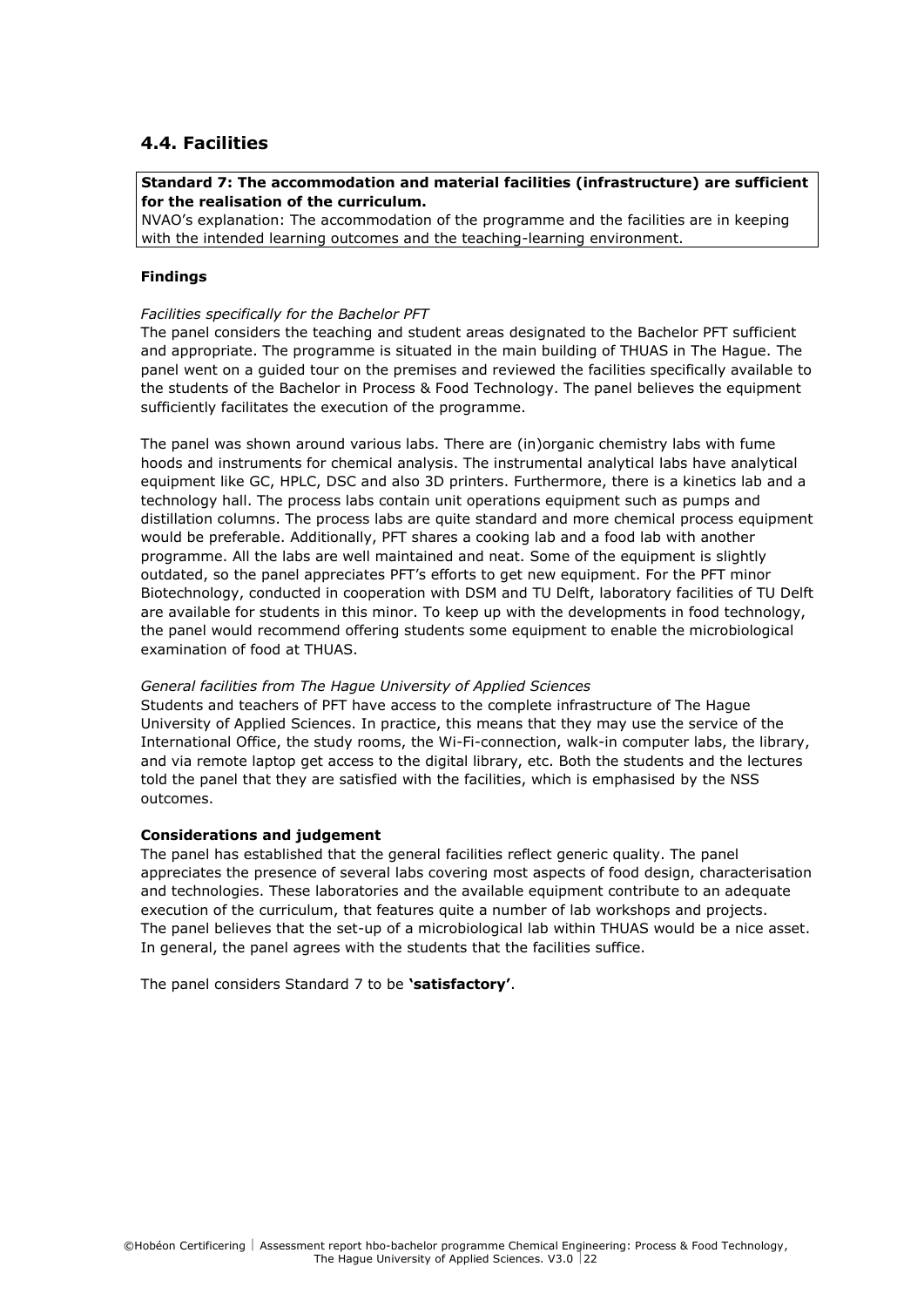#### **Standard 8: The tutoring of and provision of information to students are conducive to study progress and tie in with the needs of students.**

NVAO's explanation: Students receive appropriate tutoring (including students with a functional impairment). The information provision of the programme is adequate.

#### **Findings**

#### **Tutoring**

#### *Individual tutoring*

At the start of the programme, every student is assigned a mentor, who remains the mentor throughout the study. In the first year, the student conducts at least two interviews with his mentor about the study progress and the choices the student intends to make. In the following years, it is up to the student to contact his mentor if required. The students convey to the panel that the mentor is always available to help them. And as students say this supportive attitude holds for all teachers. Students also say they appreciate the faculty's open-door policy. In the Self-Evaluation Report, the programme mentions that it wants to intensify the mentoring system for the main phase. The panel supports this ambition and thinks it is a good idea to schedule one or two mandatory meetings with the mentor in subsequent years. Especially for international students, whose parents are not so close, it may be good to occasionally spar with the mentor to make (career) choices.

The Student Career Coaching (SCC) courses are also part of the tutoring system. During the SCC courses, which are scheduled in the first and second year of the course, students learn how to reflect on their own study behaviour, how to give and receive feedback and how to develop study skills and their personal branding.

#### *Coaching during projects and internships*

During each block, every project group is coached by a project coach. The level of coaching decreases over the years, both in intensity and content. The lecturers say that it is sometimes difficult to find the right balance. One project coach takes an hour per week to speak with his group and the other coach spends half an hour every two weeks. The students also notice these differences, as much as they observe discrepancies in the amount of supervision during internships. The panel learned from a student who had done an internship in Ghana that he had had a weekly Skype meeting with his supervisor from school, whereas another student in an internship placement abroad had had significantly less contact. The students in the audit labelled this as unfair. Although the panel agrees with the programme that the scale of the guidance strongly depends on each student's attitude, the panel would recommend to reflect on (the causes of) these perceived differences with students and supervisors. And, as representatives from the work field told the panel, the coaching could be intensified

and the schools' supervisor could show more involvement in both the intern and the company.

#### **Information provision**

The students are satisfied with the provision of information, according to the NSS outcomes. The interviews show that the students are particularly pleased with the digital platforms, used by PFT, that provide students with relevant and up-to-date information and also gives them access to block books. The panel itself has examined some of these block books and notes that these contain clear information and expectations. It gives insight into the learning objectives, the lecturers, the literature and the assessment methods. On the other hand, the panel could not always perceive the cohesion between the competency and the intended learning outcomes, as mentioned in the various block books. For example, in the manual of block 1.1 'providing feedback' is listed as one of the competencies of that block. In the competency overview, however, providing feedback was not incorporated as one of the indicators for this block.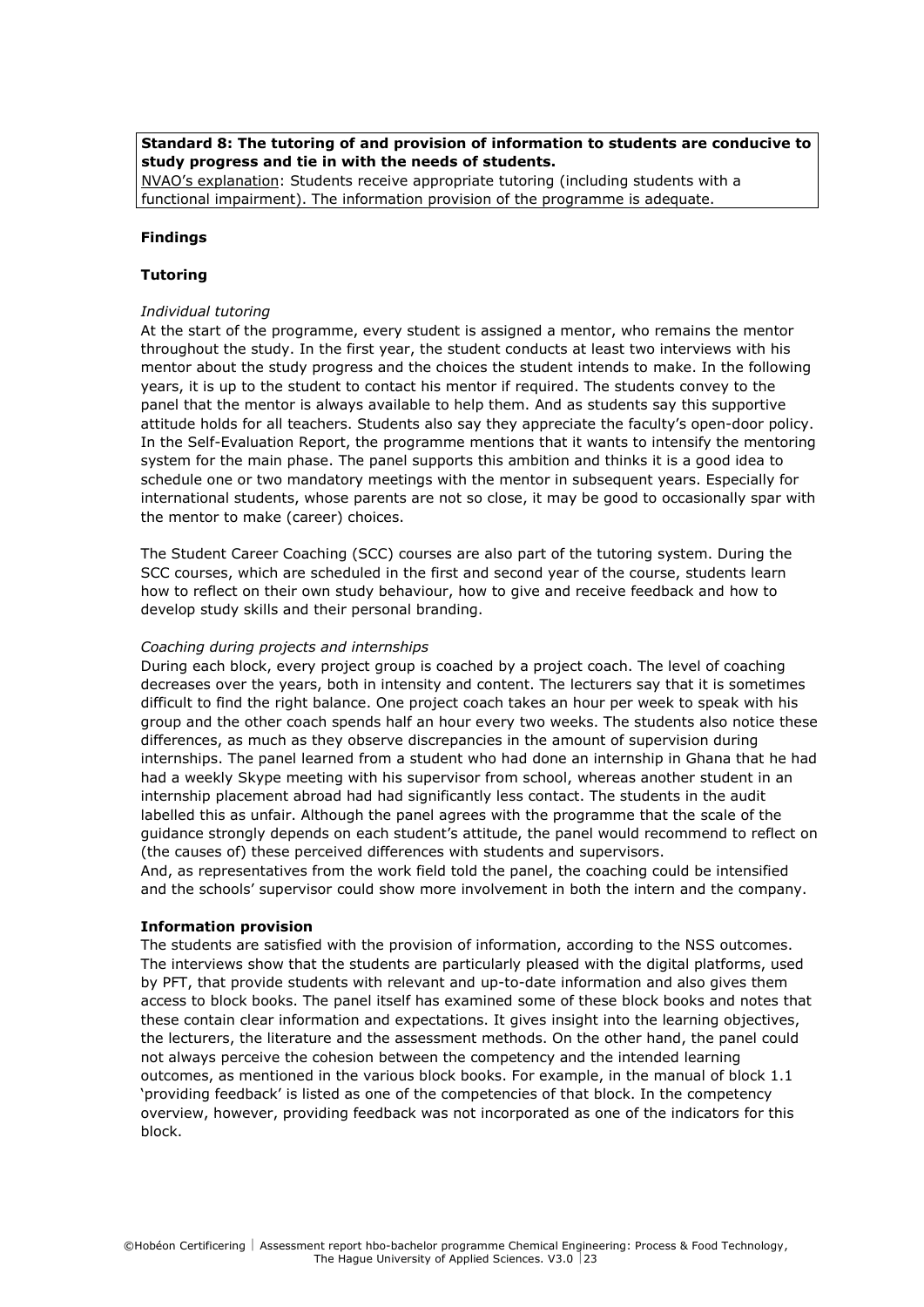Therefore, the panel considers it advisable to revise the block books parallel to the curriculum renewal, by making a clear link with the indicators from the matrix.

#### **Considerations and judgement**

The panel welcomes the digital environment and the availability and transparency of the block books, although the alignment between competencies and (block) indicators could still be improved. Despite PFT's open-door policy is one of its prominent assets ensuring a lot of (informal) contact between teachers and students, the panel thinks it is advisable to tailor the formal mentoring and the supervision during internships to the needs of the student, without creating too large differences in supervision intensity.

The panel appreciates the programme's supportive attitude towards students, but also identified some points for improvement. Therefore, the panel rates Standard 8 as **'satisfactory'**.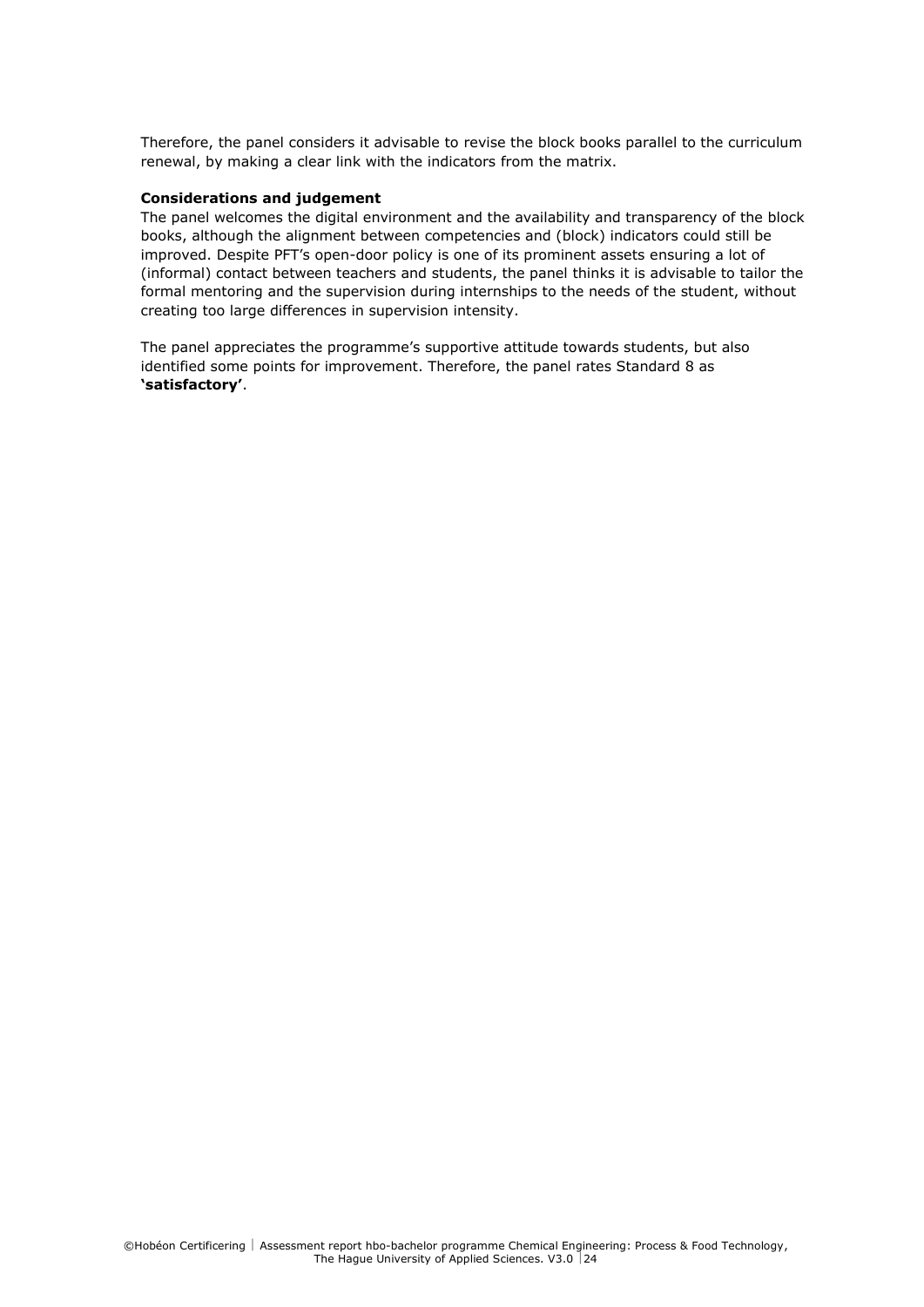### **4.5. Quality assurance**

*Standard 9: The programme has an explicit and widely supported quality assurance system in place. It promotes the quality culture and has a focus on development.* NVAO's explanation: The programme organises effective periodic feedback that supports the achievement of the intended learning outcomes. Existing programmes implement appropriate improvements based on the results of the previous assessment. They initiate appropriate evaluation and measurement activities to that end. The outcomes of this evaluation demonstrably constitute the basis for development and improvement. Within the institution, those responsible are held to account regarding the extent to which the programme contributes to the attainment of the institution's strategic goals. Quality assurance ensures the achievement of the intended learning results. The programme committee, examination board, staff, students, alumni and the relevant professional field are actively involved in the programme's internal quality assurance. The programme's design processes, its recognition, and its quality assurance are in keeping with the European Standards and Guidelines. The programme publishes accurate, reliable information regarding its quality, which is easily accessible to the target groups.

#### **Findings**

Through annual plans, the programme is able to formulate its own tasks. The annual plans are based on evaluation results and the policy of both the institution and the faculty. The programme uses a wide range of evaluation mechanisms. For example, each block student evaluations are conducted as well as analyses of study results. Based on the evaluation outcomes, the teachers write a block evaluation, which is submitted to the students to provide feedback. The panel has examined some of these block evaluations and established that they contain relevant and clear actions for improvement.

The students feel involved in the quality improvement of PFT and indicate that the study programme takes the suggestions for improvement to heart. However, students say they want to be informed better about the adjustments in the programme based on their feedback. In the audit one of the alumni indicated that when he read the documentation in preparation for the site visit, he noticed that improvements suggested a few years ago had been implemented.

The panel learned that there are two 'course committees', an official one and an unofficial one. The unofficial course committee consists of all class representatives. They have an evaluation meeting with a staff representation each block. In addition, there is the statutory course committee, which consists of two students and two teachers. Currently the official course committee is reviewing the development of the new curriculum, in which the evaluation results are also considered. Furthermore, the students indicate that the open-door policy makes it very easy for them to speak with a lecturer and make any suggestions for improvement.

Via the Advisory Board, the professional field is involved in the quality assurance cycle. The panel spoke with some members of the Advisory Board about the needs and requirements of the professional field with regard to the programme. The panel believes that the Advisory Board makes a constructive and valuable contribution to the continual evaluation of the intended learning outcomes. The critical but positive attitude of the Advisory Board is of added value to the content-related quality of the study programme. The Advisory Board praises the openness of the management and the staff in terms of their strengths and weaknesses. The panel also clearly recognises this openness and self-conscious attitude in the Self-Evaluation Report and considers this exemplary for a culture that is focused on learning from mistakes and is open to continuous improvement. The conversation with the chairs of both the Exam Board and the Assessment Board confirmed this observation even more (see Standard 10). Recently, partly as a result of an internal audit in 2016, changes were made to the graduation process. One of these changes was the introduction of a committee that evaluates all graduation proposals before the student actually starts his graduation research.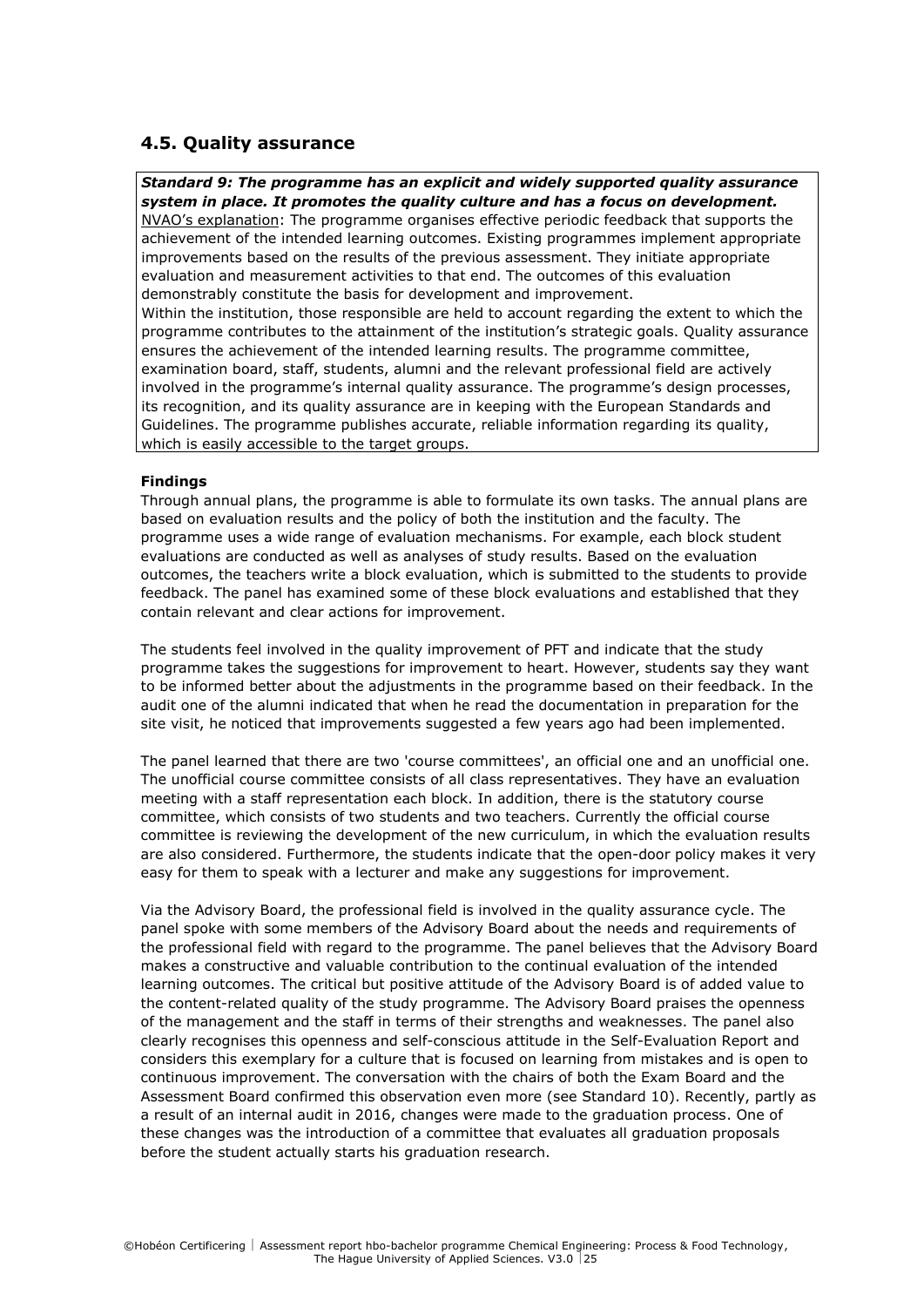The current preparations for the renewal of the curriculum are well structured and so is the course's general approach to quality improvement.

#### **Considerations and judgement**

The panel concludes that the PFT programme has an adequate quality assurance system in place, thus achieving the generic level of quality for standard 9. The panel notes that the programme utilises different evaluation instruments to gain feedback from various stakeholders. The management takes feedback seriously and discusses issues that come up in evaluations with the team, leading to effective improvement plans. The last step to be taken is to inform stakeholders on the intended and executed actions.

Weighing up all of the above, the panel considers Standard 9 to be **'satisfactory'**.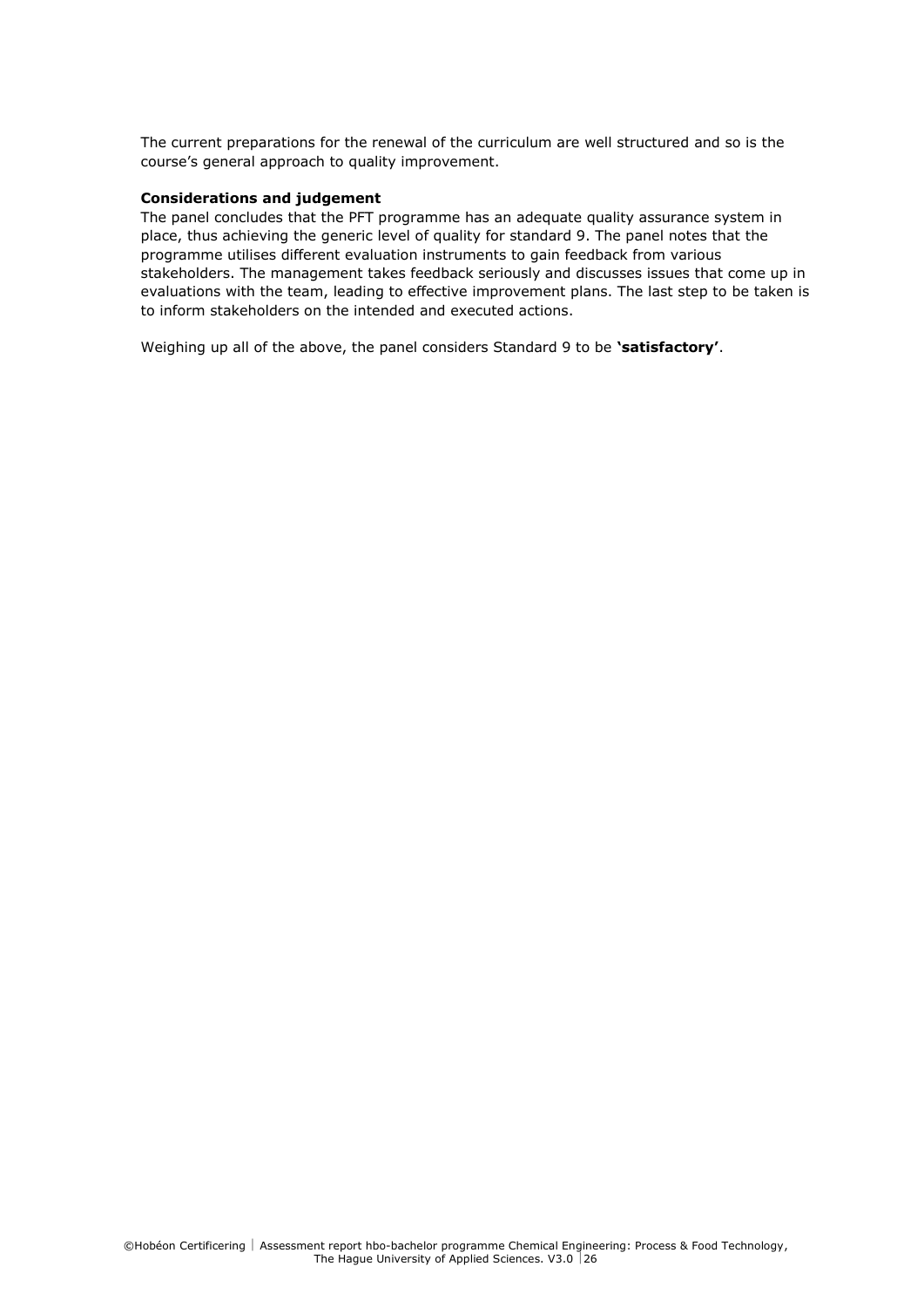### **4.6. Student assessment**

*Standard 10: The programme has an adequate student assessment system in place.* NVAO's explanation: The student assessments are valid, reliable and sufficiently independent. The quality of interim and final examinations is sufficiently safeguarded and meets the statutory quality standards. The tests support the students" own learning processes.

#### **Findings**

The assessment policy of PFT originates from the faculty assessment policy, the THUAS assessment policy and PFT's educational vision. The Programme and Examination Regulations document outlines the arrangements regarding resits, irregularities, fraud, plagiarism, and sanctions. The appendix of this document features the test format, the weighing factors of partial tests, and the approximate test moment. The block books contain information about the test formats used within that block. The panel reviewed several block books, which show that theory is being assessed through a so-called Over-All-Test (OAT). An OAT includes all subjects students have had in the corresponding block excluding Communication, Study Career Coaching and English. These subjects have their own assessment methods. The OAT at the end of block 2.3 which is on Responsible operation will cover, among other things, Reaction Kinetics, Thermodynamics and Cost Estimation. The fact that four or five subjects are integrated into one OAT, does in the view of the panel not exclude the possibility of students passing these tests without really having mastered all the right knowledge. This is particularly caused by the used weighing factor for (parts of) the test. The panel encourages the programme to address the panel's finding in the upcoming revision of the OATs.

In every block students have to work on a project for the purpose of which the block books contain the project assessment rubric, the peer-to-peer evaluation form and information about the desired format of the project report. Overall, the panel is very positive about the transparent information on the assessment methods in the block books.

In general, the panel perceived an adequate mix of test formats in which the relationship with the Bloom taxonomy is evident. With, for instance, written tests for remembering, understanding and applying. And project reports and presentations for applying, analysing and evaluating. This method mix contributes to the validity of the assessment in the PFT programme.

The examination handbook for the Faculty of Technology, Innovation & Society (TIS) covers the entire PFT programme. This handbook explains in clear terms the relationship between the educational vision and the examination philosophy of TIS. It comprises the assessment policy as well as the practical agreements and procedures to safeguard the quality of assessments. For example, the handbook explains the use of uniform assessment formats and the marking instructions to enlarge the reliability of a test. Also, the mandatory deployment of two assessors in a performance assessment is defined. The panel noted that the programme also uses this four-eyes principle for the construction of tests. The panel reviewed some of the tests and determined that the test matrices and the assessment keys are fine. Also, the panel, to its satisfaction, noted that the programme organises internal calibration sessions and external (DAS) reviews on the assessment of the graduation theses.

Based on the review of various tests the panel established that they all include clear instructions for the students, that the questions are relevant, relate to the context and are sufficiently challenging.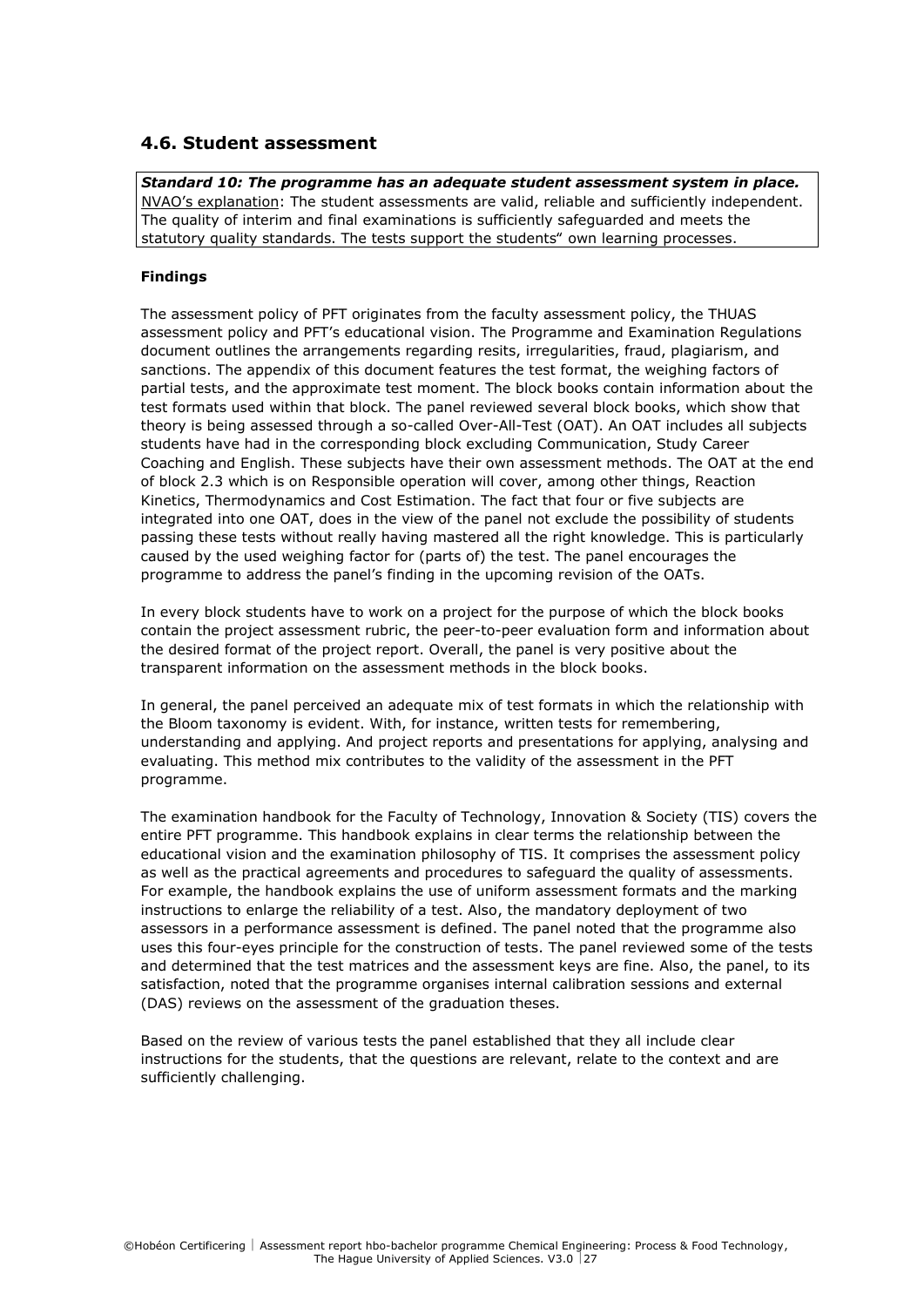#### *Exam Board and Assessment Committee*

The Exam Board covers three programmes; besides PFT, these are Applied Mathematics and Applied Physics. The board consists of five members, including a chair, an executive secretary and three members. These three members are chair of the three programme Assessment Committees as well.

The panel spoke with some members of the Exam Board and considered them well-qualified for their job. They attend training and professionalisation activities and recently took a course on fraud and plagiarism. At the beginning of the academic year the Exam Board draws up an activity calendar for the whole year featuring all themes and tests to be scrutinised in that year. For example, this year the Exam Board will be evaluating all OATs. The panel appreciates this systematic approach. Recently, the Exam Board reviewed its fraud and plagiarism policy as well as a sample of the graduation theses, the latter resulting in several adaptations of the graduation process.

In tune with its legal duties the Exam Board appointed the examiners upon recommendation of the team leader. The team leader selects able examiners on the basis of their experience and qualifications.

In general, the members of the Exam Board are allocated sufficient time for their jobs. However, compliance with the Modern Migration Act<sup>4</sup> costs the Exam Board more time than anticipated. There is also an ethical component, which the committee does not feel adequately equipped for. The panel draws attention to the psychological aspects involved in making decisions in this context.

The assessment committee works according to the THUAS regulations. At the beginning of a module, it checks the block book on competences, test format, duration of a test, the presence of a test matrix, etc. The four-eyes principle is applied to the construction of assessments. Furthermore, the assessment committee analyses the results of the first-year assessments, as these are particularly important to qualify for the foundation year (*propedeuse*). The committee is deliberately more reactive and less pro-active when it comes to the assessments in the higher years.

#### *Graduation Programme*

-

The last semester of the PFT programme, students do their graduation internship and write their thesis (30 EC in total). Students may only start writing their thesis once they have completed all of the other blocks. The two graduation coordinators must approve the graduation proposal before the student may actually start his graduation internship and research. During graduation students have to demonstrate to have achieved the main three competencies Research, Experimentation and Development at the required level (Research or Development at level 3, Experimentation at level 2). In parallel to the graduation project, and in order to demonstrate the achievement of the other competencies, students need to work on a graduation assessment portfolio.

The final mark is the average of the marks of four products: the work in the company (25%), the final report (25%), the presentation (25%) and the defence (25%). The internship supervisor and two assigned PFT lecturers are the assessors. The company coach gives a mark for the work at the company, which is an advice given to the assessors. The PFT assessors are ultimately the ones awarding the grades. In order to pass, students must obtain at least 5.5 for each partial product.

<sup>4</sup> Students from outside the European Union and the European Economic Area must obtain a residence permit to study in the Netherlands. When these students don't pass the foundation year, they run the risk of being sent back to their home country, also when it concerns a conflict area.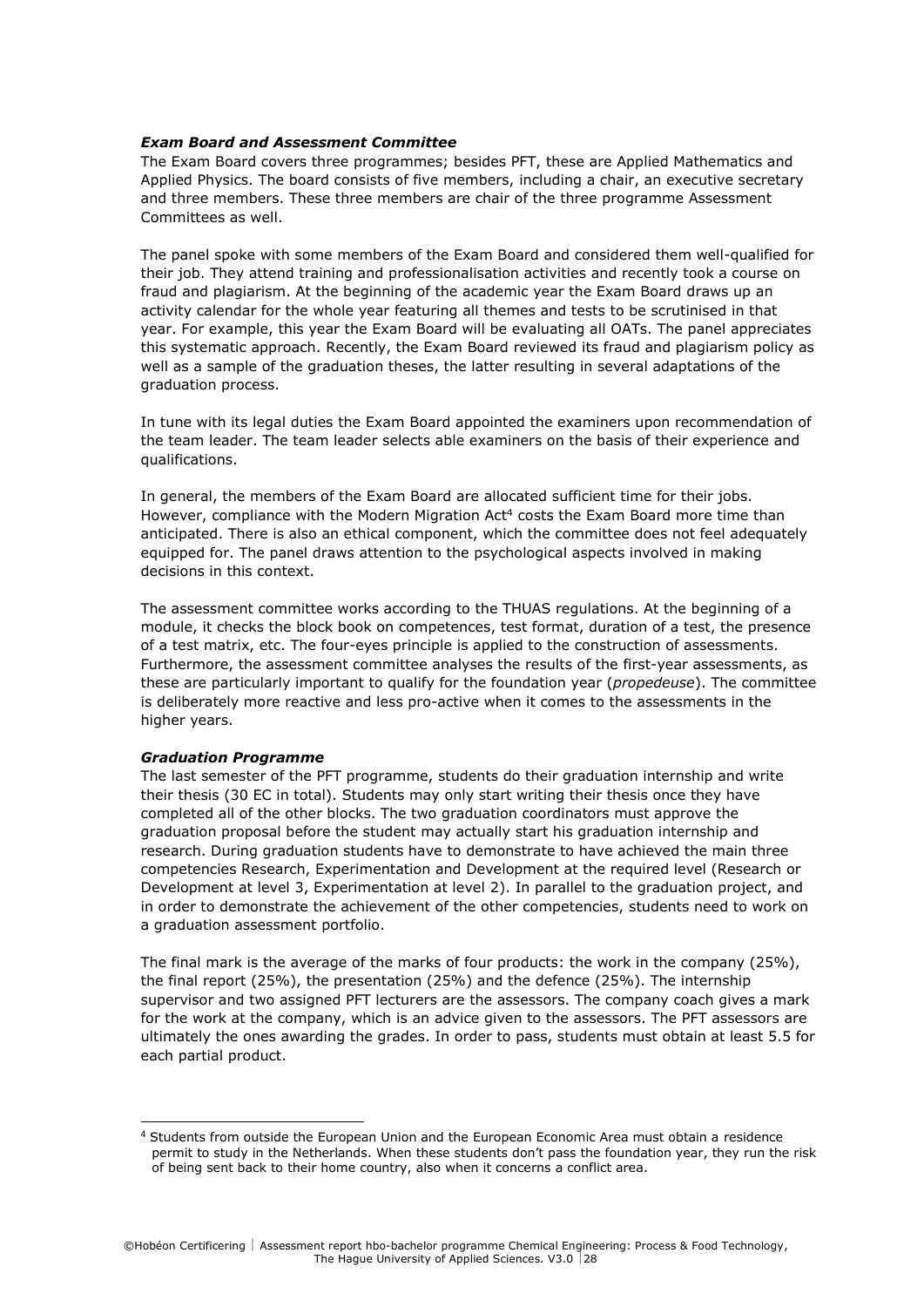#### **Considerations and judgement**

The panel is pleased with the assessment system of the course. All assessments include clear instructions and relevant questions related to the context and are challenging to the right degree. PFT's assessment policy contributes to the reliability, transparency and validity of assessments. The panel finds the assessment matrices useful. Still, the Over-All-Tests require attention when it comes to the weighing of the substantive topics within these tests.

In general, the panel is satisfied with the performance of the Exam Board. Its members have the adequate qualifications for their tasks. The panel considers it advisable to facilitate the Exam Board to make them more confident about dealing with the Modern Migration Act.. The panel considers the graduation process and its assessment procedures adequate.

Taking into consideration the positive observations and the points for improvement, the panel considers Standard 10 to be **'satisfactory'**.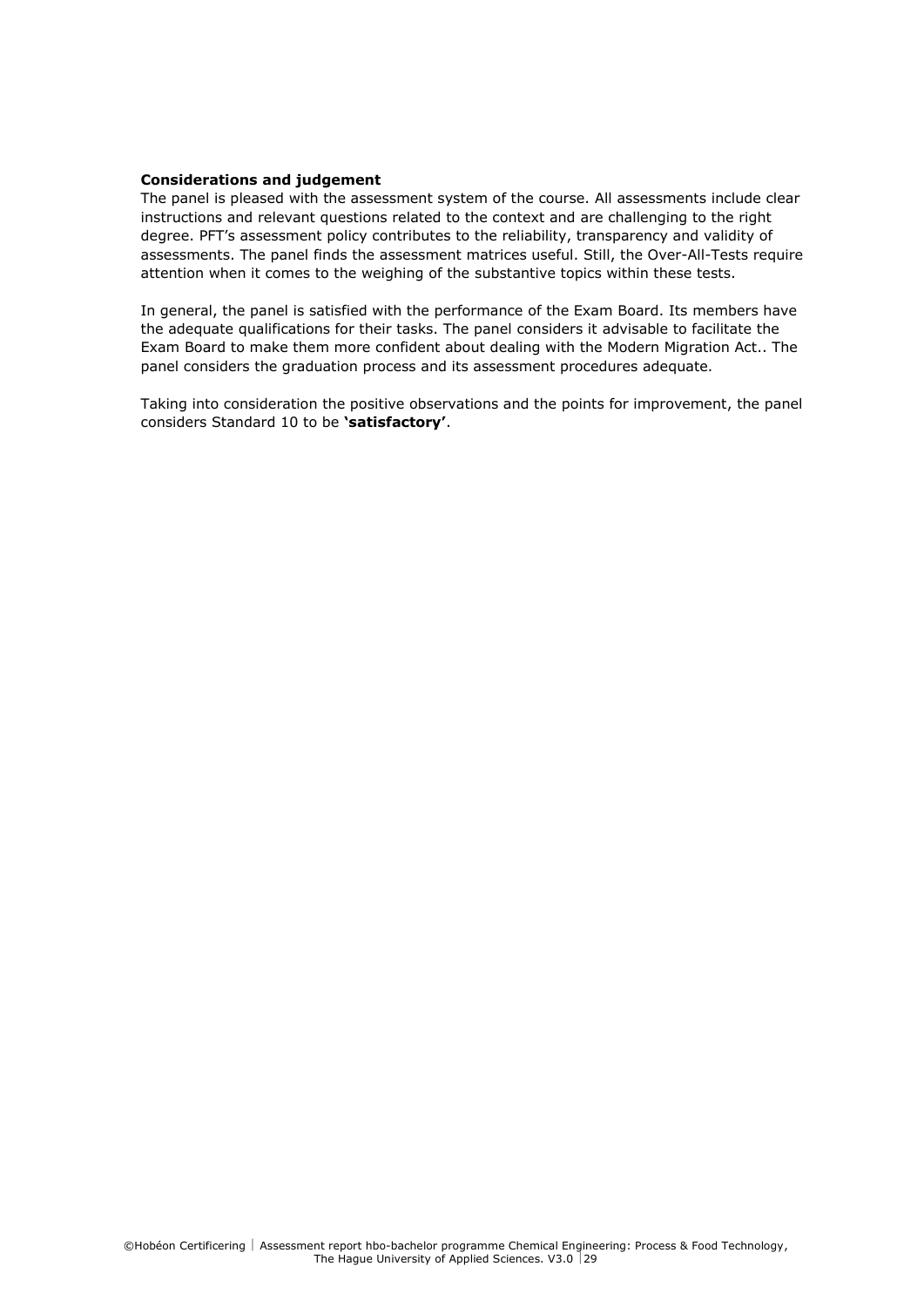# **4.7. Achieved learning outcomes**

#### **Standard 11: The programme demonstrates that the intended learning outcomes are achieved.**

NVAO's explanation: The achievement of the intended learning outcomes is demonstrated by the results of tests, the final projects, and the performance of graduates in actual practice or in post-graduate programmes.

#### **Findings**

#### *Theses*

To find out whether the students have actually achieved the intended learning outcomes of the Bachelor PFT the panel selected and studied a representative sample of 15 theses. The sample contained both theses from the Food and the Chemical specialisation as well as theses from fast track students. For their review, the panel used the same assessment method and forms as those applied by the examiners in the Bachelor PFT.

The panel concludes that the overall level of the theses selected is acceptable and shows that students achieve the learning outcomes. In general, the students have the knowledge and skills to perform a research project at the desired level. Also, the internship assignments were consistent with the potential work in industry at Bachelor's level. Particularly, the most recent graduation assignments feature a proper context evaluation and demonstrate solid strategies to answer a well-defined research question. Some of the research questions, however, were not that convincing yet. Most of the theses the panel read come from the 2016-2017 cohort. In the last two years the programme made various improvements in the graduation phase. In the eyes of the programme the coaching of students was one of the key elements. Therefore, in 2017 and 2018 the coaching of students during their graduation internship was intensified. In this way, the programme can keep a better eye on the progression and quality of the graduation assignment. Furthermore, the panel established that in some cases, the structure of the reports was not clear. Last year, however, the programme started to give workshops on writing skills and communication skills to better prepare students for constructing and formulating their own research question. Also, a committee has been installed to check and endorse the assignments before students can actually start their graduation internship. To gain insight into the effects of these improvements, the panel also reviewed two recently produced reports. It concluded that the quality of these theses is truly better than most of the theses the panel had reviewed prior to the site-visit. In fact, they convincingly meet the industry's needs.

#### *Alumni and the work field*

Alumni with whom the panel spoke were positive about the PFT programme. The curriculum has provided them with a solid foundation on which they can continue to build once they are working for a company. As one of the alumni formulated it: "You cannot know everything when you start your first job. But we were taught how to learn, so we can easily adapt and grow into our jobs". In the spring of 2018, the programme executed an alumni survey, that showed that most of the students found a job at the hbo-level or higher. Also, all of the respondents were satisfied with the way in which the programme had prepared them for their job.

The professional field representatives could relate to this. They said that PFT students can handle unforeseen situations. "The students all have a sufficient theoretical background, but they make a difference when it comes to creativity and flexibility", as one of the Advisory Board members told the panel. The professional field representatives regularly offer graduates a job. They experience that most THUAS students operate at a comparable level to students from other universities of applied science.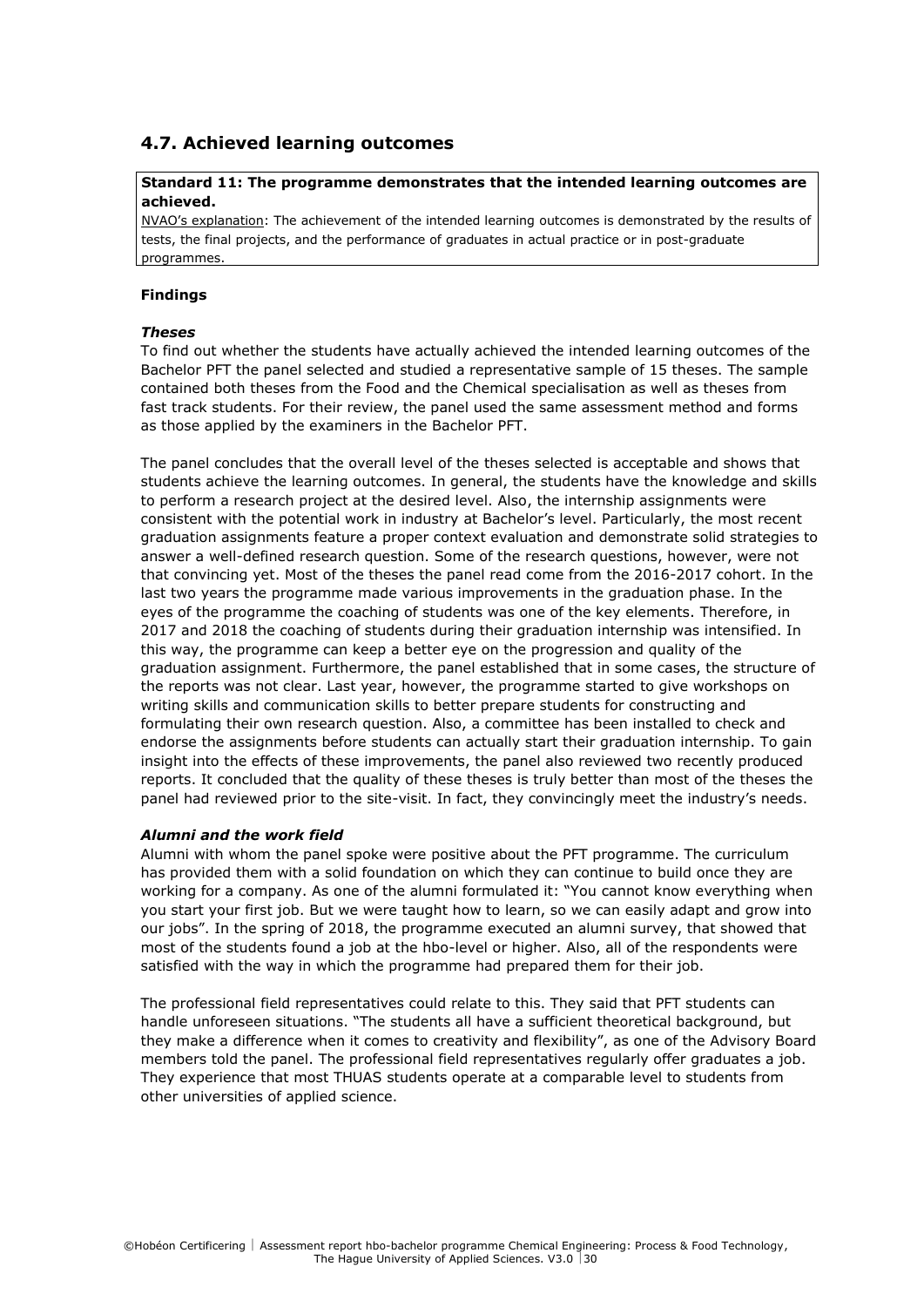Some students choose to continue their studies at a university. Some of these (Dutch) students had deliberately chosen for the THUAS programme, because it prepared them sufficiently for the English language, and most subsequent university programmes are taught in English as well. The panel spoke to a student who had gone to Eindhoven University of Technology after having finished PFT. The connection between the PFT bachelor programme and the TUE premaster programme was appropriate, he told the panel. He experienced an advantage over his fellow students because of the way in which PFT had taught him to collaborate in group assignments and to make joint decisions.

#### **Considerations and judgement**

The panel concludes that the overall quality of the achieved learning outcomes is sufficient. The theses from the 2016-2017 cohort were at basic bachelor level, but the most recent theses demonstrated that the implemented improvements with regard to writing skills, the approval of the proposal and coaching had truly payed off and resulted in much better research designs and reports. Furthermore, from the alumni's perspective the programme fits the demands of the labour market, which was confirmed by the professional field representatives in the audit.

Taking into consideration all of the above, the panel considers Standard 11 to be **'satisfactory'**.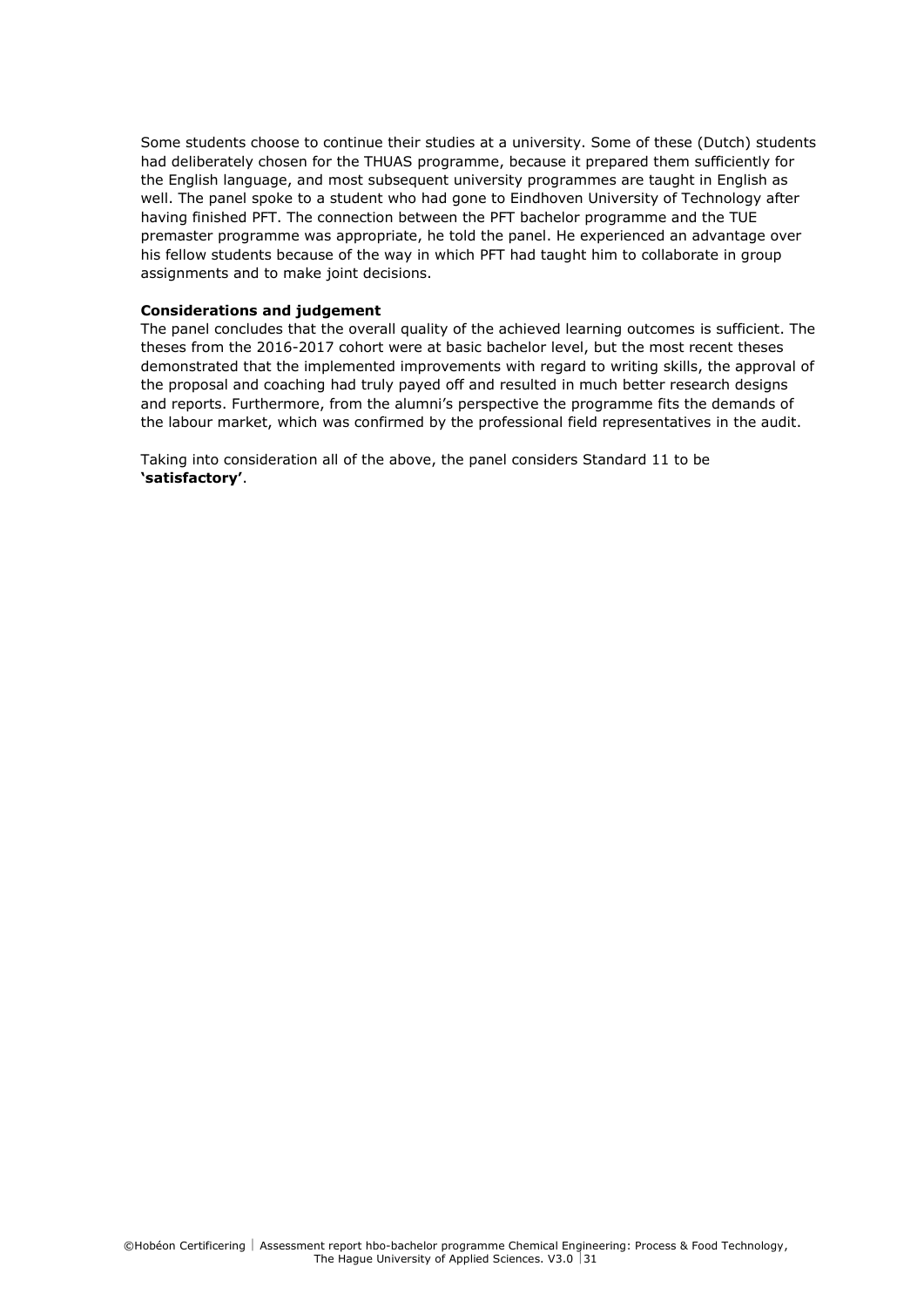©Hobéon Certificering Assessment report hbo-bachelor programme Chemical Engineering: Process & Food Technology, The Hague University of Applied Sciences. V3.0 32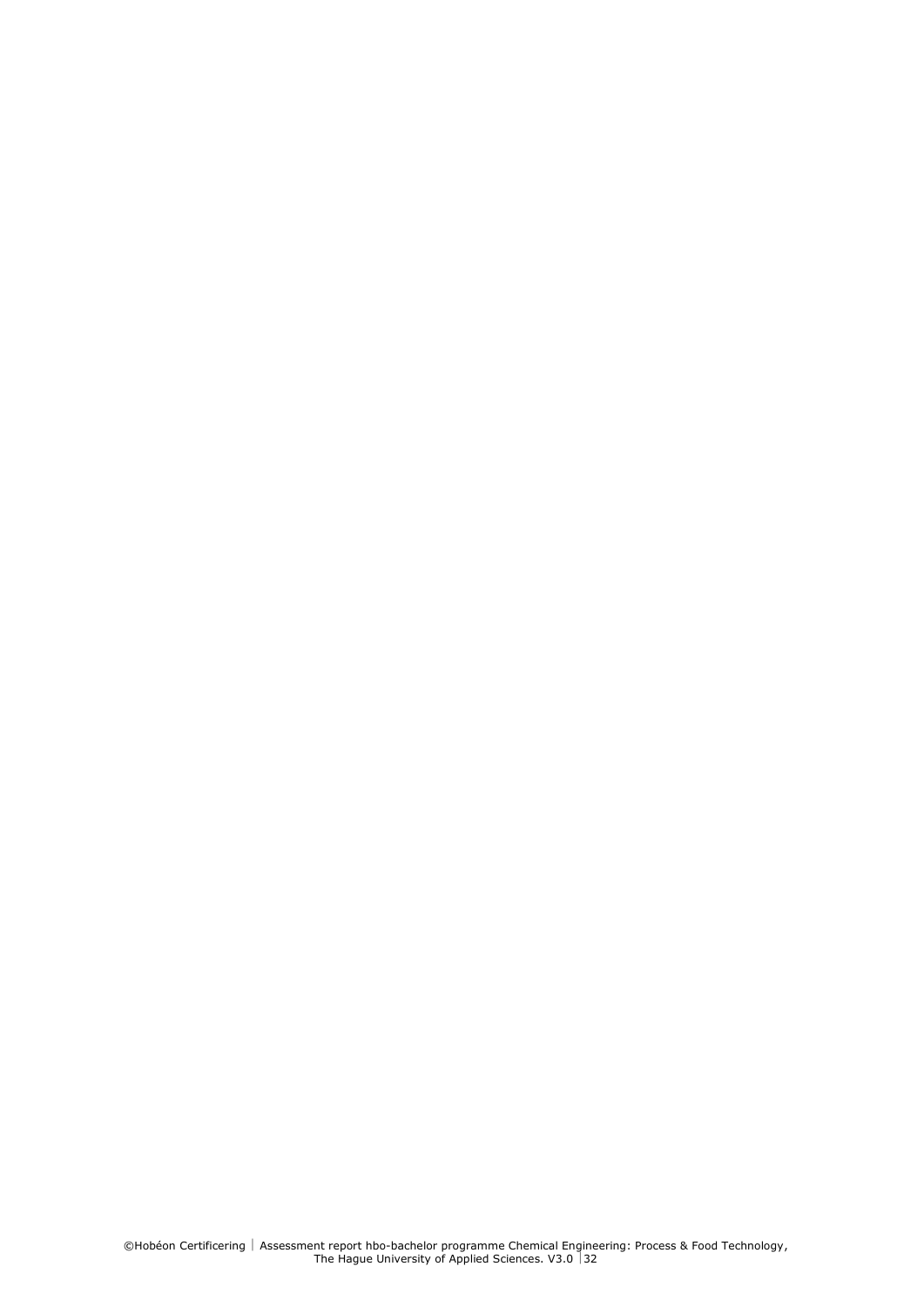# <span id="page-38-0"></span>**5. OVERALL JUDGEMENT**

The Bachelor in Process & Food Technology of The Hague University of Applied Sciences is a study programme that is appreciated by its students and alumni. The programme is of a smallscale, and uses this strength in its formal and informal study support system, in which the staff's 'open-door policy' plays an important role. The panel appreciates the programme's closeknit connections with the professional field and the active role that professionals play in the projects and workshops. The possibilities for students to create their own profile along the way is also a nice asset of the programme.

Even so, the panel found points for improvement and reconsideration. The panel recommends the programme to reflect on its title and on the perceived differences in intensity of mentoring during internships. In addition, the programme could strengthen the integration of theory and projects, and it should provide stakeholders with better information about implemented improvements.

Based on the NVAO judgement and assessment rules, the panel arrives at the overall judgement **'satisfactory'** for both variants of the programme.

The panel advises the NVAO to accredit the Bachelor in Process & Food Technology of The Hague University of Applied Sciences for another six years.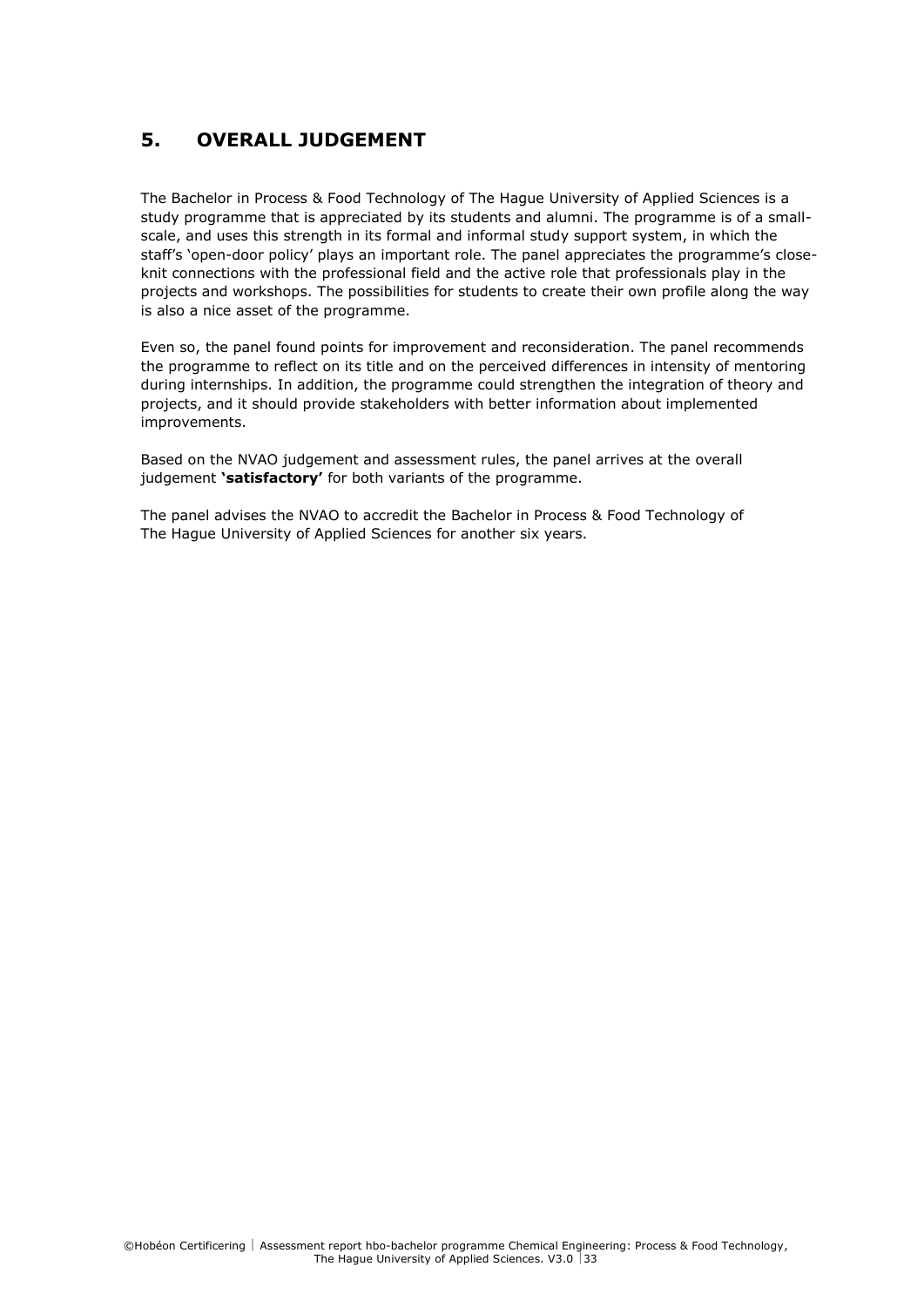©Hobéon Certificering Assessment report hbo-bachelor programme Chemical Engineering: Process & Food Technology, The Hague University of Applied Sciences. V3.0 34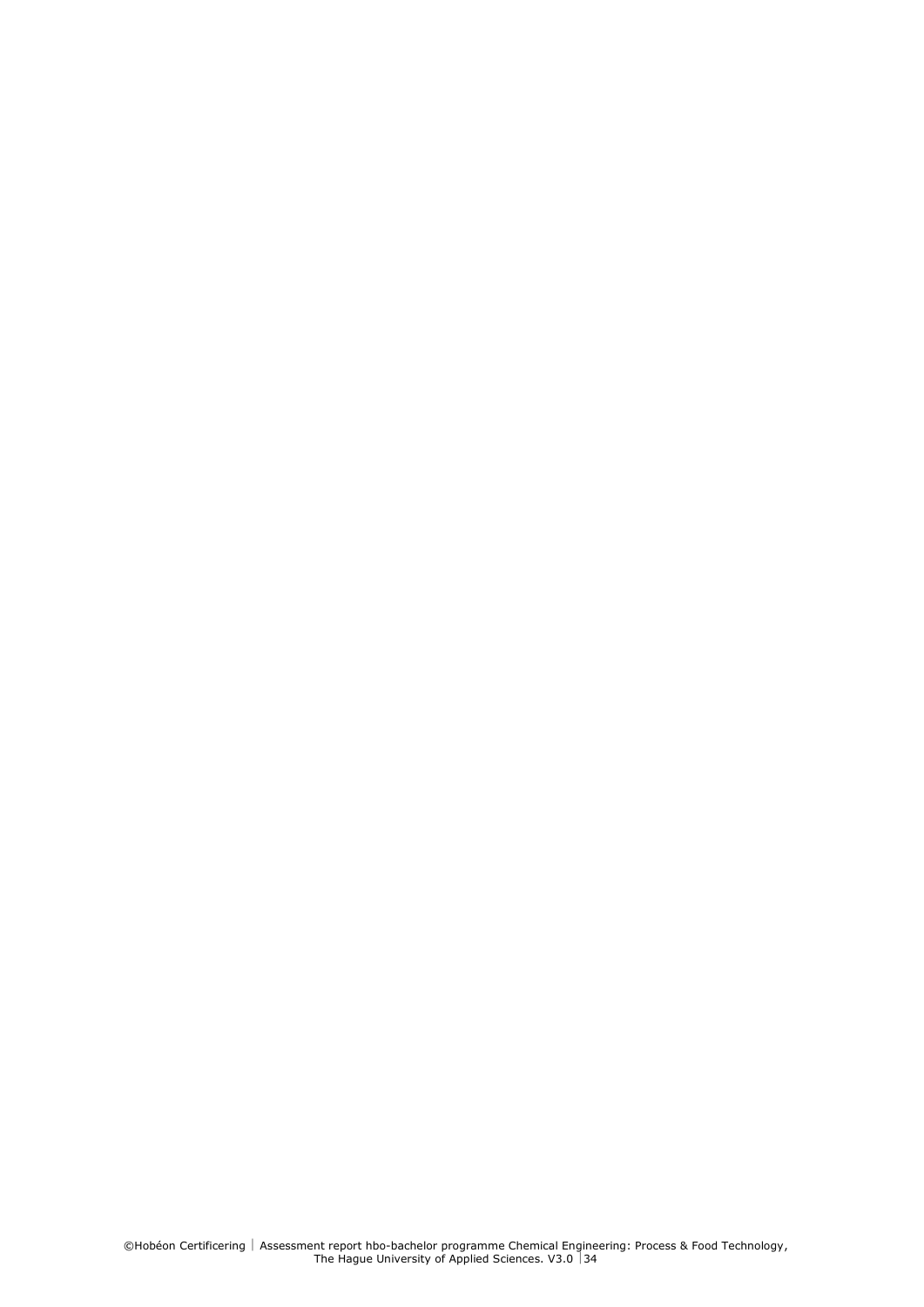# <span id="page-40-0"></span>**6. RECOMMENDATIONS**

- Elaborate on the title of PFT from a content point of view and try to clarify what is meant by the name of the programme.
- Further improve and emphasise the international orientation of the programme and carefully consider the objectives of internationalisation in the programme. Relevant questions are: What does internationalisation – with respect to both knowledge and skills mean in the domain and what do we want our students to learn?
- Increase the coherence of the programme by further integration of theory and projects.
- Monitor the performance of students in relation to their prior education.
- Intensify and balance the guidance during internships, both in the Netherlands and abroad.
- Check all block books on a clear connection between the indicators and the competencies addressed in any specific block.
- Facilitate the Exam Board in time and knowledge, for them to feel more confident to deal with the Modern Migration Act.
- To keep up with the developments in food technology, consider offering students some equipment for the microbiological examination of food.

The panel has one additional recommendation, not directly related to one of the standards:

 During the guided tour on the school premises the panel entered some labs, without being provided safety glasses. In line with this the panel could not come to grips with the issue of whether there was any regular discussion within the course on safety precautions or the enforcement of the safety policy. As this is a very important aspect within the professional field, the panel recommends the programme to make the safety policy more visible and more meaningful.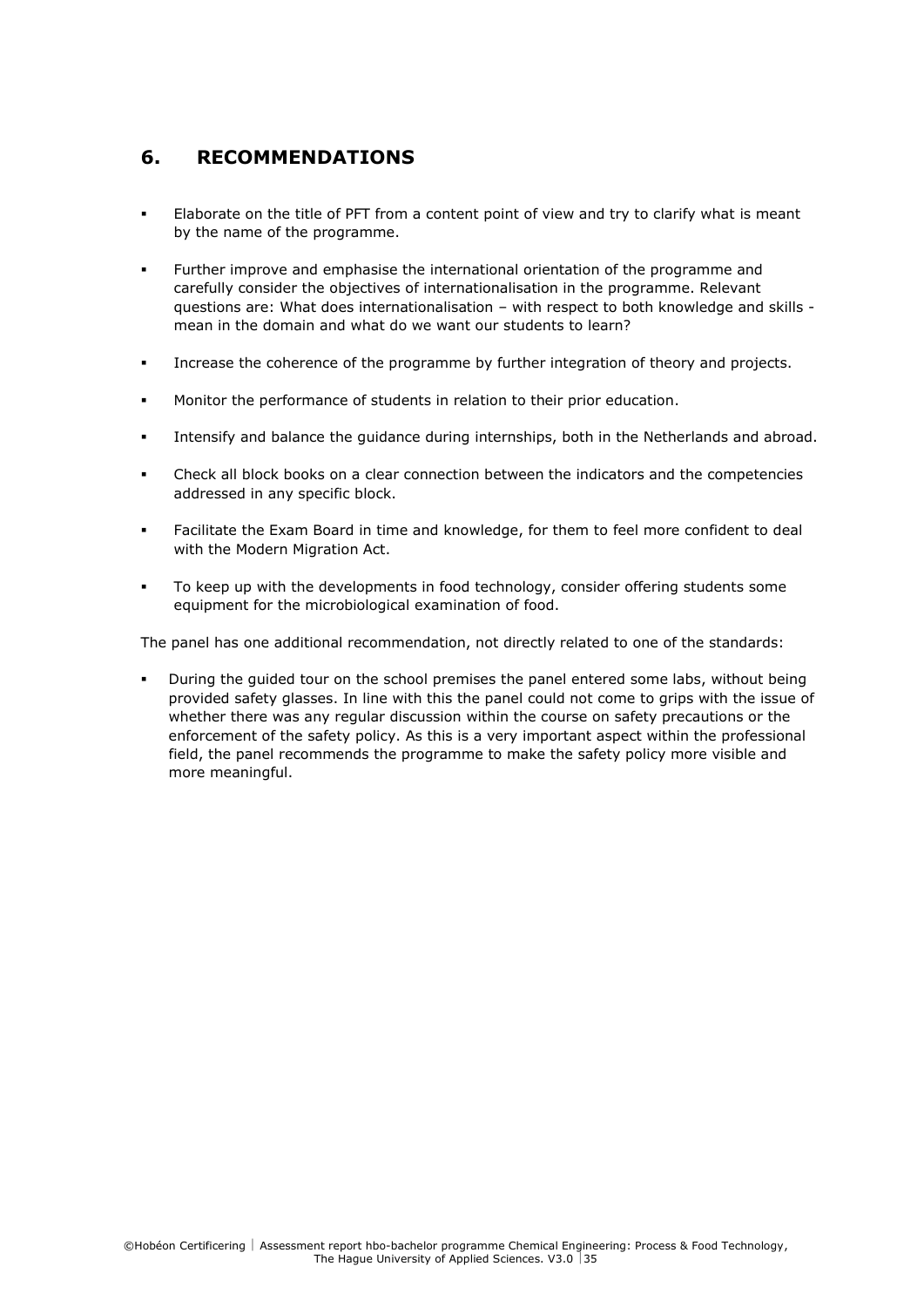©Hobéon Certificering Assessment report hbo-bachelor programme Chemical Engineering: Process & Food Technology, The Hague University of Applied Sciences. V3.0 36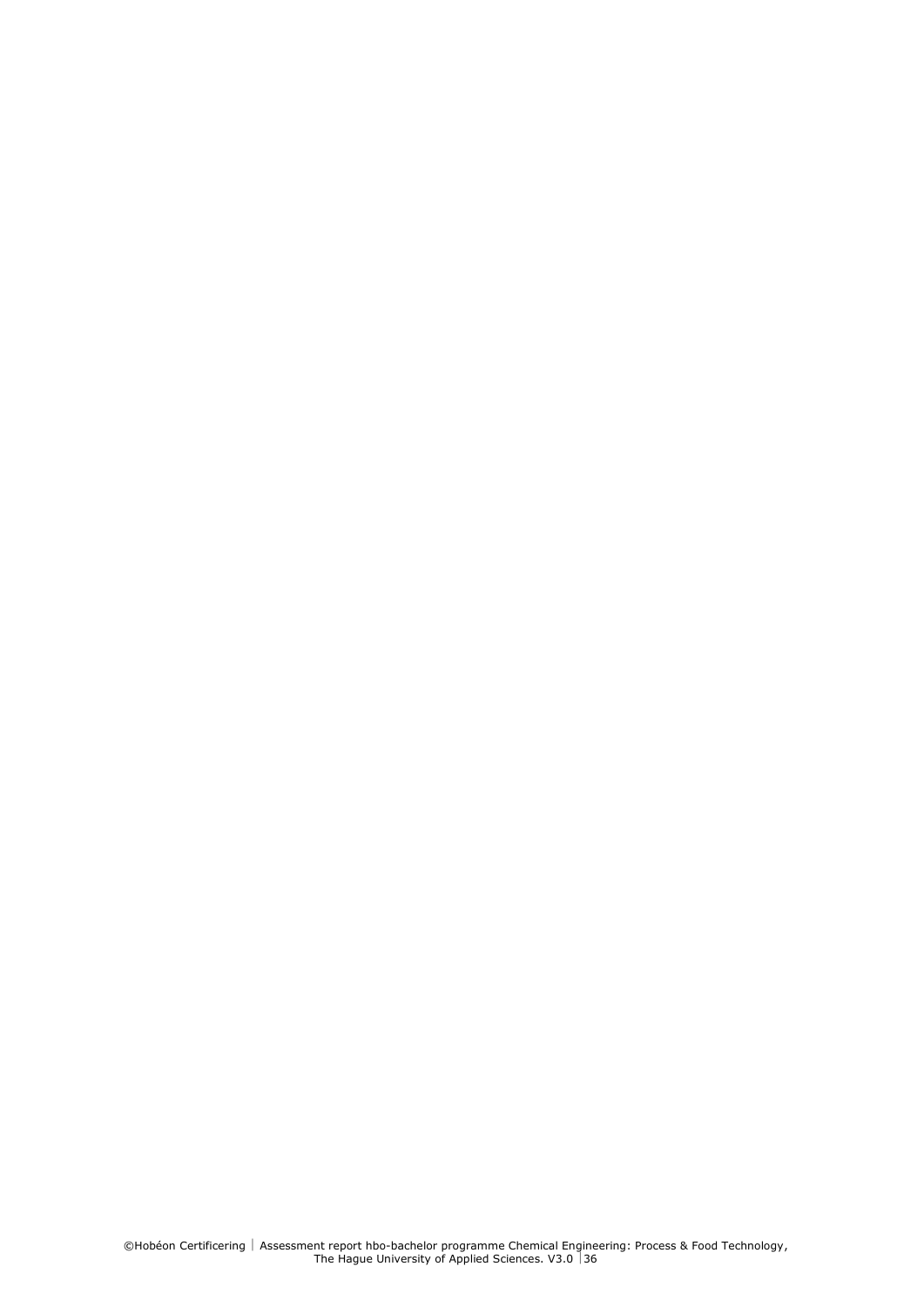# <span id="page-42-0"></span>**ANNEX I Overview of judgements**

| <b>Bachelor in Process and Food Technology</b><br>The Hague University of Applied Sciences<br><b>Fulltime</b> |                  |  |  |  |
|---------------------------------------------------------------------------------------------------------------|------------------|--|--|--|
| <b>Themes / Standards</b>                                                                                     | <b>Judgement</b> |  |  |  |
| <b>Intended learning outcomes</b>                                                                             |                  |  |  |  |
| Standard 1. Intended learning outcomes                                                                        | S                |  |  |  |
|                                                                                                               |                  |  |  |  |
| <b>Curriculum</b>                                                                                             |                  |  |  |  |
| Standard 2. Orientation                                                                                       | S                |  |  |  |
| Standard 3. Content                                                                                           | S                |  |  |  |
| Standard 4. Learning environment                                                                              | G                |  |  |  |
| Standard 5. Intake                                                                                            | S                |  |  |  |
|                                                                                                               |                  |  |  |  |
| <b>Staff</b>                                                                                                  |                  |  |  |  |
| Standard 6. Staff qualifications and numbers                                                                  | G                |  |  |  |
|                                                                                                               |                  |  |  |  |
| <b>Facilities</b>                                                                                             |                  |  |  |  |
| Standard 7. Accommodation and infrastructure                                                                  | S                |  |  |  |
| Standard 8. Tutoring and information provision                                                                | S                |  |  |  |
|                                                                                                               |                  |  |  |  |
| <b>Quality assurance</b>                                                                                      |                  |  |  |  |
| Standard 9. Quality assurance                                                                                 | S                |  |  |  |
|                                                                                                               |                  |  |  |  |
| Assessment                                                                                                    |                  |  |  |  |
| Standard 10. Student assessment                                                                               | S                |  |  |  |
|                                                                                                               |                  |  |  |  |
| <b>Achieved learning outcomes</b>                                                                             |                  |  |  |  |
| Standard 11. Achieved learning outcomes                                                                       | S                |  |  |  |
|                                                                                                               |                  |  |  |  |
| <b>Overall judgement</b>                                                                                      | S                |  |  |  |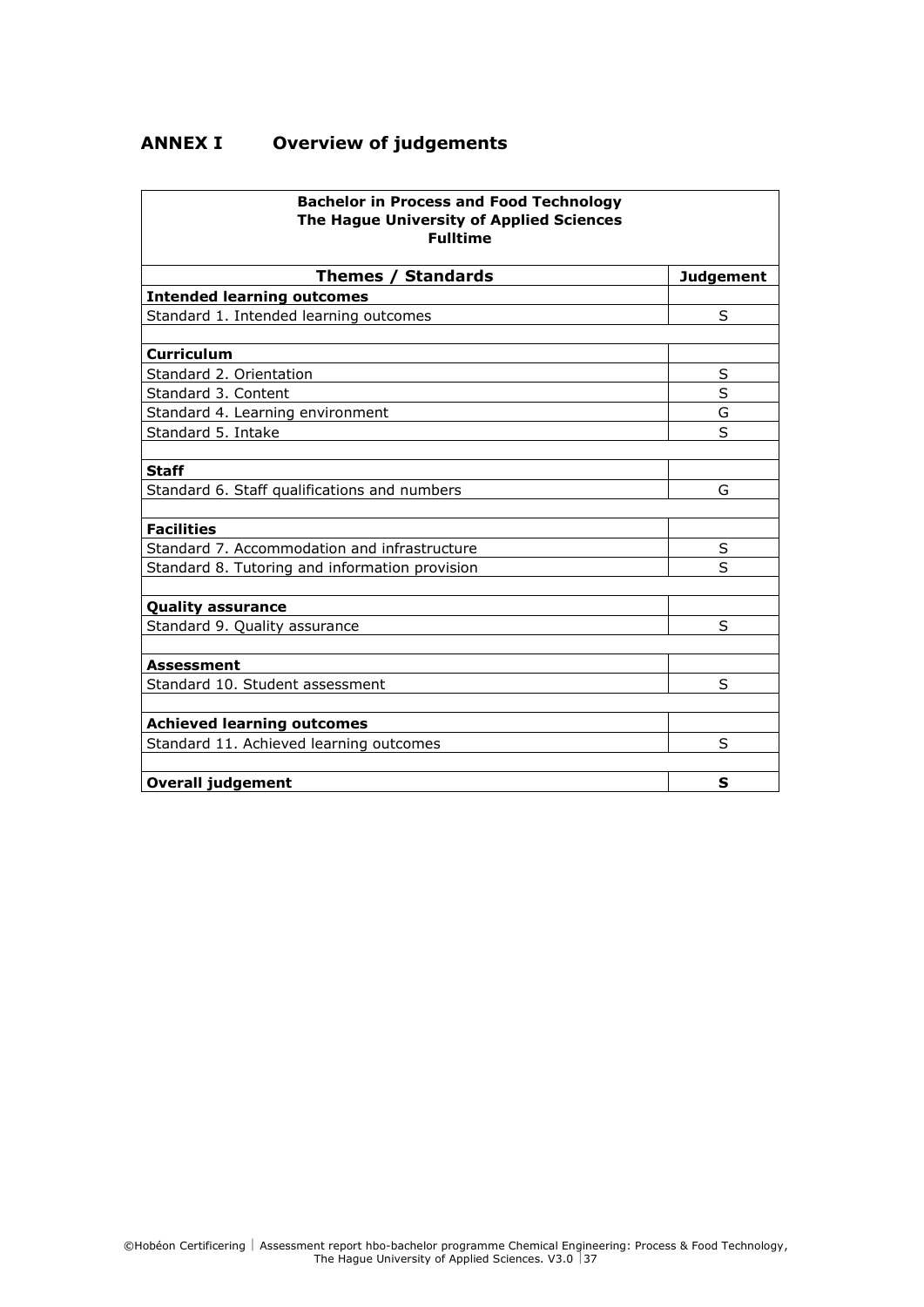<span id="page-43-0"></span>©Hobéon Certificering Assessment report hbo-bachelor programme Chemical Engineering: Process & Food Technology, The Hague University of Applied Sciences. V3.0 38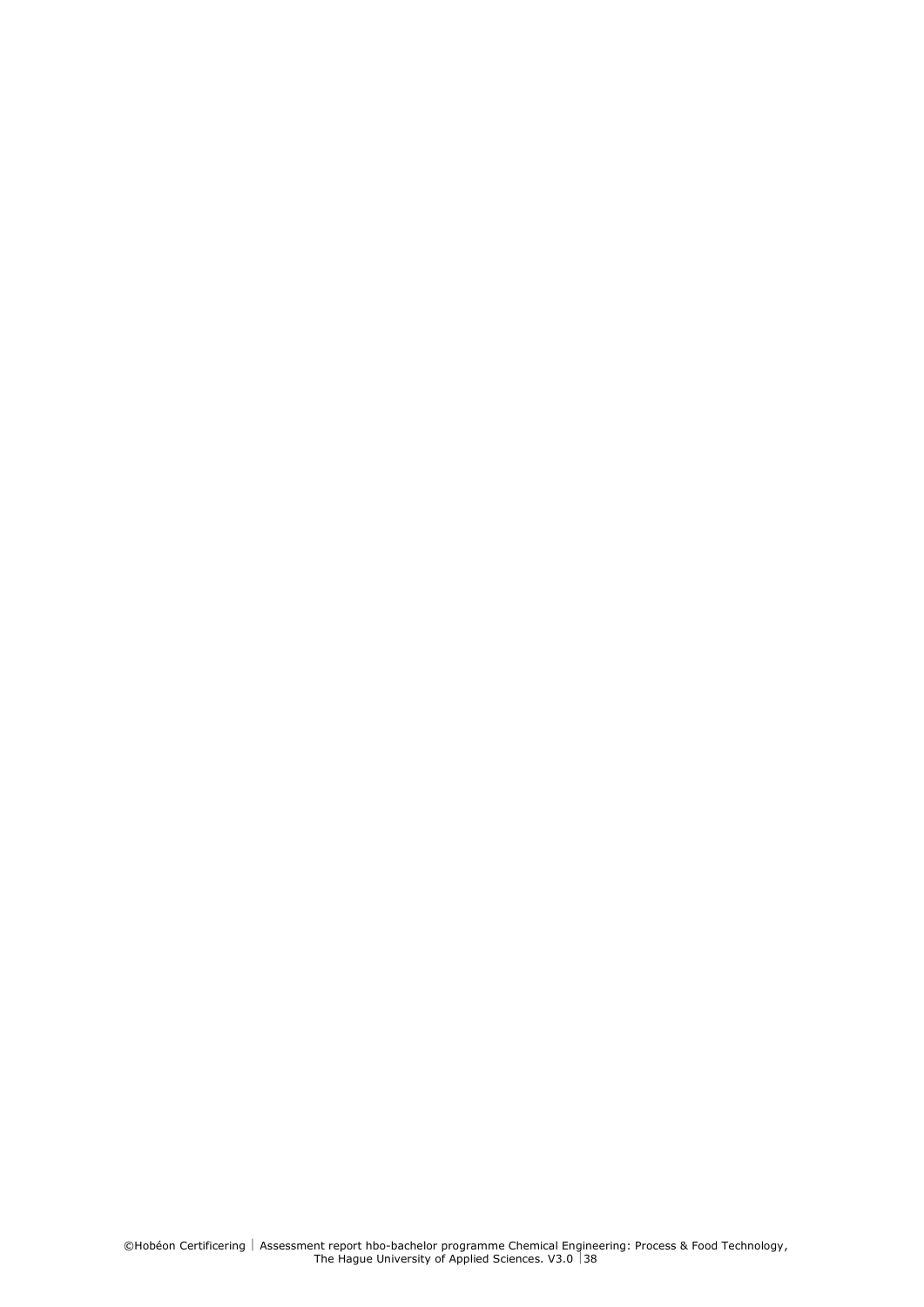# **ANNEX II Programme of site-visit**

# **Programme: Bachelor in Process and Food Technology, The Hague University of Applied Sciences**

**Location: Johanna Westerdijkplein** 

| <b>Time</b>                        | <b>Subject</b>                                                                             | <b>Participants</b>                                                                                                                                                                                                         |
|------------------------------------|--------------------------------------------------------------------------------------------|-----------------------------------------------------------------------------------------------------------------------------------------------------------------------------------------------------------------------------|
| $8.15 - 9:00$                      | Meeting of auditors                                                                        | Auditors                                                                                                                                                                                                                    |
| $9:00 - 9:45$                      | Strategic policy, profile,<br>developments                                                 | Management Faculty and PFT<br><b>Faculty Director</b><br>Programme Manager<br>Teamleader                                                                                                                                    |
| $9.45 - 10.30$                     | Curriculum & didactics: contents,<br>design, alignment                                     | <b>Block coordinators</b><br>Coordinator 1 <sup>st</sup> year<br>Coordinator 2 <sup>nd</sup> year<br>Internship coordinator<br>Specialisation coordinator                                                                   |
| $10.30 - 10.45$                    | <b>Consultation auditors</b>                                                               |                                                                                                                                                                                                                             |
| 10.45 -11:30                       | PFT programme from a student<br>perspective                                                | Students from course committee, student<br>representatives, and others                                                                                                                                                      |
| $11:30 - 12.10$                    | Quality assurance system for<br>assessment and end level students                          | <b>Chair Assessment Committee</b><br>Chair Exam Board                                                                                                                                                                       |
| 12:15 -12:45                       | Internship & Graduation                                                                    | Internship coordinator<br>Graduation coordinators and supervisors                                                                                                                                                           |
| 12.45 - 13.30                      | Lunch / consultation auditors                                                              |                                                                                                                                                                                                                             |
| 13:30 - 14:00                      | Internationalisation and research                                                          | Coordinator Internationalisation and university<br><b>lecturers</b><br>Coordinator Internationalisation<br>Research lecturers (2x)                                                                                          |
| 14.05 - 14.35                      | Students at work, part 1<br>(cooperation, coaching,<br>assessment, facilities and housing) | Lecturers and students<br>Cheese project, visit (incl. guest lecturer and<br>students);<br>Extracurricular activities                                                                                                       |
| 14:35 - 14.55                      | Students at work, part 2<br>(cooperation, coaching,<br>assessment)                         | Lecturers and students<br>Water Treatment project (lecturer and<br>students)                                                                                                                                                |
| $15.00 - 15.30$                    | Consultation auditors                                                                      |                                                                                                                                                                                                                             |
| $15:30 - 16:15$                    | Quality of alumni                                                                          | Advisory Board:<br>Representative DSM<br>Representative Unilever<br>Representative Albemarle<br>Company coaches internship:<br>Representative Crooked Spider & Brouwerij<br>Scheveningen<br>Representative Hexion<br>Alumna |
| $16.15 - 16.30$<br>$16.30 - 17.15$ | Pending issues<br><b>Consultation auditors</b>                                             |                                                                                                                                                                                                                             |
| $17:15 - 17:45$                    | Feedback by the panel                                                                      | PFT Team                                                                                                                                                                                                                    |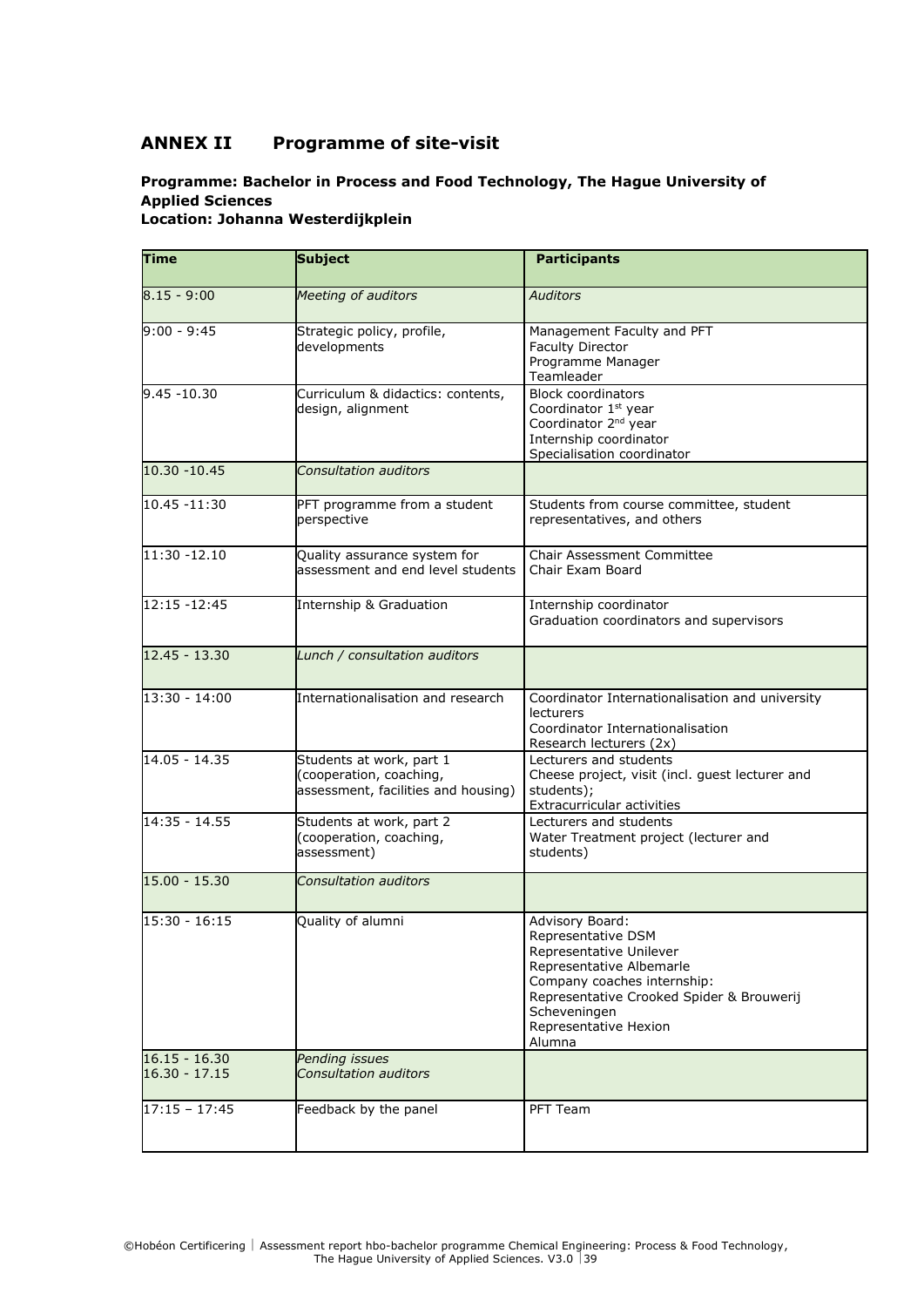#### **Proceedings**

#### *Selection of the delegations / the auditees*

In compliance with the NVAO regulations the audit panel prior to the audit decided on the composition of the delegations (auditees) in consultation with the course management and on the basis of the points of focus that had arisen from the panel's analysis of the course documents.

#### *Auditing process*

The following procedure was followed. The panel studied the documents regarding the programme (Annex III: Documents reviewed) and a random selection of theses. The panel secretary organised input from the auditors and distributed the preliminary findings among the panel members prior to the audit. A preparatory meeting of the panel was held before the site visit took place.

The panel formulated its preliminary assessments per theme and standard immediately after the site visit. These were based on the findings of the site visit, and building on the assessment of the programme documents.

A first version of the assessment report was drafted by the secretary and circulated among the members of the panel for review and comments. The final draft was subsequently forwarded to the institute to correct factual inaccuracies.

#### *Assessment rules*

The overall judgement **Excellent** is awarded if at least five standards obtained the rating excellent, one of which must be standard 11, and a judgement of at least 'Satisfactory' was assigned to the remaining standards. An overall **Good** is awarded if at least five standards, one of which must be standard 11, and a judgement of at least 'Satisfactory' was assigned to the remaining standards. An overall **Satisfactory** is awarded if at least six standards, one of which must be standard 1, and improvement of the shortcoming(s) identified under the standards scored 'unsatisfactory' must be realistic and feasible within two years. **Unsatisfactory**: i) standard 1 is scored. An overall **Unsatisfactory** is given if either i) at least six standards are scored 'unsatisfactory' and improvement within two years is neither realistic nor feasible; or ii) less than six standards are scored 'satisfactory'.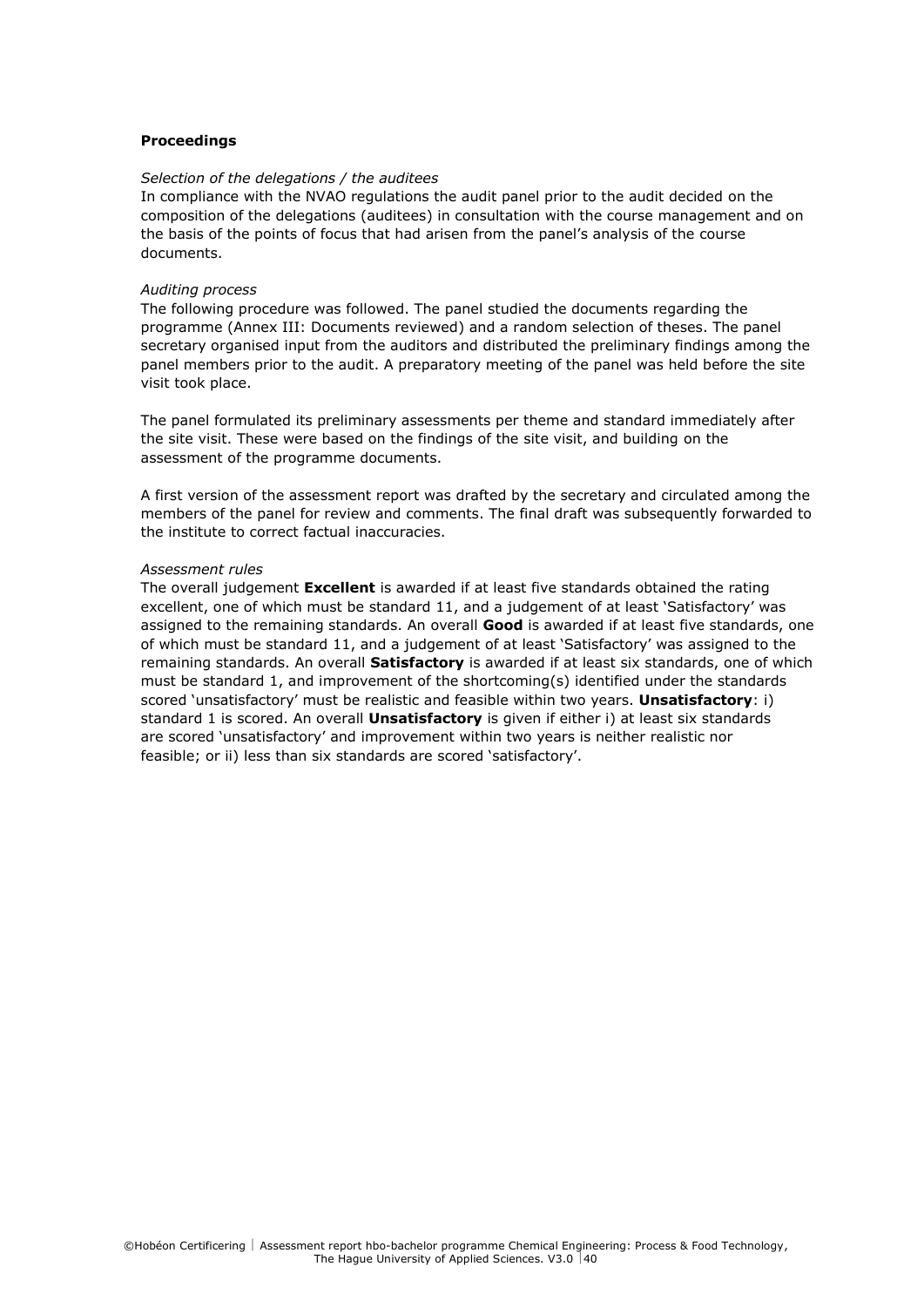# <span id="page-46-0"></span>**ANNEX III Documents reviewed**

#### *List of documents examined by the panel:*

- Self-Evaluation Report PFT THUAS 2018
- Graduation list 2016-2017
- Graduation list 2017-2018
- BSc Applied Science Profile PFT 2016
- BSc Applied Science addendum, 2018
- Two extra PFT competencies
- PFT Graduation manual 2018-2019
- Rubric Graduation for company coach 2017-2018
- **2018-2019 PER PFT**
- **PFT staff expertise**
- Selection of block books over the years (block 1.1., block 2.3, block 2.4, Chemical specialisation elective 3, communication, internship reports, minor food product design, risk management, SCC, specialisation Functional Food, Topics in Mathematics)
- Minutes of the Advisory Board meetings
- **Educational plan PFT 2019**

#### *Final products examined by the panel*

The panel has studied 15 students' final projects. For privacy reasons, the names of these graduates and their student numbers are not included in this report. The names of the graduates, their student number, as well as the titles of the final projects, are known to the secretary of the audit panel.

| #   | Variant    | <b>Specialisation</b> |
|-----|------------|-----------------------|
| 1.  | Fast track | Food                  |
| 2.  | Fast track | Process               |
| 3.  |            | Process               |
| 4.  |            | Process               |
| 5.  |            | Food                  |
| 6.  |            | Process               |
| 7.  |            | Process               |
| 8.  |            | Process               |
| 9.  |            | Process               |
| 10. |            | Food                  |
| 11. | Fast track | Food                  |
| 12. |            | Food                  |
| 13. |            | Process               |
| 14. |            | Process               |
| 15. |            | Process               |

List of 15 final theses that were studied by the panel prior to the audit: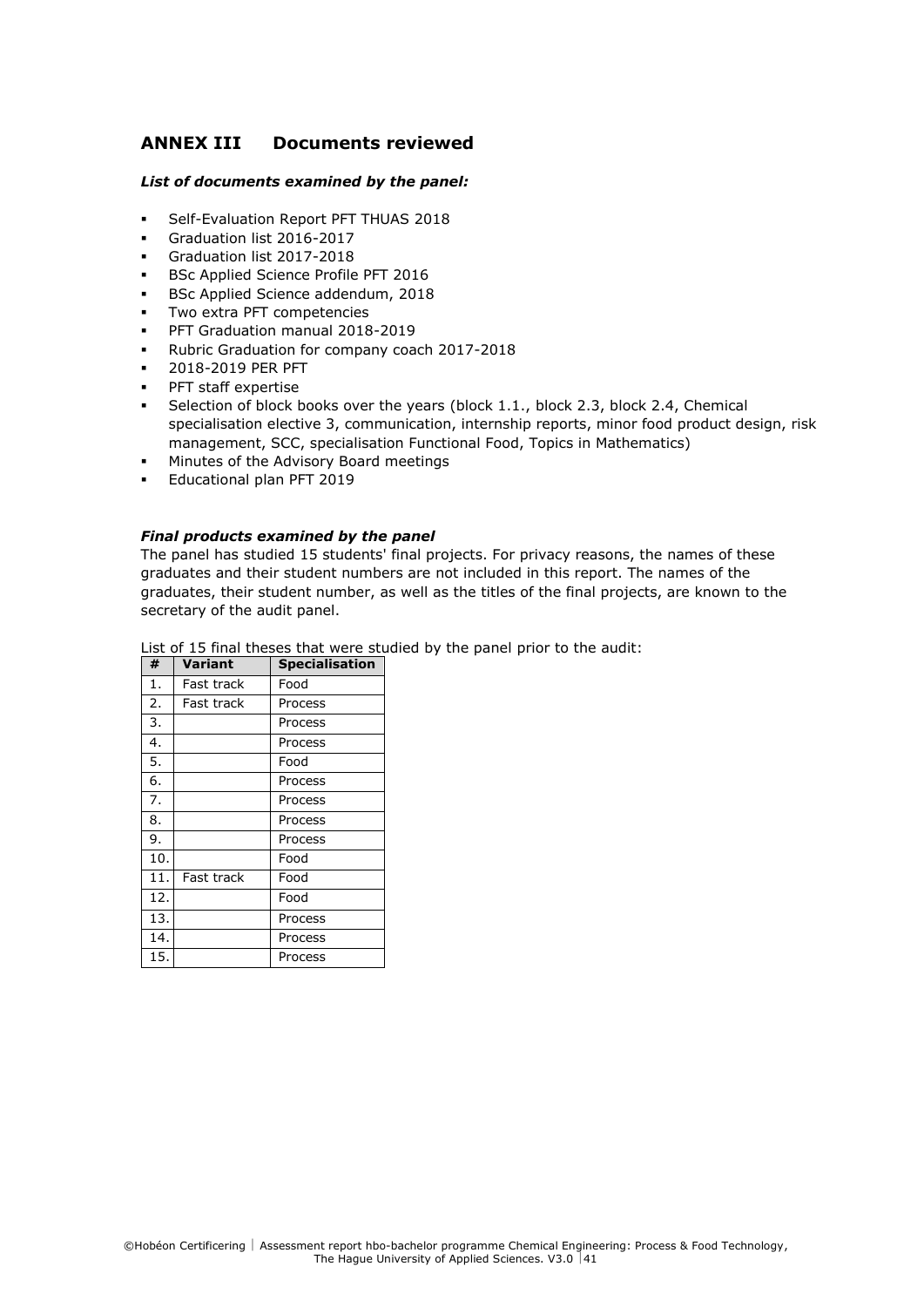©Hobéon Certificering Assessment report hbo-bachelor programme Chemical Engineering: Process & Food Technology, The Hague University of Applied Sciences. V3.0 |42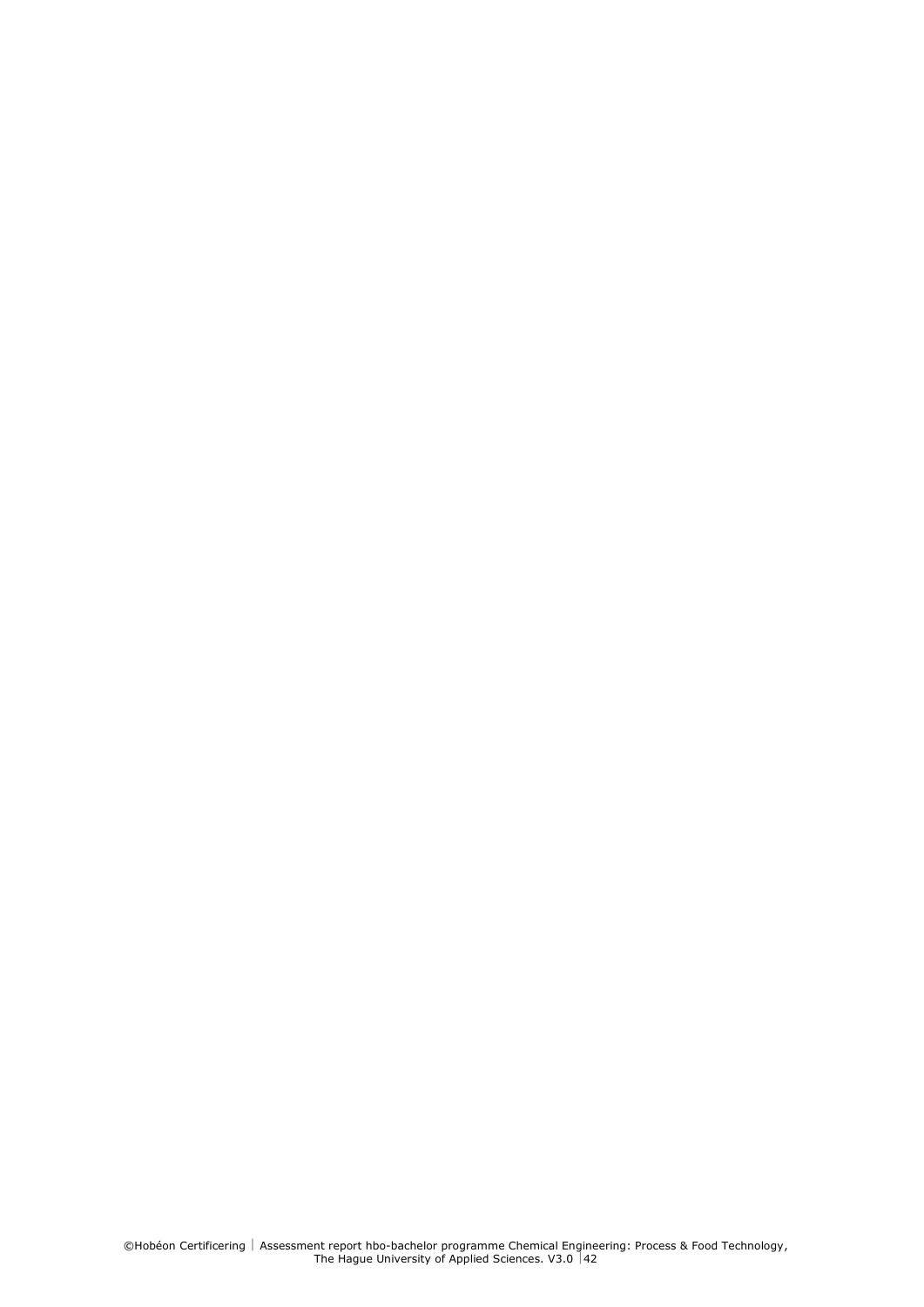# <span id="page-48-0"></span>**ANNEX IV Composition of the panel**

| I Name visitation cluster: | HBO Life Science and Technology 1 |
|----------------------------|-----------------------------------|

Panel composition and expertise of the panel members that played a role in the visitation of the assessed programme.

|                      |                 |            |              | <b>Expertise</b> |            |                    |                      |                     |
|----------------------|-----------------|------------|--------------|------------------|------------|--------------------|----------------------|---------------------|
| <b>Name</b>          | <b>Position</b> | Discipline | Internationa | Teaching         | Assessment | Professional field | Z<br>and<br>Auditing | related<br>Student- |
| Prof. dr. Wes Wierda | Chair           |            | x            | $\mathsf{x}$     | X          |                    | x                    |                     |
| Dr. Emmanuel Perrin  | Expert member   | x          | $\mathsf{x}$ | X                | X          | X                  | x                    |                     |
| Dr. Gino Strijdonck  | Expert member   | X          | x            |                  |            | X                  |                      |                     |
| Boyd van Woudenberg  | Student member  |            |              |                  |            |                    |                      | X                   |

Succinct resumes of participating panel members:

| <b>Name</b>            | <b>Succinct CVs</b>                                                                                                                                                                                       |
|------------------------|-----------------------------------------------------------------------------------------------------------------------------------------------------------------------------------------------------------|
| Prof. dr. Wes Wierda   | Mr. Wierda is a consultant at Hobéon. He regularly participates in<br>accreditation panels as domain expert and/or as lead auditor for audit<br>panels in the context of higher education accreditations. |
| Dr. Emmanuel Perrin    | Mr. Perrin is director of the R & D department of Danone Nutricia.                                                                                                                                        |
| Dr. Gino Strijdonck    | Mr. Strijdonck is lector Material Sciences Hogeschool Zuyd, CHILL                                                                                                                                         |
| Boyd van Woudenberg    | Mr. Van Woudenberg studies Chemical Engineering at Hogeschool Utrecht.<br>He is member of the Institutional Council.                                                                                      |
|                        |                                                                                                                                                                                                           |
| Inge van der Hoorn MSc | is NVAO-trained secretary.                                                                                                                                                                                |

Inge van der Hoorn MSc | is NVAO-trained secretary.

On 23 June 2018 the NVAO endorsed the composition of the panel to assess the Bachelor in Process and Food Technology of the Hague University of Applied Sciences, registration #007103.

Prior to the audit all panel members undersigned declarations of independence and confidentiality which are in possession of the NVAO. This declaration certifies, among other things, that panel members do not currently maintain or have not maintained for the last five years any (family) connections or ties of a personal nature or as a researcher/teacher, professional or consultant with the institution in question, which could affect a fully independent judgement regarding the quality of the programme in either a positive or negative sense.